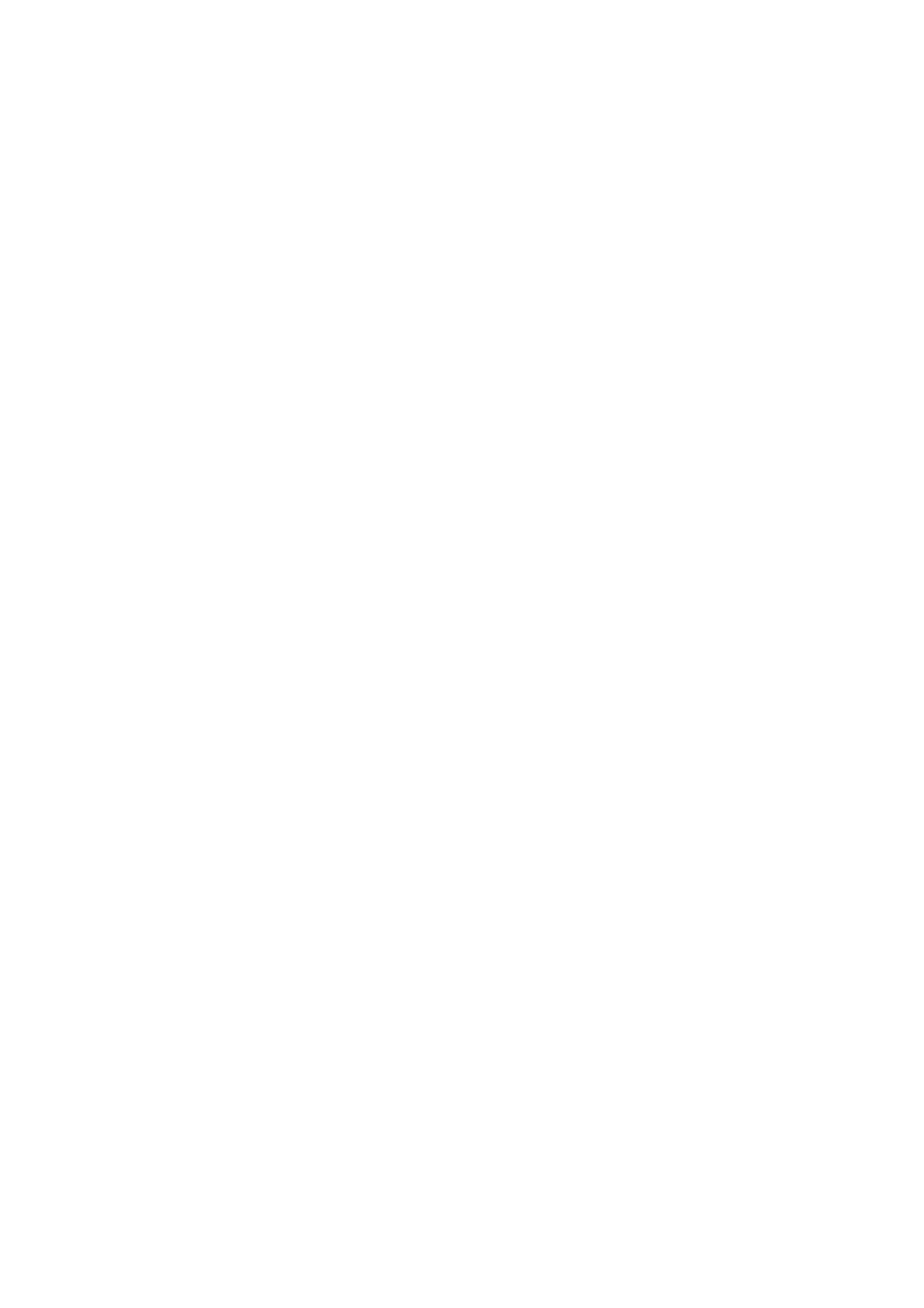# **Contents**

| 1           | <b>Background and purpose of this report</b>                                                                                                             | 1              |
|-------------|----------------------------------------------------------------------------------------------------------------------------------------------------------|----------------|
| $\mathbf 2$ | <b>Introduction</b>                                                                                                                                      | $\mathbf{2}$   |
| 3           | <b>Overview</b>                                                                                                                                          | 3              |
| 4           | Key developments with the scheme                                                                                                                         | 5              |
|             | Changes to the Scheme Order<br>4.1                                                                                                                       | 5              |
| 5           | <b>Recent trends in traffic and congestion</b>                                                                                                           | 7              |
|             | Congestion within the charging zone<br>5.1                                                                                                               | $\overline{7}$ |
|             | 5.2<br>Traffic entering the charging zone during 2004                                                                                                    | 8              |
|             | Other key traffic indicators<br>5.3                                                                                                                      | 9              |
|             | Traffic on selected local roads<br>5.4                                                                                                                   | 9              |
| 6           | <b>Public transport</b>                                                                                                                                  | 11             |
|             | Bus patronage<br>6.1                                                                                                                                     | 11             |
|             | 6.2<br>Bus journey time and reliability                                                                                                                  | 12             |
|             | Underground patronage<br>6.3                                                                                                                             | 13             |
|             | National Rail patronage<br>6.4                                                                                                                           | 15             |
| 7           | <b>Social impacts</b>                                                                                                                                    | 16             |
|             | 7.1<br>Background                                                                                                                                        | 16             |
|             | 7.2<br>Change in local area                                                                                                                              | 17             |
|             | Access to local shops, facilities and services<br>7.3                                                                                                    | 18             |
|             | 7.4<br>Access to the charging zone                                                                                                                       | 18             |
|             | 7.5<br>Parking                                                                                                                                           | 18             |
|             | 7.6<br>Public transport                                                                                                                                  | 19             |
|             | Social gatherings<br>7.7                                                                                                                                 | 19             |
|             | <b>Travel behaviour</b><br>7.8                                                                                                                           | 19             |
|             | Affordability of the congestion charge<br>7.9<br>7.10 Balance of personal experience with the scheme                                                     | 20<br>21       |
|             |                                                                                                                                                          |                |
| 8           | <b>Business and economic impacts</b>                                                                                                                     | 22             |
|             | 8.1<br>Introduction<br>8.2                                                                                                                               | 22<br>22       |
|             | Recent trends in the London economy<br>8.3<br>Recent retail trends                                                                                       | 23             |
|             | 8.4<br>Dynamics of businesses change                                                                                                                     | 26             |
|             | 8.5<br>Property prices and business rates                                                                                                                | 27             |
|             | 8.6<br>TfL case studies and other developments                                                                                                           | 29             |
|             |                                                                                                                                                          |                |
|             |                                                                                                                                                          |                |
|             |                                                                                                                                                          |                |
|             | 9.3                                                                                                                                                      | 32             |
|             | Accident involvement by mode<br>9.4                                                                                                                      | 33             |
| 9           | <b>Accidents</b><br>9.1<br>Accidents involving personal injury<br>9.2<br>Pedestrian and non-pedestrian involvement in accidents<br>Severity of accidents | 31<br>31<br>32 |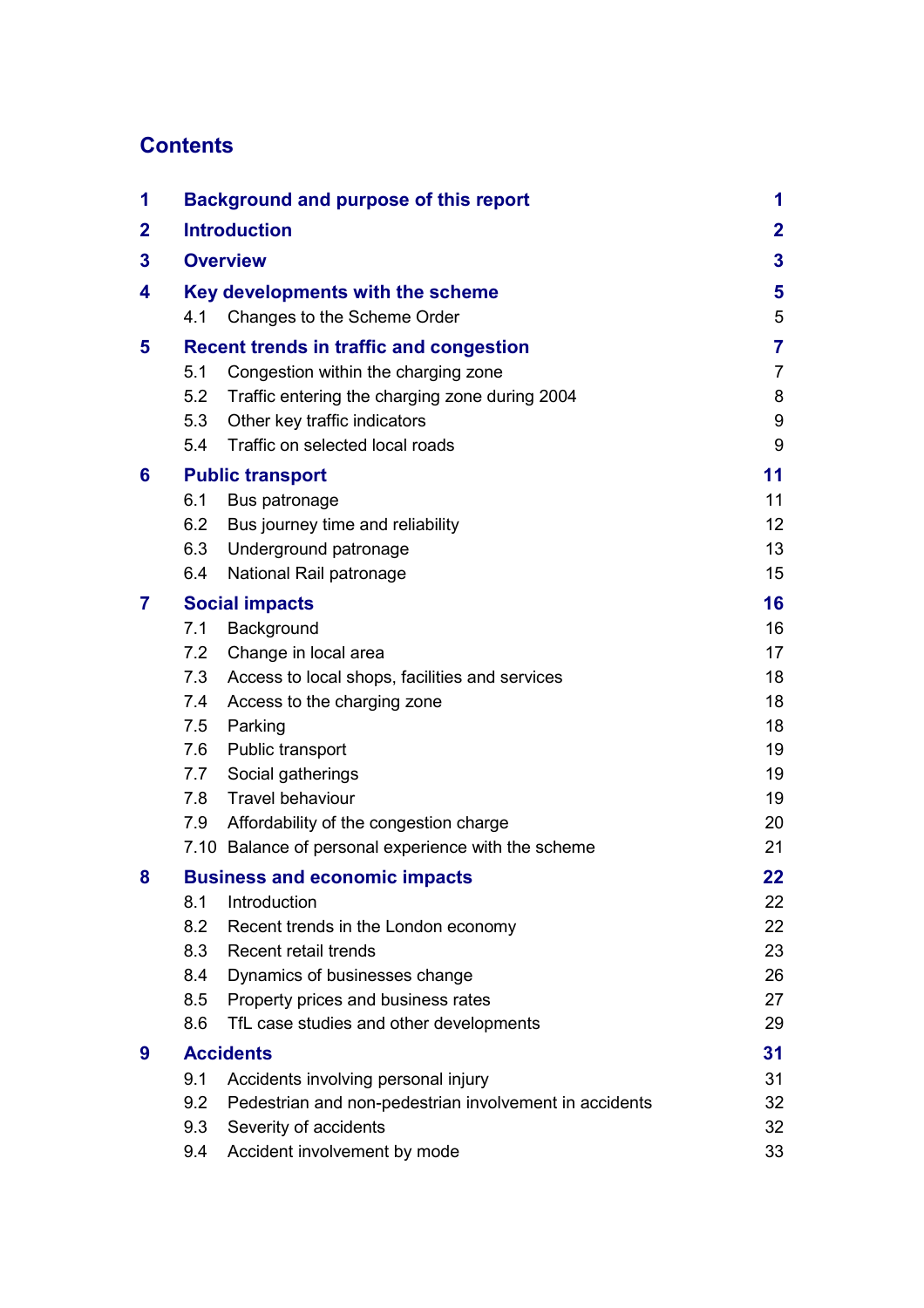| 10                | <b>Air quality</b>                                  | 34 |
|-------------------|-----------------------------------------------------|----|
|                   | 10.1 Nitrogen oxides                                | 34 |
|                   | 10.2 Particulate matter (PM $_{10}$ )               | 35 |
| 11                | <b>Boundary Case Study</b>                          | 37 |
|                   | 11.1 The boundary case study area                   | 37 |
|                   | 11.2 Traffic patterns                               | 37 |
|                   | 11.3 Congestion                                     | 38 |
|                   | 11.4 Public transport                               | 38 |
|                   | 11.5 Business and economic effects                  | 38 |
|                   | 11.6 Social impacts                                 | 39 |
|                   | 11.7 Accidents and air quality                      | 39 |
|                   | 11.8 Conclusions                                    | 39 |
| $12 \overline{ }$ | <b>Scheme Operation</b>                             | 41 |
|                   | 12.1 Service provision and Capita's performance     | 41 |
|                   | 12.2 Congestion charge payments                     | 41 |
|                   | 12.3 Quality of service                             | 43 |
|                   | 12.4 Registrations and discounts                    | 44 |
| 13                | <b>Enforcement</b>                                  | 46 |
|                   | 13.1 Background                                     | 46 |
|                   | 13.2 System improvements                            | 47 |
|                   | 13.3 Penalty Charge Notice (PCN) issue and payments | 48 |
|                   | 13.4 Representations made against PCNs              | 49 |
|                   | 13.5 Appeals                                        | 50 |
|                   | 13.6 Debt collection and persistent evasion         | 51 |
| 14                | <b>Monitoring programme</b>                         | 53 |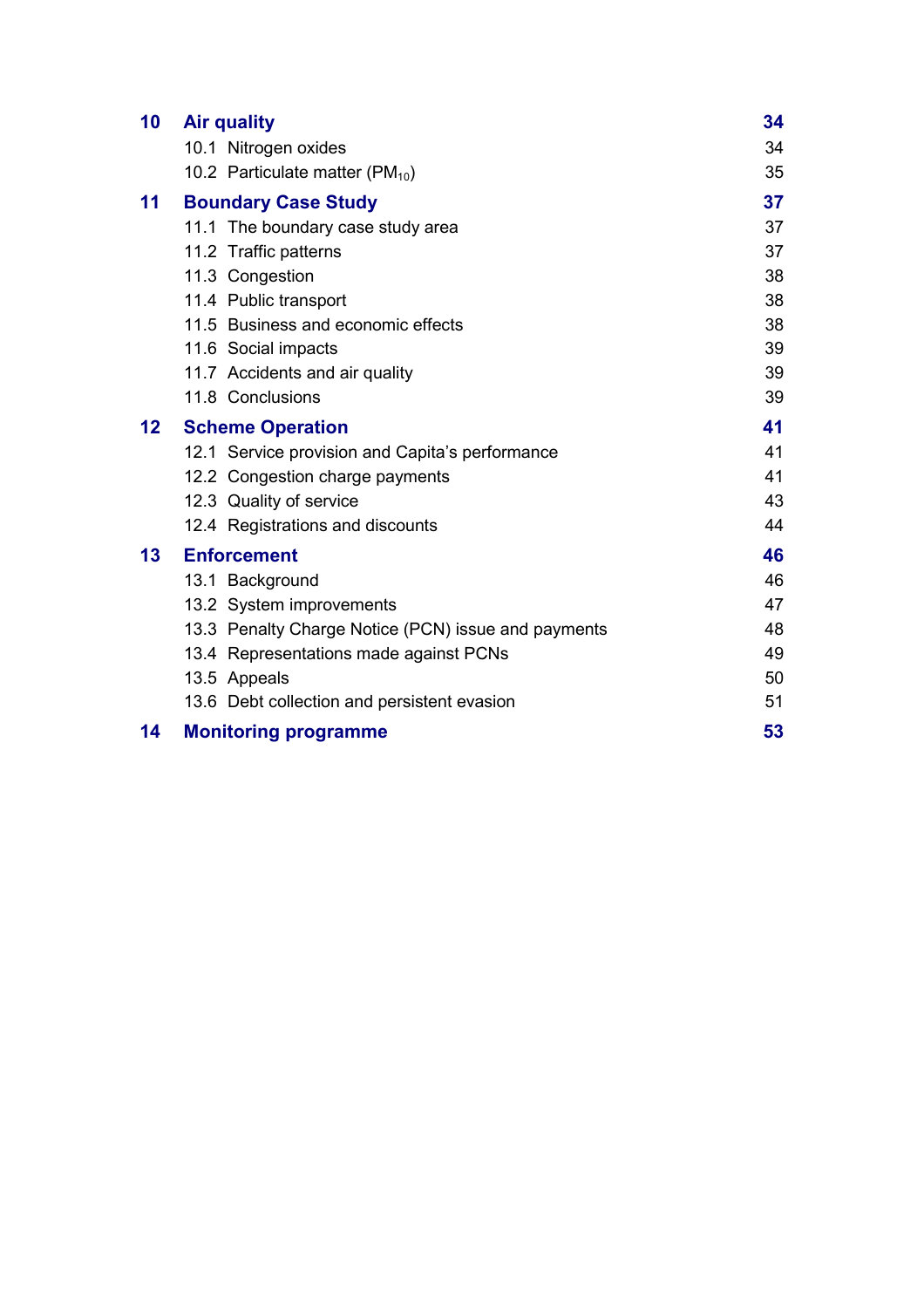# **Table of Figures**

| Figure 1  |                                                                                                                                                                        |  |
|-----------|------------------------------------------------------------------------------------------------------------------------------------------------------------------------|--|
| Figure 2  |                                                                                                                                                                        |  |
| Figure 3  |                                                                                                                                                                        |  |
| Figure 4  | Traffic change on selected local roads surrounding the charging zone. Charging<br>hours, vehicles with four or more wheels (seasonally adjusted 'annualised' values)10 |  |
| Figure 5  | Bus passengers, buses and average occupancy crossing the boundary of the                                                                                               |  |
| Figure 6  | Numbers of buses, passengers and average occupancy levels at a sample of sites on                                                                                      |  |
| Figure 7  | Bus Excess Waiting Time (weekday charging hours). Difference between Excess                                                                                            |  |
| Figure 8  | Passengers exiting Underground stations in and around the charging zone during the                                                                                     |  |
| Figure 9  | Map of neighbourhoods selected for social impact studies within the charging zone                                                                                      |  |
| Figure 10 |                                                                                                                                                                        |  |
| Figure 11 | Activities undertaken by car during charging hours, within the zone, charging zone                                                                                     |  |
| Figure 12 | Personal overall difference as a result of the congestion charging scheme, all                                                                                         |  |
| Figure 13 |                                                                                                                                                                        |  |
| Figure 14 |                                                                                                                                                                        |  |
| Figure 15 |                                                                                                                                                                        |  |
| Figure 16 |                                                                                                                                                                        |  |
| Figure 17 | Rental growth and yield impact on capital value, charging zone compared to rest of                                                                                     |  |
| Figure 18 |                                                                                                                                                                        |  |
| Figure 19 | Accidents involving personal injury by pedestrian involvement, 07.00 to 19.00, 2001                                                                                    |  |
| Figure 20 | Reported personal injury road traffic accidents by severity, on the Inner Ring Road                                                                                    |  |
| Figure 21 | Collision and casualty involvement by vehicle type within the charging zone, 07.00 to                                                                                  |  |
| Figure 22 | Trends in running annual mean NO <sub>x</sub> concentrations at selected air quality monitoring                                                                        |  |
| Figure 23 | Trends in running annual mean NO <sub>2</sub> concentrations at selected air quality monitoring                                                                        |  |
| Figure 24 | Trends in running annual mean PM <sub>10</sub> concentrations at selected air quality monitoring                                                                       |  |
| Figure 25 |                                                                                                                                                                        |  |
| Figure 26 |                                                                                                                                                                        |  |
| Figure 27 |                                                                                                                                                                        |  |
| Figure 28 |                                                                                                                                                                        |  |
| Figure 29 |                                                                                                                                                                        |  |
| Figure 30 |                                                                                                                                                                        |  |
| Figure 31 |                                                                                                                                                                        |  |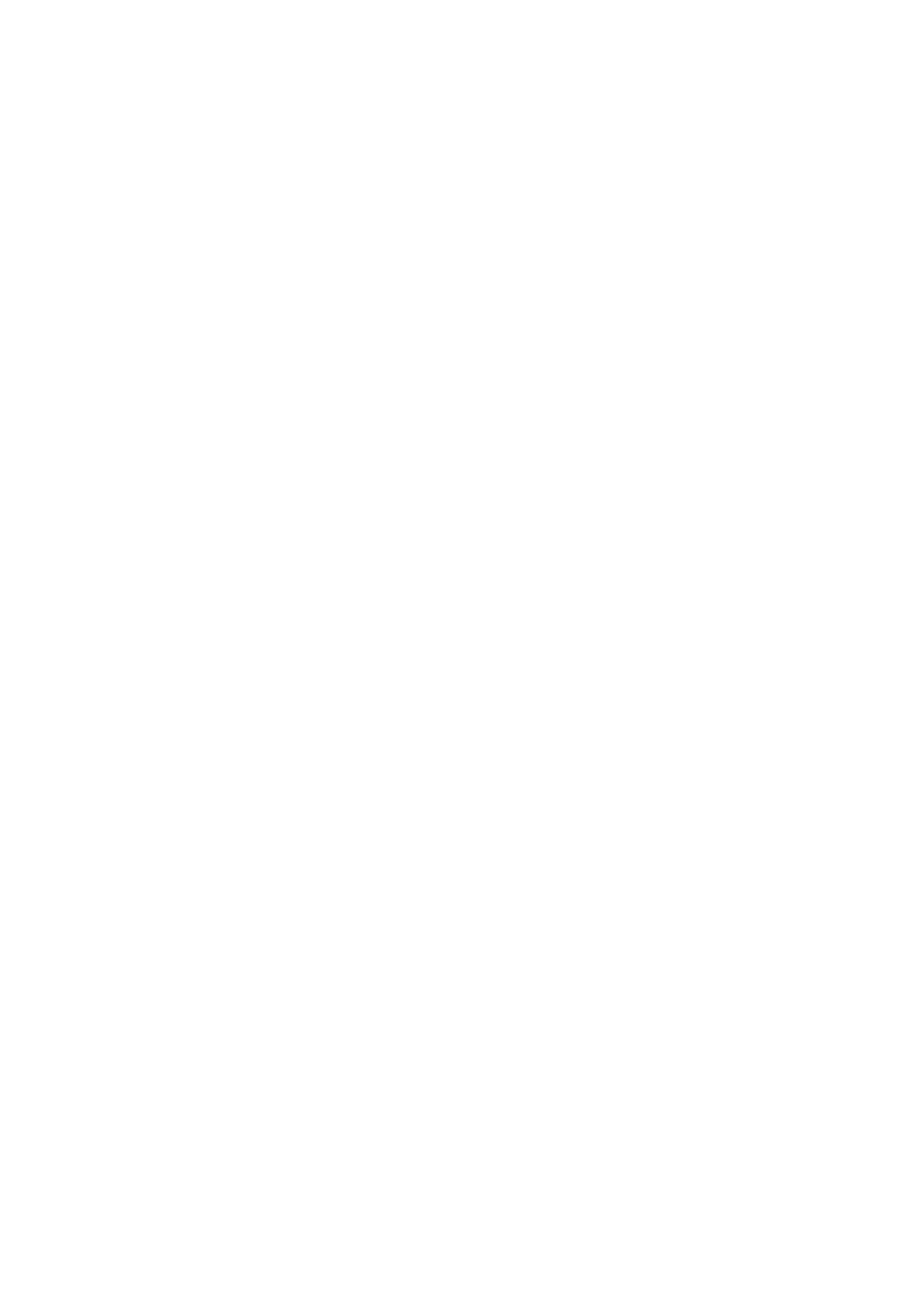# **1 Background and purpose of this report**

This report provides a summary review of the latest available information about the impacts and operation of the central London congestion charging scheme that was introduced in February 2003.

It updates some of the material previously presented in Transport for London's *Impacts Monitoring: Second Annual Report* published in April 2004, including new data up to the Autumn of 2004.

Further and updated details of the findings of the monitoring work to date will be provided in a Third Annual Impacts Monitoring Report, expected to be published in Spring 2005.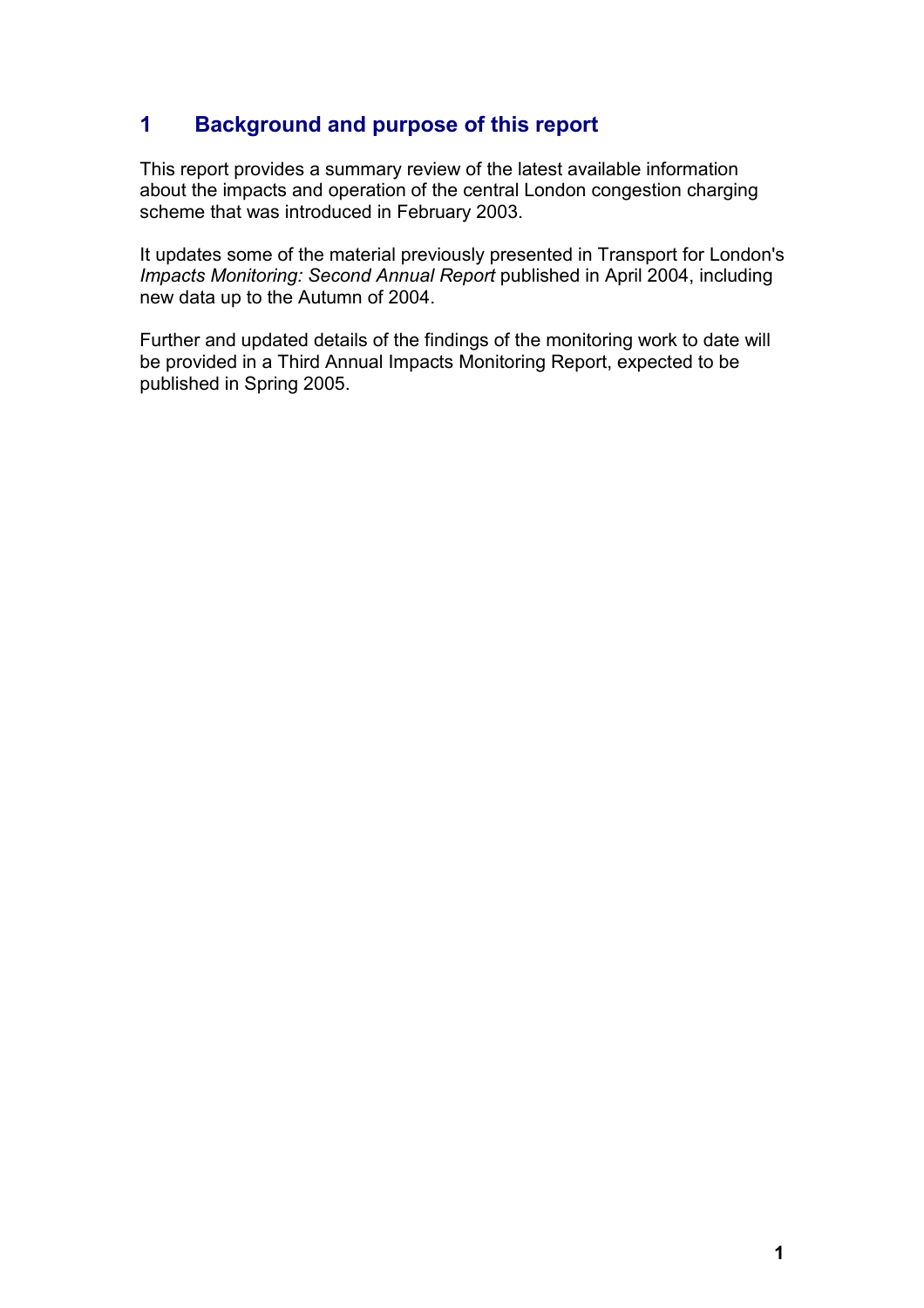# **2 Introduction**

Congestion charging was successfully introduced in central London in February 2003. It contributes directly to four of the Mayor's transport priorities:

- to reduce congestion;
- to make radical improvements in bus services;
- to improve journey time reliability for car users;
- to make the distribution of goods and services more efficient.

It also generates revenues to support the Mayor's Transport Strategy more generally.

The congestion charge is an £5 daily charge for driving or parking a vehicle on public roads within the congestion charging zone between 0700 and 1830, Monday to Friday, excluding weekdays and public holidays.

The central London congestion charging zone is shown in Figure 1. It covers 22 square kilometres in the heart of London, including centres of government, law, business, finance and entertainment.



#### **Figure 1 The Central London congestion charging zone.**

In April 2004, Transport for London (TfL) published *Congestion Charging: Impacts Monitoring Second Annual Report.* This summarised available information on the impacts of the scheme reflecting approximately one year of operation.

This Summary Review updates many aspects of this material, ahead of a further comprehensive Third Annual Impacts Monitoring Report, which is expected to be published in Spring 2005.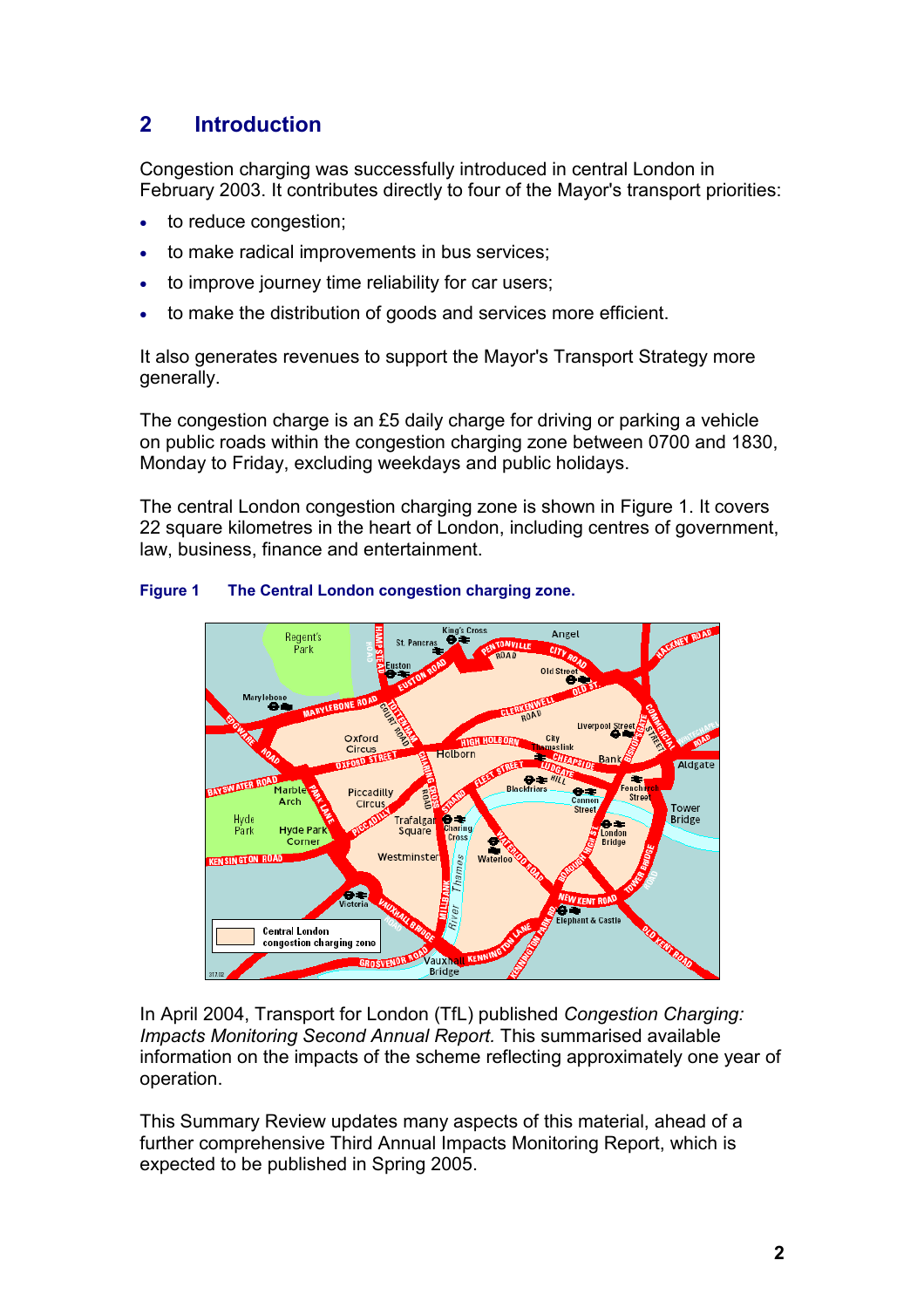# **3 Overview**

- The scheme continues to operate effectively and satisfactorily. Driver responses to charging remain stable: traffic data, payments data and other survey information all continue to indicate relatively stable patterns of travel.
- 2004 has seen little overall change in key indicators of traffic patterns in and around the charging zone. Provisional results suggest that traffic levels in 2004 have been comparable overall to those seen after the introduction of charging during 2003.
- Taking into account the effects of post-charging traffic patterns, reductions in congestion inside the charging zone have been maintained at an average level of 30 percent over the established pre-charging reference value, though there is some evidence of increased variability in traffic conditions within the zone in recent months.
- Ongoing improvements to the bus network continue to bring benefits, and continuing growth in patronage is being matched by increased service provision.
- Social impacts surveys of residents of the charging zone report reduced congestion and improvements to the local area. The majority of all respondents interviewed in both 2002 and 2003 say that congestion charging has benefited or made no difference to them overall.
- The introduction of charging in February 2003 coincided with a slowdown in the UK and London economies (as well as the Central Line closure, the Iraq War etc.). This affected the business environment across London, and some of these factors are likely to have affected central London more than other areas, with sectors such as retail affected more than others. The evidence so far suggests that for the vast majority of businesses and sectors, the impact of the scheme has been marginal.
- Emerging data from TfL and third-party research covering *inter alia* the impacts of congestion charging on property price trends, theatregoers, the wholesale markets and key workers is tending to suggest a neutral overall impact, albeit highlighting some specific issues for follow-up.
- Against a backdrop of reducing road traffic accidents across London, there is some evidence of additional accident reductions within the charging zone and on the boundary route (the Inner Ring Road), reflecting overall reductions in traffic levels due to charging.
- Results so far from a comprehensive study of impacts in the boundary area just outside of the charging zone indicate that these impacts are largely neutral, with some transport gains and a general absence of traffic, transport, congestion and environmental problems attributable to charging. However, the social and economic aspects require further study.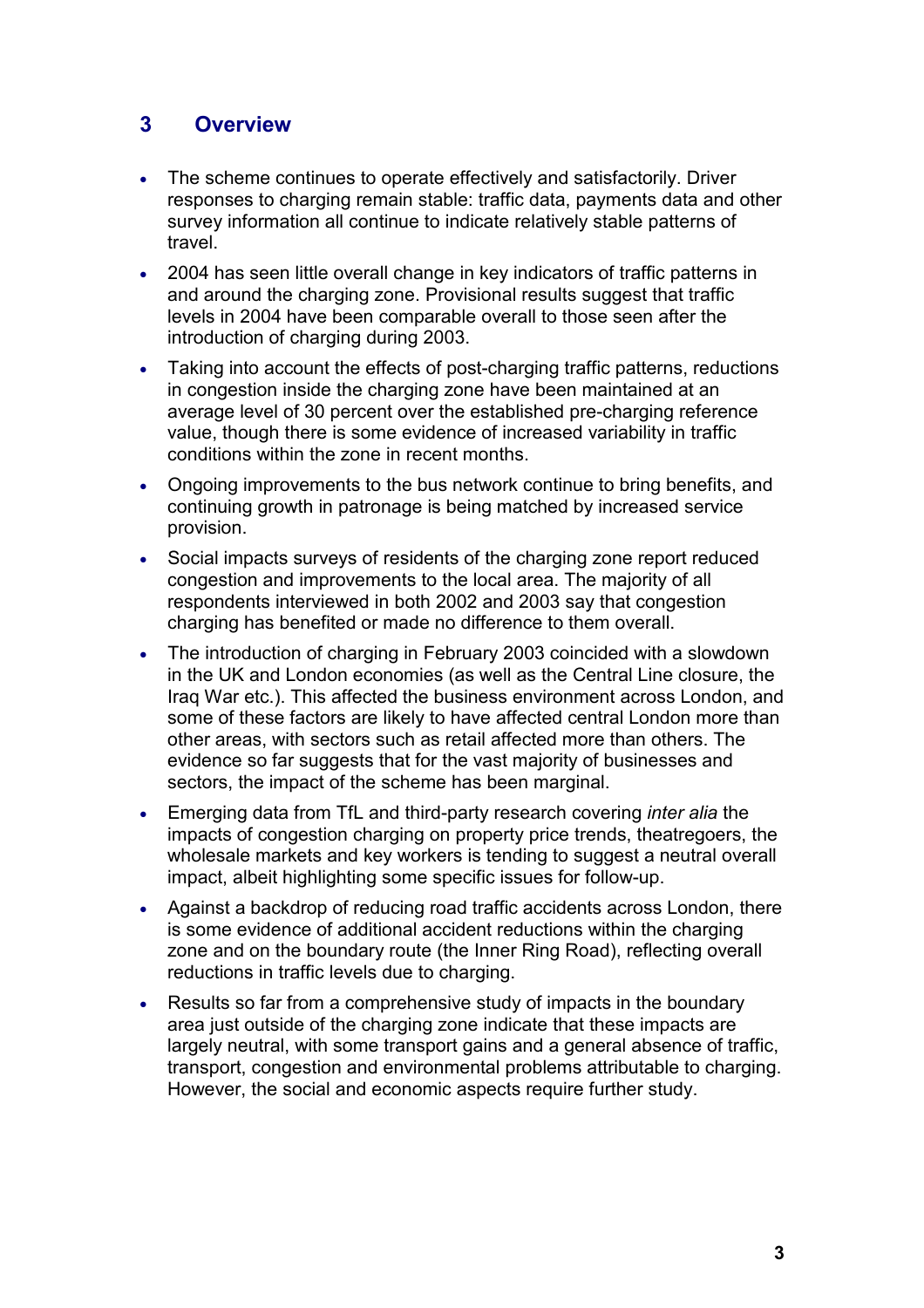- Given the stability in traffic levels during 2004, the 12 percent reductions in the emissions of key traffic pollutants previously reported will have continued. However, owing to the dominance of external influences on air quality in central London, it is not possible to identify a clear 'congestion charging effect' in monitored air quality data.
- Charge payments remained very stable throughout 2004, at levels comparable to 2003. The benefits of TfL's Supplemental Agreement with Capita and other customer improvements continue to be apparent, with significant improvements in call centre performance and enhancements to other payment channels. Over 80 percent of users are now satisfied with the service.
- There have been a number of improvements to the enforcement process during 2004. These improvements, combined with better public understanding of how the scheme works, have resulted in increased payment and compliance levels and reduced numbers of representations and appeals. Further improvements are expected over the next six months.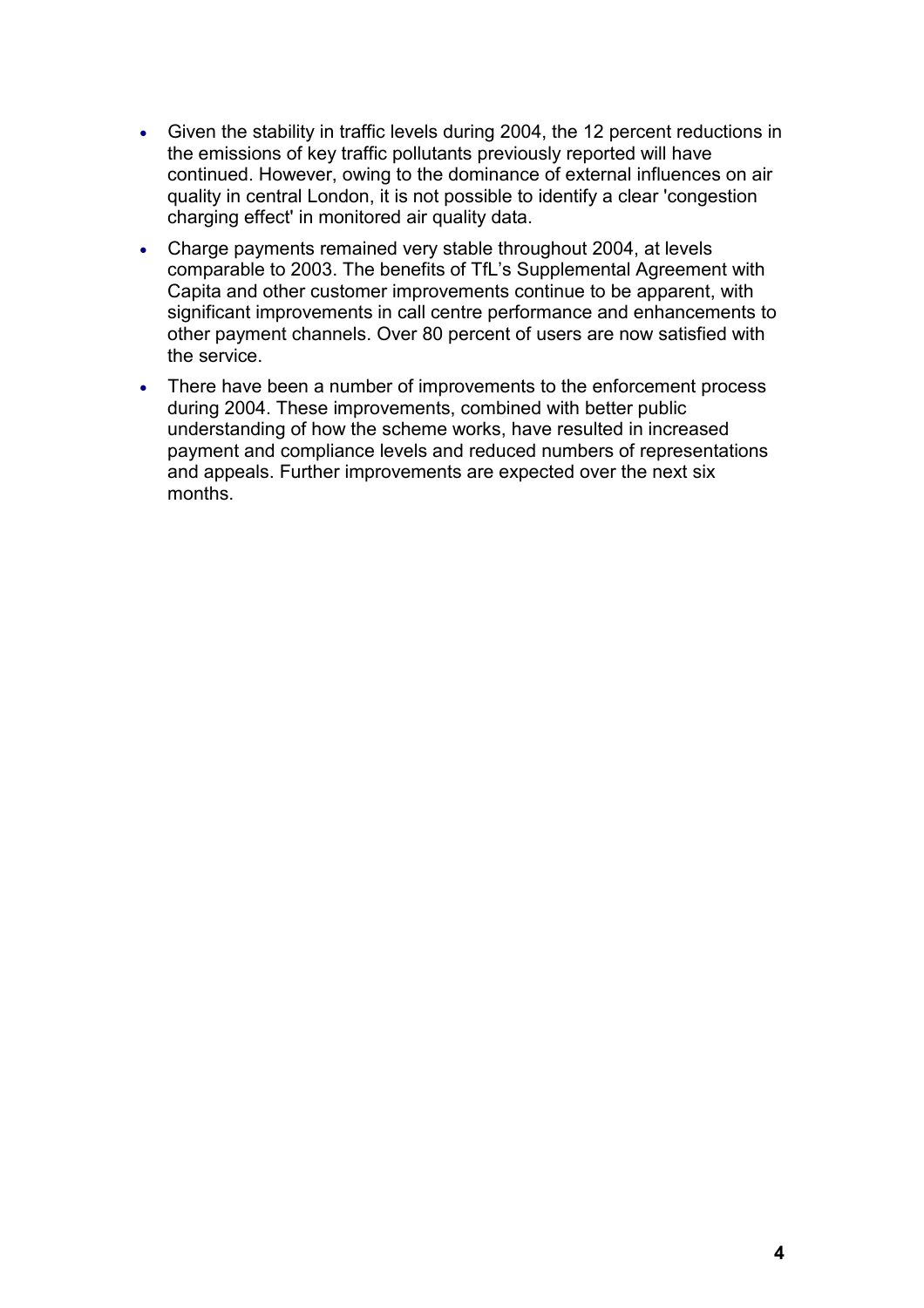# **4 Key developments with the scheme**

The central London congestion charging scheme – including its associated traffic management and complementary public transport measures – is kept under continual review by Transport for London. Various adjustments have been made to the scheme since it was first formally proposed in a Scheme Order made by TfL in 2001 and confirmed by the Mayor in 2002.

## **4.1 Changes to the Scheme Order**

The Mayor of London confirmed the Greater London (Central Zone) Congestion Charging Order 2001 in February 2002. The Scheme Order is the legal framework for the congestion charging scheme and contains the definitions of what the charge is, where it applies, details on discounts and exemptions from the scheme, penalty charges, refunds and other high level operational matters.

Since February 2003 a number of variations have been made to the Scheme Order, usually to improve the operation and customer service of the scheme. Changes to the Scheme Order are made through a procedure known as a Variation Order. Each Variation Order is subject to public consultation before the Mayor considers the representations and decides whether or not he wishes to confirm the change (with or without modifications) and make it part of the Scheme Order.

To date there have been nine Variation Orders confirmed, and two are currently the subject of public consultation. The changes confirmed and currently proposed include:

- Adding the National Health Service and Crown Estates Paving Commission to the list of those organisations eligible for a 100 percent discount for certain vehicles;
- Extensions to the residents' discount zone to cover those who reside outside the charging zone but who had no option but to park inside the zone due to controlled parking zone boundaries;
- Permitting vehicle fleets made up of owner-drivers or managed by logistics companies to be eligible for fleet account arrangements;
- Extending the SMS text messaging facility to include the payment of the £5 surcharge between 10pm and midnight on the day of travel;
- Increasing penalty and enforcement charges for non-payment of the congestion charge:
- Allowing payment by additional credit and debit card types; revising the definition of resident's vehicles;
- Removing the financial criteria for the National Health Service patients' reimbursement scheme;
- Lowering the threshold of the congestion charging fleet schemes from 25 vehicles to 10;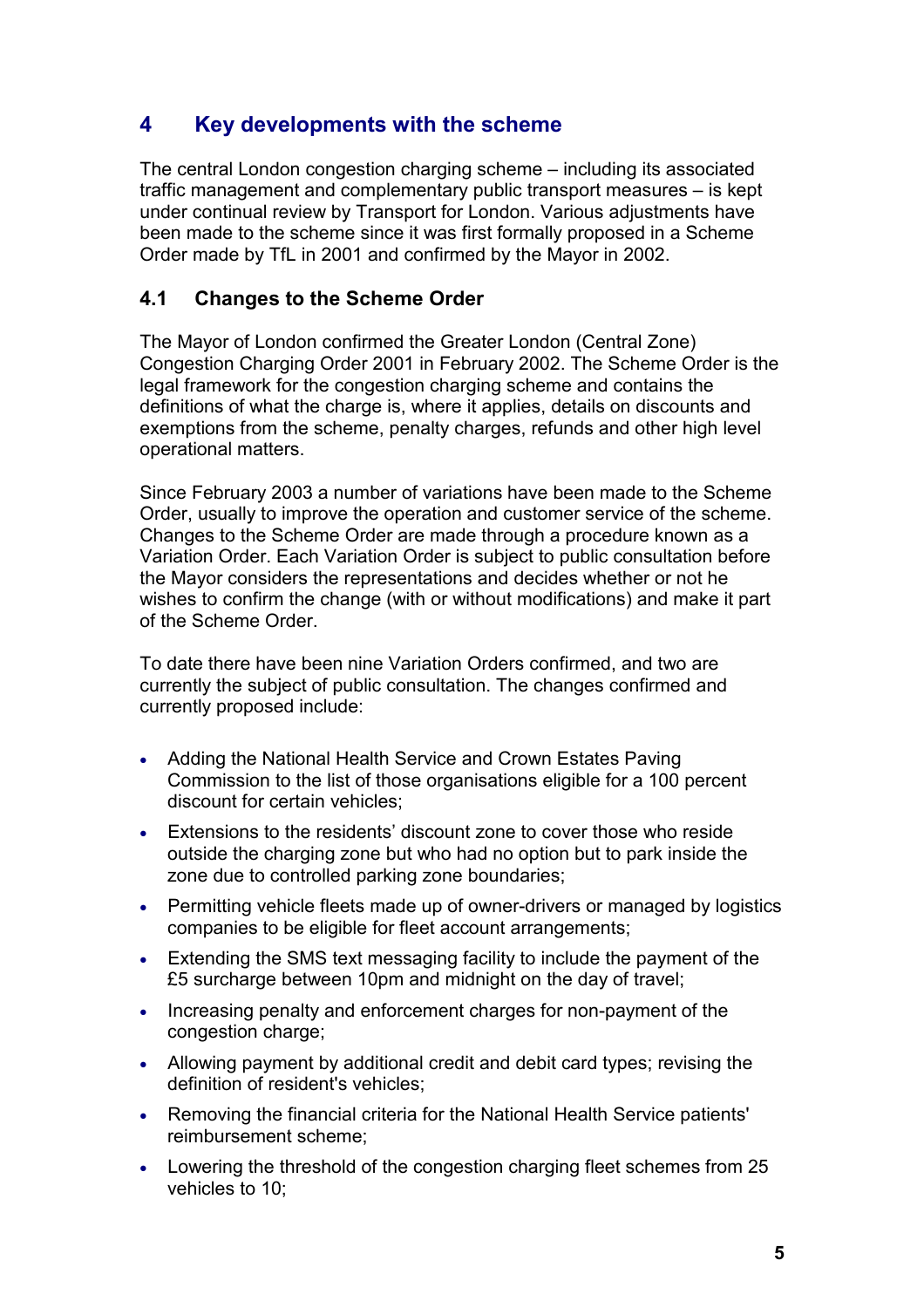- Improvements to the 100 percent discount for registered holders of Blue Badges;
- Making the three charging days that fall between Christmas Day and New Year's Day 'non-charging' days;
- A proposal to raise the charge from £5 per charging day to £8 per charging day for those not on fleet schemes;
- A proposal to raise the charge from £5.50 per charging day to  $£7$  for vehicles on the automated fleet scheme; and from £5 per charging day to £7 for vehicles on the notification fleet scheme;
- A proposal to discount monthly and annual charges by 15 percent;
- A proposal to reduce a number of administrative charges.

TfL will continue to keep all elements of the congestion charging scheme under review and recommend making further changes to the Scheme Order where appropriate.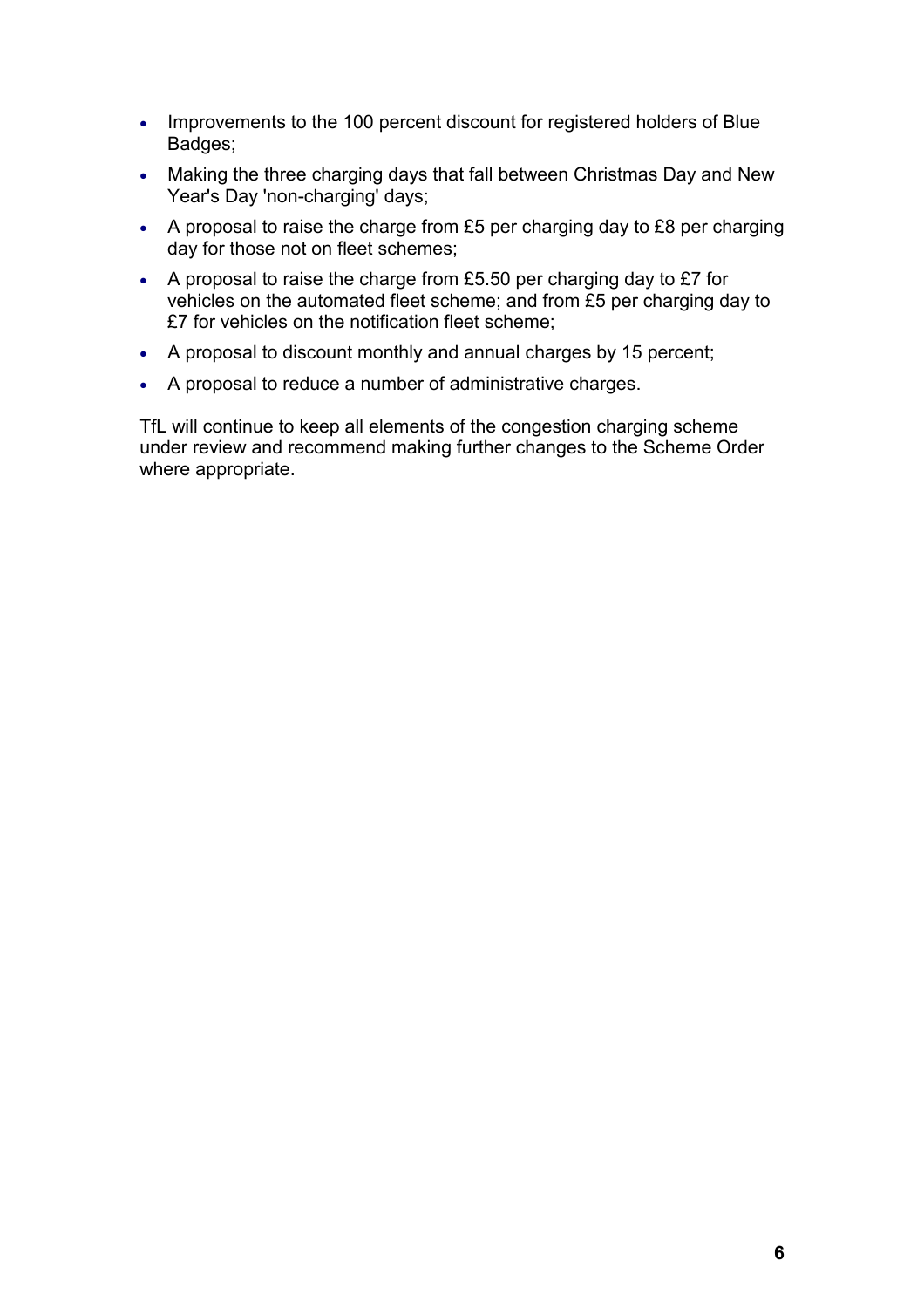# **5 Recent trends in traffic and congestion**

# **5.1 Congestion within the charging zone**

The Second Annual Impacts Monitoring Report described average reductions in congestion within the charging zone of 30 percent against a pre-charging reference value of 2.3 minutes per kilometre. This figure originated from regular bi-monthly speed surveys, which have continued throughout 2004.

The report also made reference to the need to re-weight the time-series to take account of the fact that traffic patterns within the charging zone had changed since the introduction of charging. The speed surveys are 'flowweighted' with reference to observed traffic volumes on each road.

Figure 2 shows the updated and re-weighted time-series, extending to Autumn 2004, and including provisional data from the last two months of 2004. As was expected, the re-weighting of post-charging surveys had only a small effect on the comparison of conditions before and after the introduction of charging. However, the net effect was to marginally increase (by 3 percentage points) the average 30 percent reduction in congestion previously reported to end February 2004.



#### **Figure 2 Congestion levels in the charging zone during charging hours.**

Note: Data for Novemeber and Decemeber 2004 are provisional

Individual bi-monthly surveys for the rest of 2004 have tended to produce more variable results. However, considering all 10 available post-charging surveys up to September/October 2004 (i.e. excluding the provisional data for November and December 2004) and using the re-weighted post-charging data, the average reduction in congestion remains at 30 percent.

Observed delays during charging hours remain typically between 1.4 and 1.8 minutes per kilometre (average of 1.6 minutes per kilometre), against the pre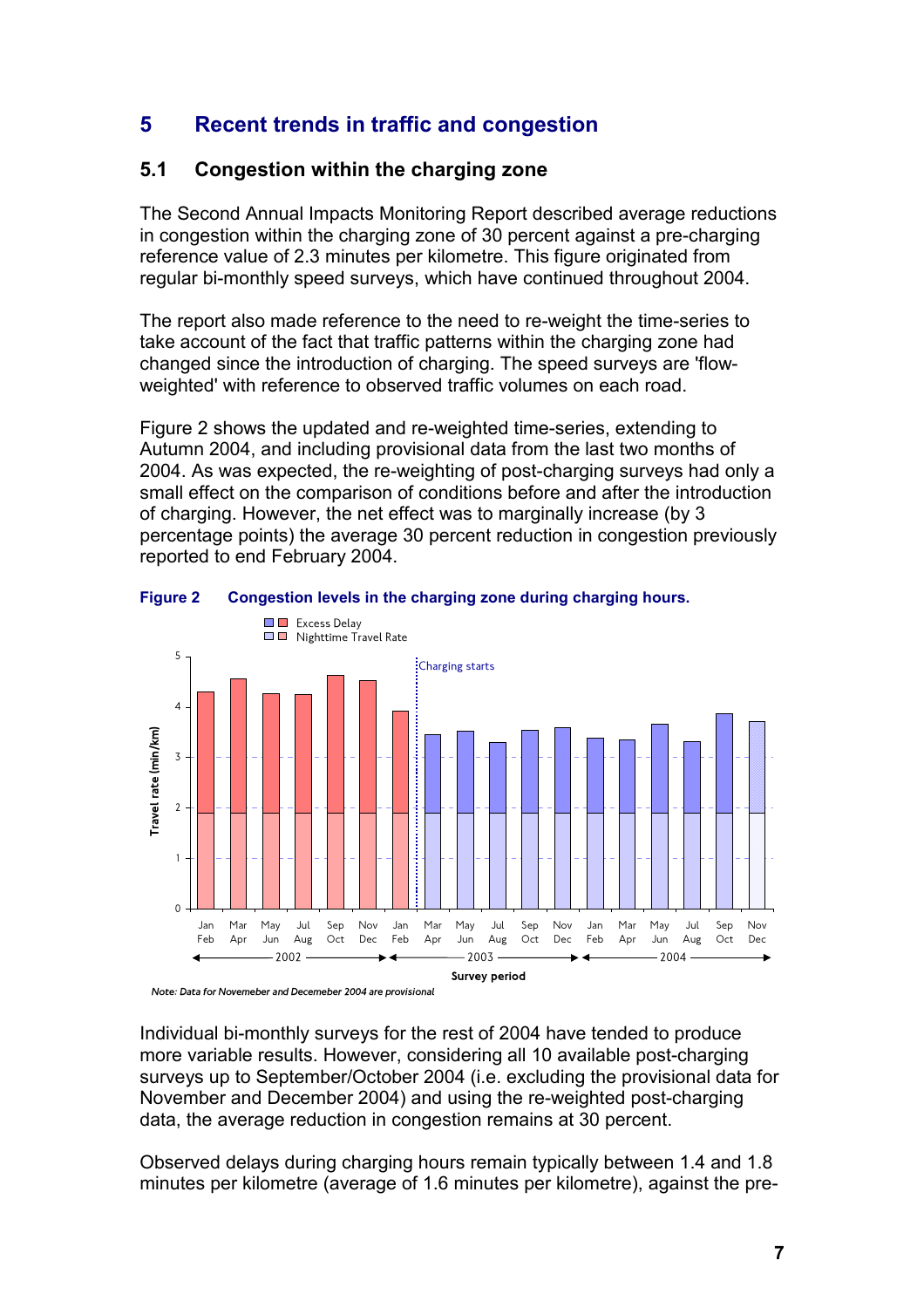charging reference value of 2.3 minutes per kilometre, which is unaffected by the re-weighting.

Available survey and operational evidence continues to suggest the absence of any significant traffic problems on the Inner Ring Road that might have been attributable to diverted traffic resulting from drivers avoiding the charging zone.

# **5.2 Traffic entering the charging zone during 2004**

Comprehensive counts of traffic entering and leaving the charging zone are conducted each Spring and Autumn, the combined counts providing an 'annualised' estimate of traffic volumes for each year (i.e. the average of Spring and Autumn counts in each year).



### **Figure 3 Traffic entering the charging zone during charging hours.**

Figure 3 includes provisional results from the Spring/Autumn 2004 counts, compared with equivalent counts for 2003 (post-charging) and 2002 (precharging). It is seen that overall levels of traffic entering the zone during 2004 have been very similar to those seen in 2003. Therefore the overall traffic changes observed after the introduction of charging during 2003 have been broadly maintained.

For all traffic, and for vehicles with four or more wheels, the 2004 annualised estimate of vehicles entering the charging zone during weekday charging hours is identical to that for 2003, at 324,000 and 273,000 vehicles respectively. The percentage change in traffic between 2003 (Spring/Autumn) and 2004 (Spring/Autumn) is therefore 0 percent.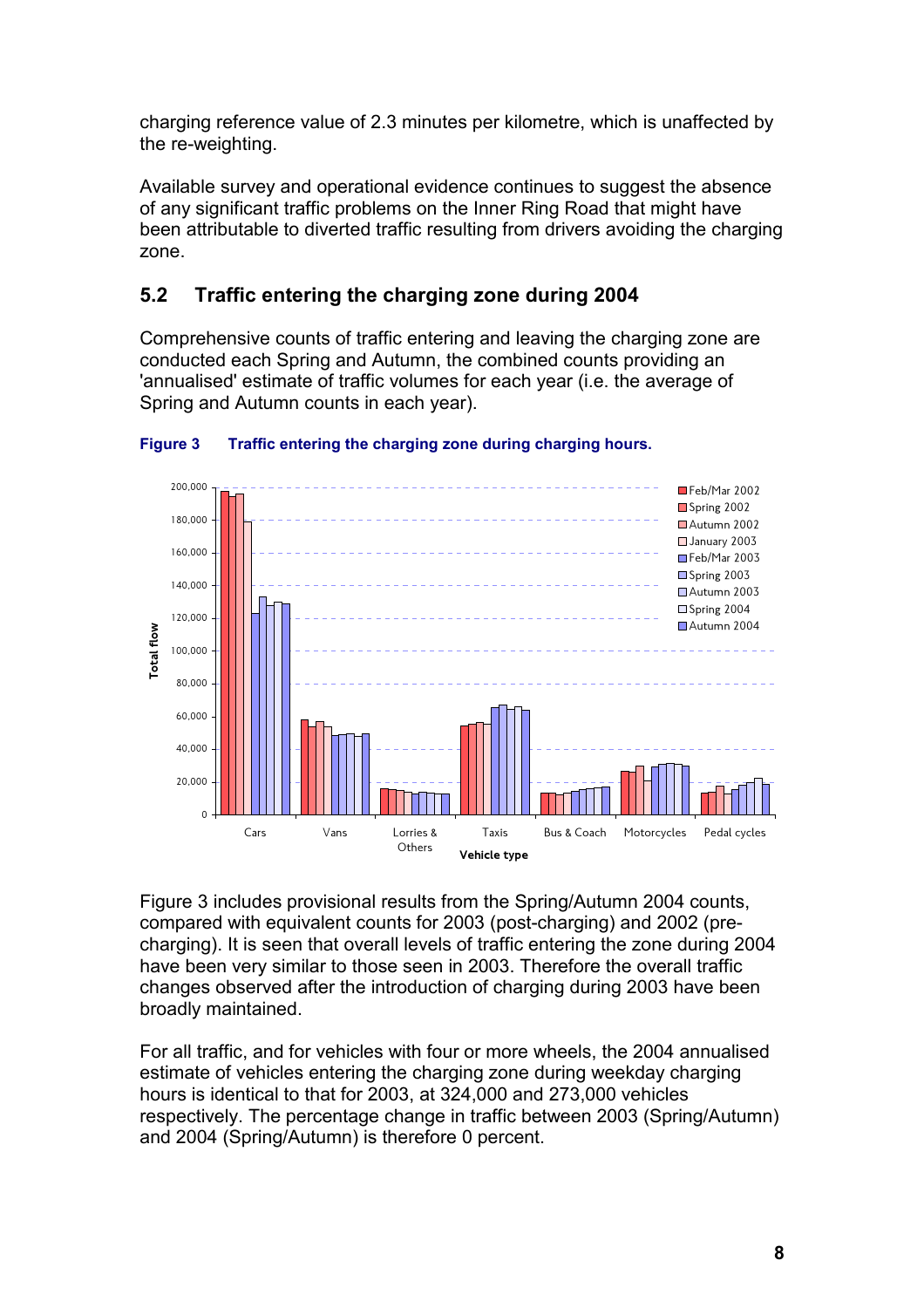Within these overall totals cars, vans, lorries (i.e. potentially chargeable vehicles), together with taxis and motorcycles, are all effectively unchanged compared with 2003. Buses and pedal cycles both show some increases year-on-year.

Very similar trends in total traffic and the individual vehicle types have also been observed for traffic leaving the charging zone.

## **5.3 Other key traffic indicators**

Data from the combined Spring and Autumn 2004 counts for other key traffic indicators are still being assembled. These will be reported in the forthcoming Third Annual Monitoring Report.

## **5.4 Traffic on selected local roads**

Traffic on selected roads surrounding the charging zone has been monitored at the request of the individual boroughs. Figure 4 below shows the average, seasonally adjusted traffic levels and year-on-year changes for all sites that have been monitored continuously and have comparable data. These sites do not provide indicators of overall traffic change within a borough and will be affected by factors other than charging. However, they are collectively a useful indicator of traffic change on specific local roads surrounding the charging zone that were thought likely to experience additional traffic as a result of the scheme.

In the first year after charging, monitored roads in Kensington and Chelsea, Southwark and Westminster experienced small net increases in traffic levels of between 2 percent and 6 percent. Monitored roads in Tower Hamlets and Camden saw net reductions of 4 percent and 6 percent respectively.

Since then traffic on monitored roads has fallen, by between 2 percent and 8 percent overall in all boroughs, with the exception of Kensington and Chelsea where there has been no overall change.

As a result when comparing 2004 traffic levels with the year before charging (2002), there continue to be small net increases in Southwark, 4 percent, and Kensington and Chelsea, 5 percent, a 1 percent increase in Westminster, and noticeable decreases in Tower Hamlets, 7 percent, and Camden, 13 percent.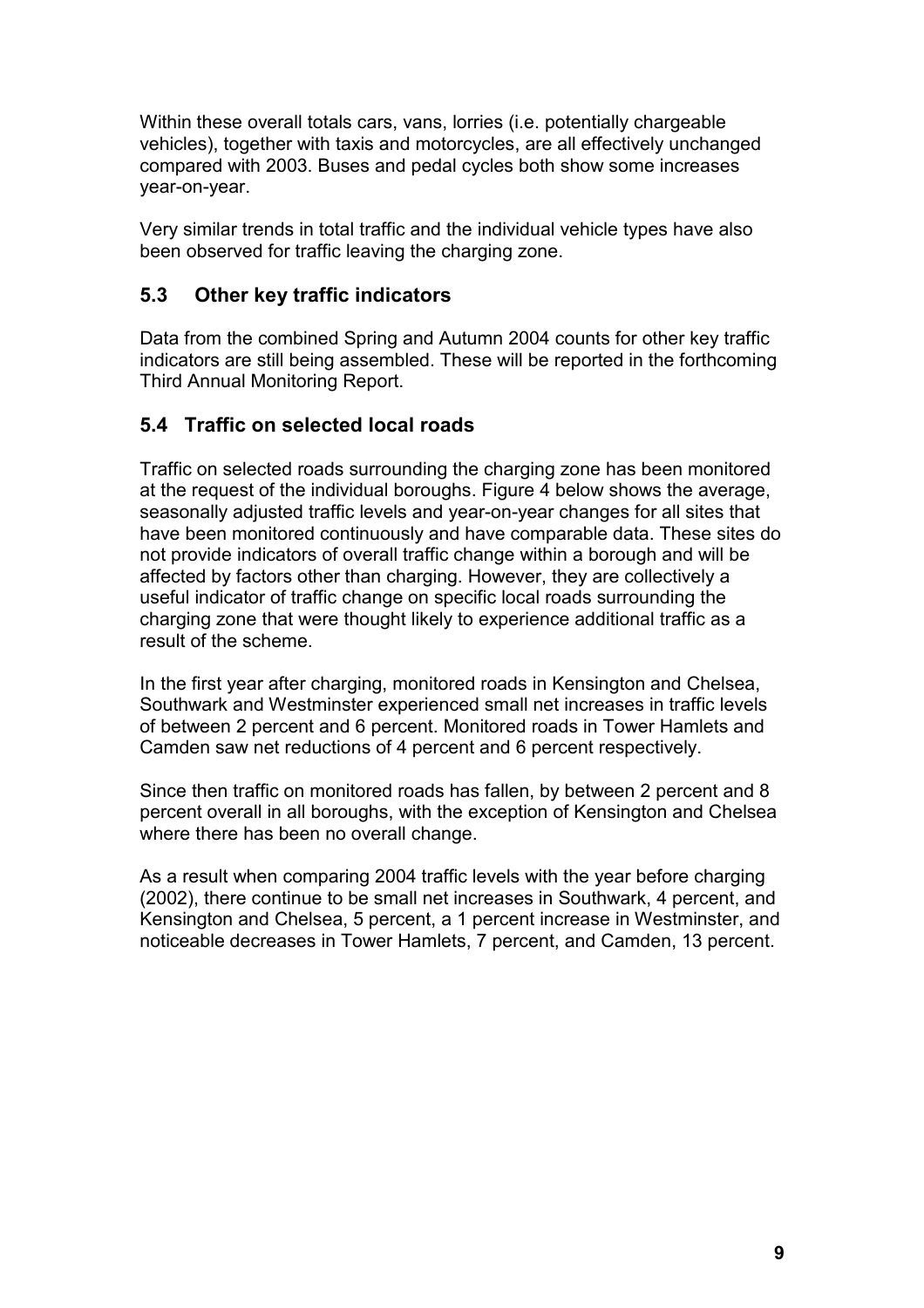|                      |                            | <b>Before Charging</b><br>2003 | <b>After Charging</b><br>2003 | <b>After Charging</b><br>2004 | <b>Difference</b><br><b>After 2003</b> | <b>Diffrence</b><br>Before and Before and<br>After 2004 | <b>Difference</b><br><b>After 2003</b><br>and 2004 |
|----------------------|----------------------------|--------------------------------|-------------------------------|-------------------------------|----------------------------------------|---------------------------------------------------------|----------------------------------------------------|
| Southwark            | Dunton Rd                  | 9.000                          | 9.700                         | 10.100                        | 8%                                     | 12%                                                     | 4%                                                 |
|                      | John Ruskin St             | 5,200                          | 5,200                         | 4,800                         | 0%                                     | $-8%$                                                   | $-8%$                                              |
|                      | St James's Rd              | 15,100                         | 16,000                        | 15,500                        | 6%                                     | 3%                                                      | $-3%$                                              |
|                      | Total                      | 29,200                         | 30,900                        | 30,300                        | 6%                                     | 4%                                                      | $-2%$                                              |
| Kensington           | Abbotsbury Rd              | 6.600                          | 6.700                         | 6.300                         | 2%                                     | $-5%$                                                   | $-6%$                                              |
| & Chelsea            | Addison Rd                 | 4.600                          | 4.900                         | 4.900                         | 7%                                     | 7%                                                      | 0%                                                 |
|                      | <b>Holland Park Ave</b>    | 24,500                         | 25,500                        | 26,500                        | 4%                                     | 8%                                                      | 4%                                                 |
|                      | Kensington Church St       | 11,900                         | 13,500                        | 13,200                        | 13%                                    | 11%                                                     | $-2%$                                              |
|                      | Kensington High St         | 14,900                         | 15,100                        | 16,000                        | $1\%$                                  | 7%                                                      | 6%                                                 |
|                      | North Pole Rd              | 13,000                         | 13,200                        | 12,400                        | 2%                                     | $-5%$                                                   | $-6%$                                              |
|                      | Total                      | 75,300                         | 78,600                        | 79,000                        | 4%                                     | 5%                                                      | 1%                                                 |
| <b>Tower Hamlets</b> | Bethnal Green Rd           | 8,700                          | 8,200                         | 8,200                         | $-6%$                                  | $-6%$                                                   | 0%                                                 |
|                      | <b>Bow Common Lane</b>     | 7,000                          | 7,300                         | 7,400                         | 4%                                     | 6%                                                      | $1\%$                                              |
|                      | Old Bethnal Green Rd       | 6,400                          | 5.100                         | 4,500                         | $-20%$                                 | $-30%$                                                  | $-12%$                                             |
|                      | Poplar High St             | 5,000                          | 5,300                         | 5,200                         | 6%                                     | 4%                                                      | $-2%$                                              |
|                      | Total                      | 26,900                         | 25,800                        | 25.100                        | $-4%$                                  | $-7%$                                                   | $-3%$                                              |
| Camden               | Agar Grove                 | 9,600                          | 9,300                         | 9,800                         | $-3%$                                  | 2%                                                      | 5%                                                 |
|                      | Warren St                  | 1,800                          | 1.800                         | 1.700                         | 0%                                     | $-6%$                                                   | $-6%$                                              |
|                      | <b>Tavistock Place</b>     | 9.900                          | 8.800                         | 6.400                         | $-11%$                                 | $-35%$                                                  | $-27%$                                             |
|                      | Prince of Wales Rd         | 12,400                         | 12,400                        | 12,000                        | 0%                                     | $-3%$                                                   | $-3%$                                              |
|                      | Prince Albert Rd           | 13,000                         | 11,600                        | 10,800                        | $-11%$                                 | $-17%$                                                  | $-7%$                                              |
|                      | York Way                   | 9,500                          | 8,800                         | 8,100                         | $-7%$                                  | $-15%$                                                  | $-8%$                                              |
|                      | Total                      | 55,800                         | 52,500                        | 48,500                        | $-6%$                                  | $-13%$                                                  | $-8%$                                              |
| Westminster          | Belgrave Rd                | 5,300                          | 5,700                         | 5,700                         | 8%                                     | 8%                                                      | 0%                                                 |
|                      | Prince Albert Rd           | 15,800                         | 15,400                        | 15,100                        | $-3%$                                  | $-4%$                                                   | $-2%$                                              |
|                      | St George's Drive          | 4,700                          | 4.800                         | 4,800                         | 2%                                     | 2%                                                      | 0%                                                 |
|                      | St. John's Wood Rd         | 13,100                         | 14,200                        | 13,600                        | 8%                                     | 4%                                                      | $-4%$                                              |
|                      | Sussex Gardens             | 12,700                         | 12,900                        | 13,500                        | 2%                                     | 6%                                                      | 5%                                                 |
|                      | <b>West Carriage Drive</b> | 16,800                         | 17,100                        | 16,200                        | 2%                                     | $-4%$                                                   | $-5%$                                              |
|                      | Total                      | 68,200                         | 69,900                        | 68,600                        | 2%                                     | 1%                                                      | $-2%$                                              |
| <b>All Sites</b>     | Total                      | 255.200                        | 257.400                       | 251.300                       | 1%                                     | $-2%$                                                   | $-2%$                                              |

#### **Figure 4 Traffic change on selected local roads surrounding the charging zone. Charging hours, vehicles with four or more wheels (seasonally adjusted 'annualised' values).**

There have also been a number of sites monitored periodically within the boroughs of Wandsworth, Lambeth and Hackney. Data for these sites showed that, after charging, there was no net change in traffic levels on monitored roads in Lambeth, alongside net decreases of 6 percent on monitored roads in Wandsworth and 8 percent in Hackney.

Equivalent figures for 2004 show very little change over 2003, with no net change from 2003 on monitored roads in Hackney, and net decreases of 2 percent over 2003 on monitored roads in Lambeth and Wandsworth.

Overall, these results do not show any evidence of systematic increases on monitored local roads outside of the charging zone, and are indicative of further small overall declines in traffic in the annulus around the charging zone between 2003 and 2004.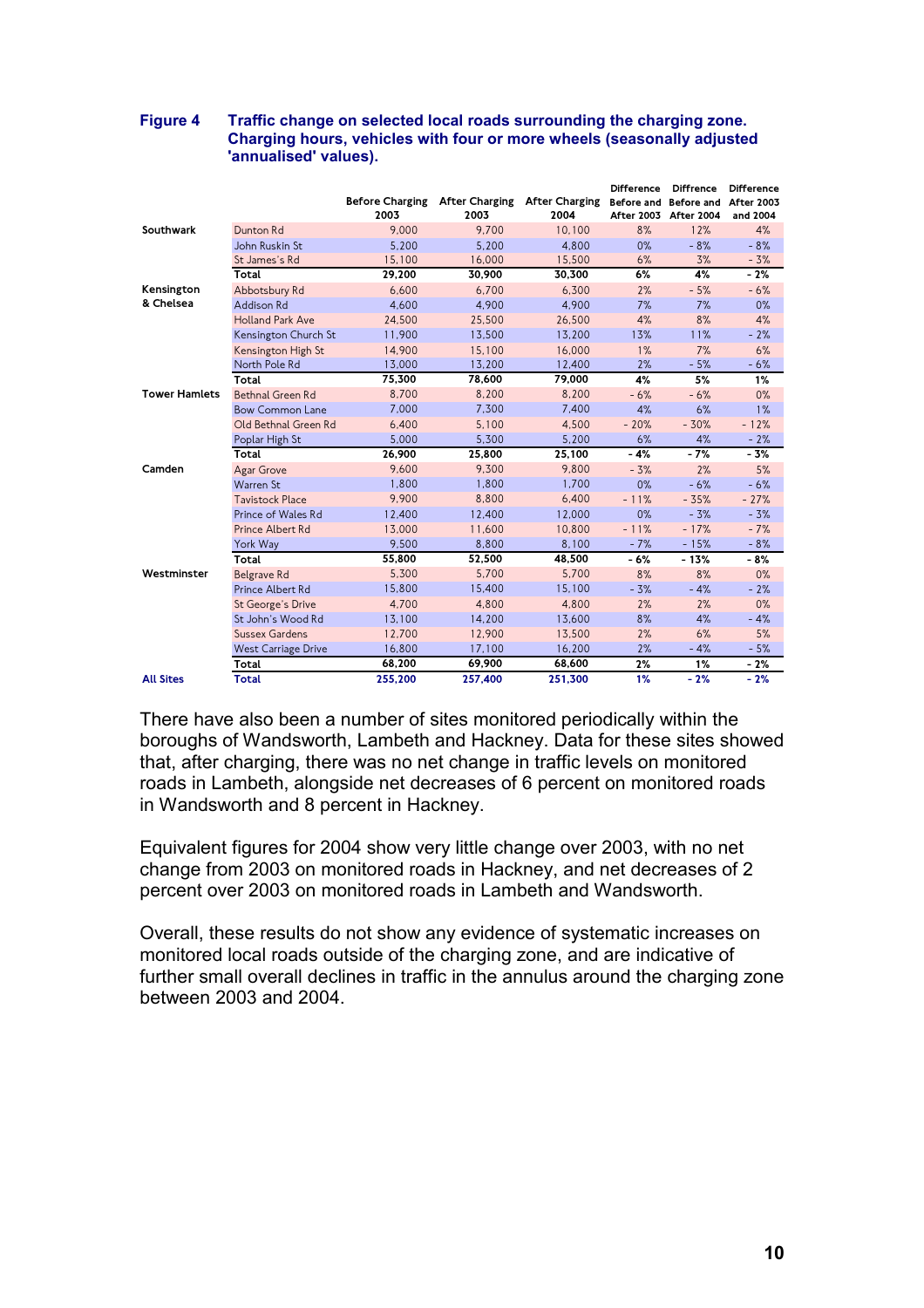# **6 Public transport**

### **6.1 Bus patronage**

The Second Annual Impacts Monitoring Report outlined how bus patronage in central London had increased in parallel with the introduction of charging. This reflected both the direct effect of charging itself, together with a wider response reflecting increased capacity and more general improvements to the bus network across London.

#### **Figure 5 Bus passengers, buses and average occupancy crossing the boundary of the congestion charging zone. Weekday charging hours.**

|              | <b>Morning Peak</b> |        |                   | <b>Charging Hours</b> |        |                   |                   |        |                   |
|--------------|---------------------|--------|-------------------|-----------------------|--------|-------------------|-------------------|--------|-------------------|
|              | Inbound             |        |                   | Inbound               |        |                   | Outbound          |        |                   |
|              | No. of              | No. of | <b>Passengers</b> | No. of                | No. of | <b>Passengers</b> | No. of            | No. of | <b>Passengers</b> |
|              | <b>Passengers</b>   | buses  | per bus           | <b>Passengers</b>     | buses  | per bus           | <b>Passengers</b> | buses  | per bus           |
| Autumn 2002  | 77,000              | 2.400  | 32                | 193.000               | 8.280  | 23                | 163.000           | 7.800  | 21                |
| Autumn 2003  | 106,000             | 2.950  | 36                | 264.000               | 10.500 | 25                | 211.000           | 9.900  | 21                |
| % difference | 38 %                | 23%    | 12%               | 37 %                  | 27%    | 8%                | 29%               | 26%    | 2%                |

Figure 5 summarises observed changes for the first year of charging from counts undertaken at all bus entry and exit points into and out of the charging zone. Whilst there had been some increase in the average number of passengers per bus, as of Autumn 2003 the additional passengers were successfully accommodated on the enhanced network. This reflected the addition of new capacity via higher frequencies, new routes or larger buses as essential 'complementary measures' to the charging scheme and also as part of more widespread improvements to the bus network throughout London.

Further sample counts, at a sub-set of bus crossing points into and out of the zone only, were undertaken during Autumn 2004, giving a comparable timeseries at these sub-set of points back to 2002. These are summarised in Figure 6. This shows the stability in the average numbers of passengers on buses entering and leaving the charging zone during charging hours, despite increased patronage of up to 50 percent since 2002.

#### **Figure 6 Numbers of buses, passengers and average occupancy levels at a sample of sites on the boundary of the congestion charging zone. Weekday charging hours.**

|             |                   | <b>Inbound</b> |                   |                   | Outbound |                   |
|-------------|-------------------|----------------|-------------------|-------------------|----------|-------------------|
|             | No. of            | No. of         | <b>Passengers</b> | No. of            | No. of   | <b>Passengers</b> |
|             | <b>Passengers</b> | <b>buses</b>   | per bus           | <b>Passengers</b> | buses    | per bus           |
| Autumn 2002 | 102.300           | 4.450          | 23                | 64.650            | 3,050    | 21                |
| Autumn 2003 | 146.600           | 5.900          | 25                | 77,800            | 3.900    | 20                |
| Autumn 2004 | 149.200           | 6.100          | 24                | 77.150            | 4.100    | 19                |

Other detailed monitoring is ongoing as part of the normal bus service review processes. These findings are consistent with further increases in bus capacity which have been delivered since the introduction of charging.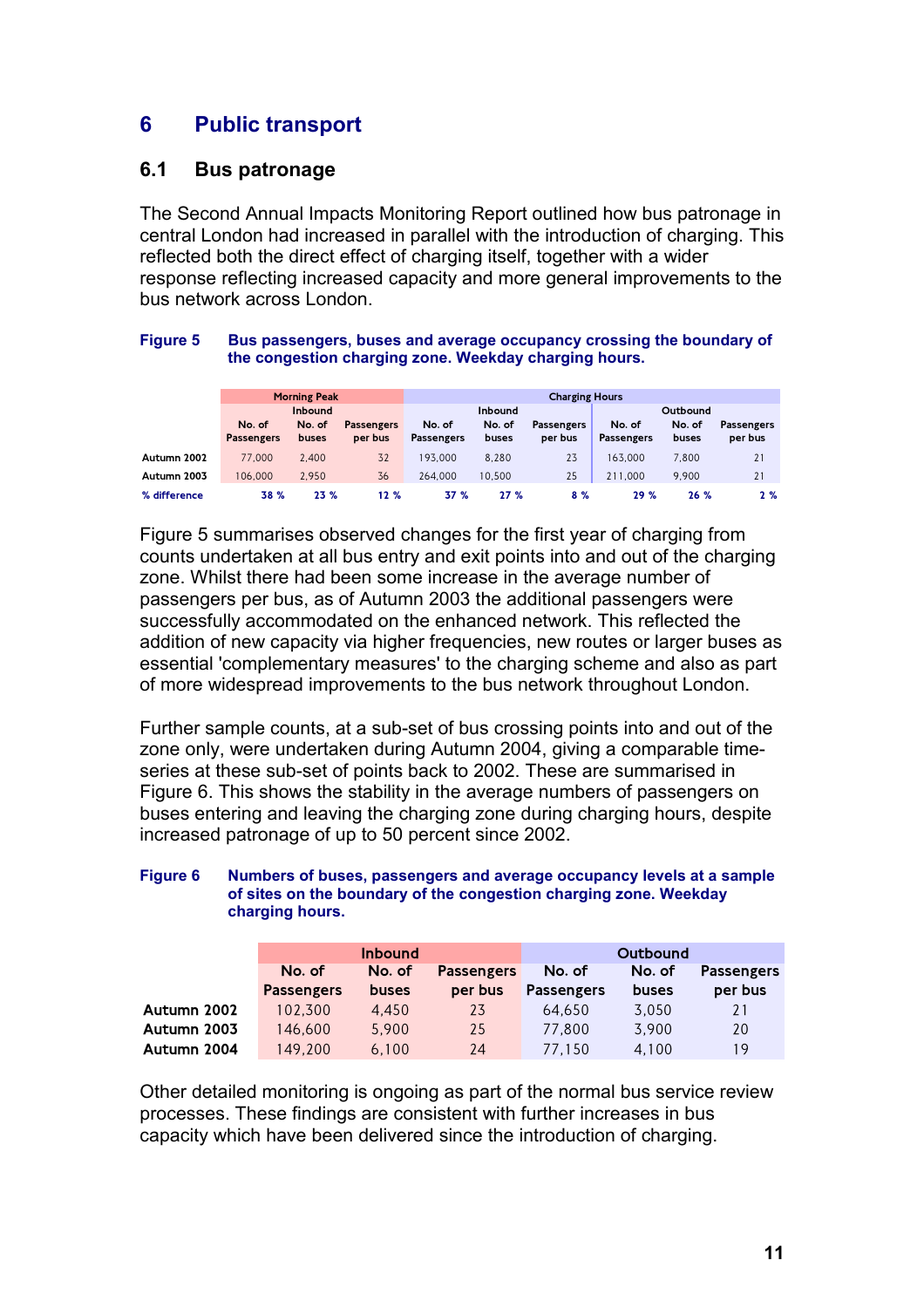# **6.2 Bus journey time and reliability**

Improvements in bus reliability over recent years have been due to a variety of factors including: increased investment in more robust schedules, enhanced route supervision and the introduction of Quality Incentive Contracts, as well as the introduction of congestion charging that has reduced congestion and improved journey times in and around the charging zone.

In the first year after charging across London there was a reduction of 24 percent in excess waiting time, the additional wait time at bus stops experienced by passengers caused by service irregularity or missing buses. For passengers in and around the charging zone the improvement was greater, with a reduction in excess waiting time of over 30 percent compared to the previous year.

In the more recent months, March to October 2004, the situation has continued to improve with a further reduction in excess waiting time of over 15 percent for passengers in and around the zone compared to the same time periods in 2003. There have been similar improvements across the rest of the network.

London Buses sets the bus operators' performance standards for excess waiting time based on the characteristics of the route. Figure 7 shows the decreases in actual excess waiting time relative to the minimum standards. This illustrates the continuing improvements, particularly in central London.

**Figure 7 Bus Excess Waiting Time (weekday charging hours). Difference between Excess Waiting Time standards and actual Excess Waiting Time.**



Other improvements to service reliability have arisen as a result of reduced traffic congestion. In the year after charging (2003) there was a reduction of 40 percent across London in the amount of disruption to the service caused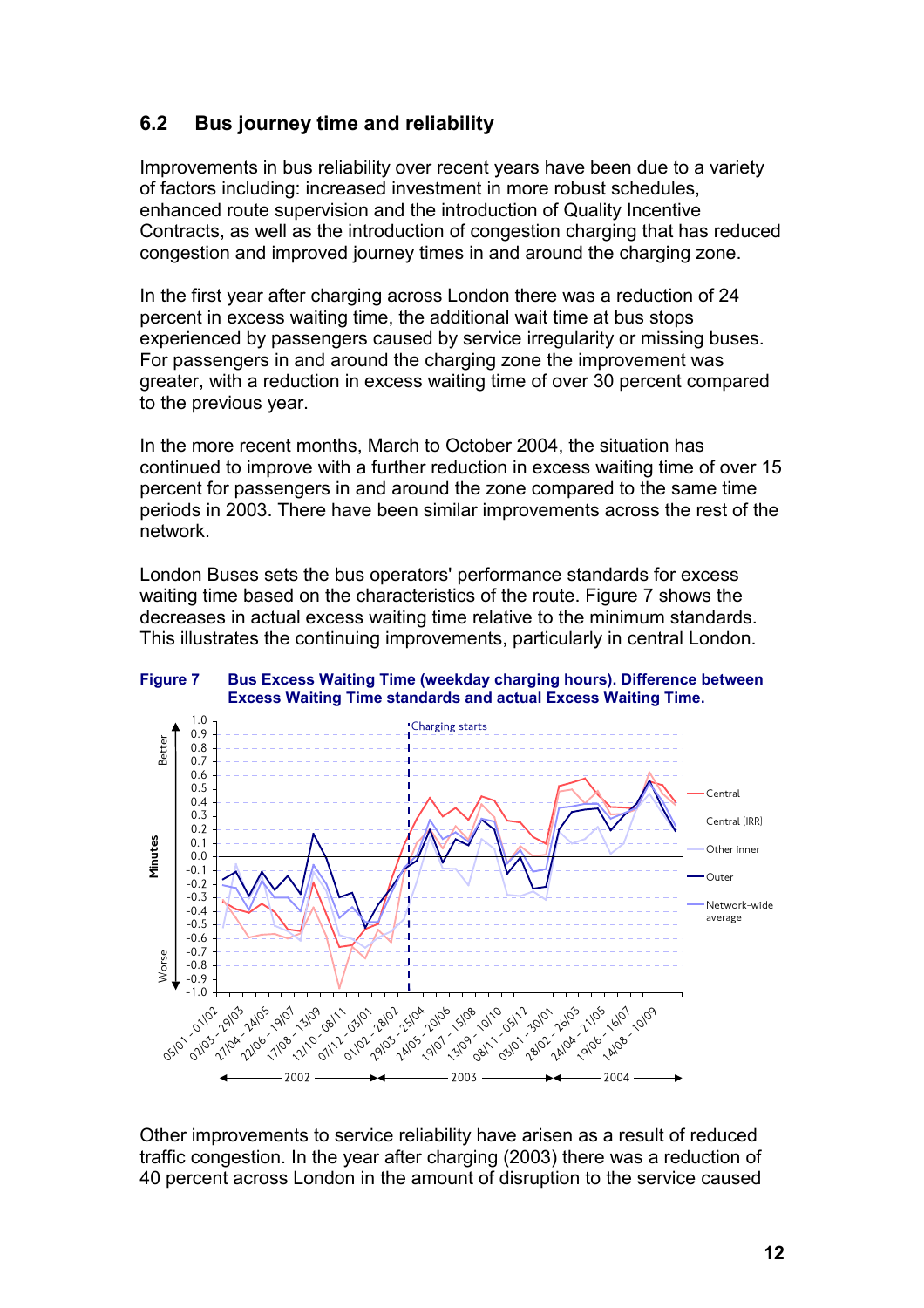by traffic congestion compared to the year before. Again routes that operate in and around the charging zone experience the greatest improvement, with reductions of around 60 percent.

In more recent months, March to October 2004, there has been little further change to the amount of service disruption caused by traffic congestion in and around the charging zone, although across London there has been a continued improvement, with a further reduction in disruption of 10 percent.

# **6.3 Underground patronage**

The Second Annual Impacts Monitoring Report described year-on-year declines of up to 8 percent in the number of Underground passengers entering central London during the weekday morning peak period comparing 2003 after charging with 2002 before charging. This reflected a wider trend of declining patronage observed across the whole of the network with reductions of up to 6 percent. This was reflected to a greater or lesser extent in all time periods (including weekends) and on most parts of the network.

These reductions were thought to be due to a variety of factors unrelated to congestion charging, such as the temporary but prolonged closure of the Central line, transfer to buses (reflecting improvements to the bus network) and a general decline in tourism and economic activity. A small increase in passengers due directly to the introduction of charging was more than outweighed by these reductions.

Figure 8 updates the graphic presented in the Second Annual Impacts Monitoring Report to include data to Autumn 2004. In more recent periods, March to October 2004, there has been some upturn in the patronage levels, although in most respects patronage still remains lower than that seen in 2002 before the introduction of charging.

In 2002, prior to the introduction of charging, an average of 513,000 passengers exited stations in and around the charging zone during the morning peak period (annual average weekday). In 2003 after the introduction of charging this reduced to 473,000 passengers (a reduction of 8 percent). This net reduction subsumes any small increase in patronage resulting from the introduction of charging, and includes a full year's data for both 2002 and 2003. Note that figures will therefore differ slightly from those previously reported.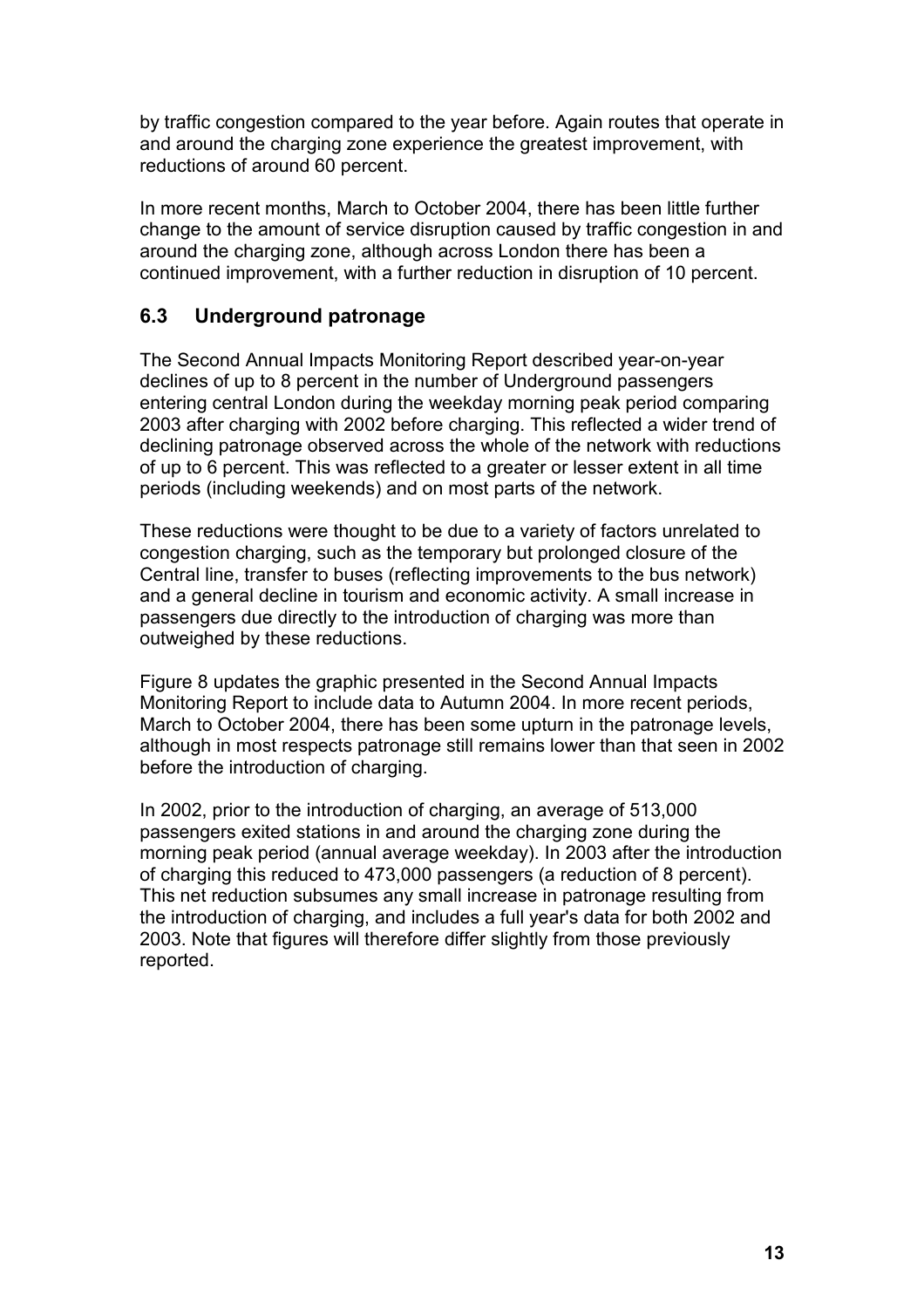#### **Figure 8 Passengers exiting Underground stations in and around the charging zone during the morning peak period (07.00 to 10.00) and trends in gross revenue taken.**



Over the most recent six-month period morning weekday peak passenger exits have increased to an average of 487,000 passengers, still representing a reduction of 6 percent over 2002. Between March and October 2004 'all day' patronage has increased to 1,228,000 passengers exiting stations in and around the zone during charging hours, this still representing a 4 percent reduction over 2002.

The trends in passenger exits at stations are generally reflected in ticket sales data, as also illustrated by Figure 8. In the first year since charging there was no change in the (gross) value of ticket sales at stations in and around the charging zone on weekdays compared to the previous year. This reflected a combination of declining patronage and the effect of a fares adjustment.

More recently, March to October 2004, there has been a 10 percent increase in the gross value of ticket sales in and around the charging zone compared to the same periods in 2003. This is greater than the 6 percent increase observed across the network. However, this is likely to have been most strongly affected by general levels of activity across the charging zone rather than charging itself.

Although these recent gross revenue figures do not include a compensation for the fares increase at the start of 2004, the percentage increases in gross revenue are substantially greater than the average percentage increase in fares. This indicator also therefore suggests a general growth in patronage across the network, particularly so at stations in and around the charging zone.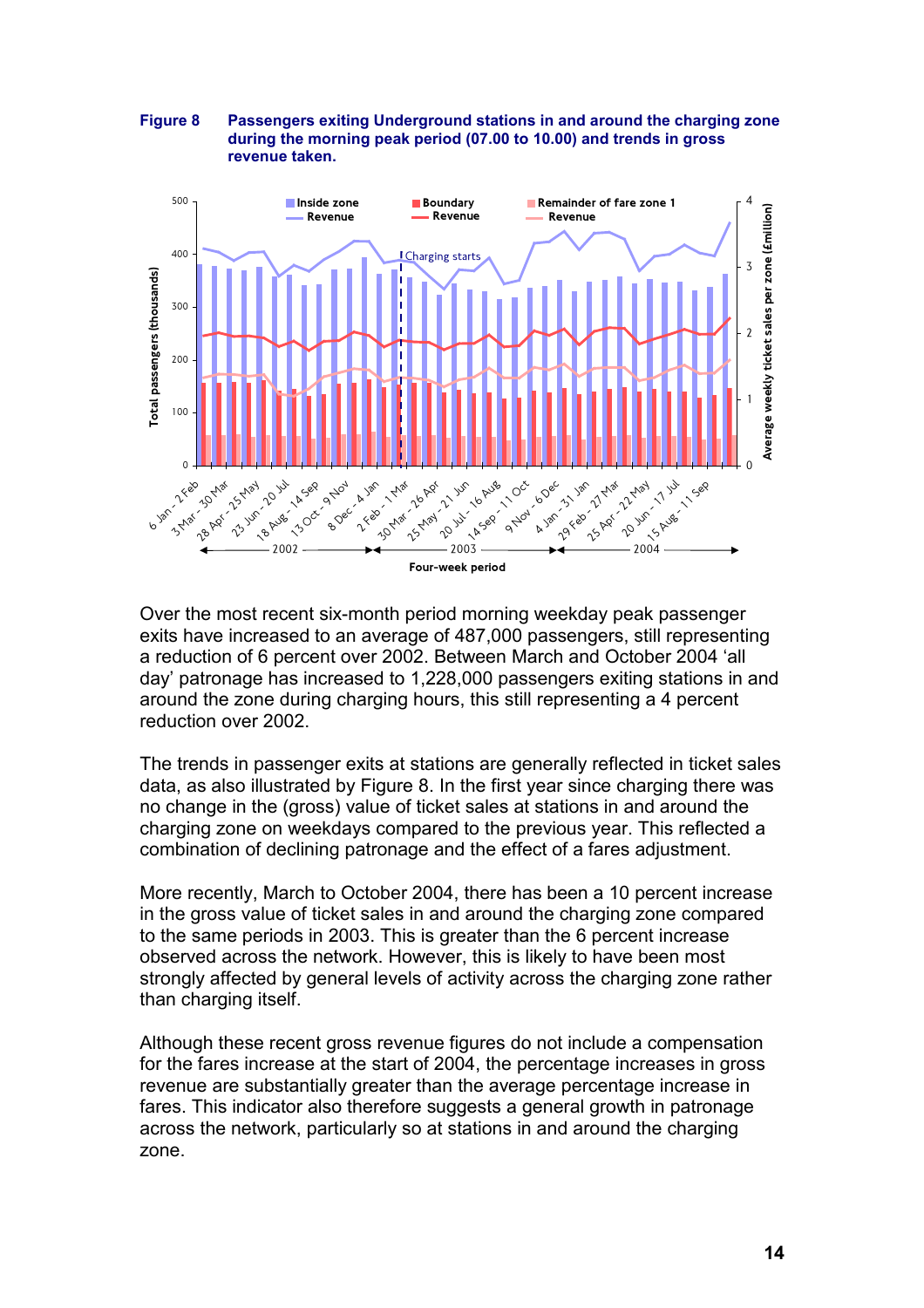These recent data therefore indicate that the reductions observed in Underground patronage in the period before and over the first year after charging were, at least in part, a temporary feature. Underground patronage in and around central London is currently increasing, but remains below levels observed in 2002 before the introduction of charging. As discussed above, this is likely to have principally reflected factors other than charging.

# **6.4 National Rail patronage**

Passenger counts were undertaken at all 22 central London rail stations in both Spring 2002 and Spring 2003. The results were illustrated in the Second Annual Impacts Monitoring Report. They showed that, despite variation between individual stations, there was effectively no overall change in the number of people entering central London by rail corresponding to the introduction of charging, and hence no apparent capacity issues arising from the introduction of charging itself.

These findings have been broadly confirmed by similar counts undertaken by the Strategic Rail Authority in the Autumn of 2003, continuing their timeseries. The Authority's counts found an overall increase of 1 percent in the number of passengers entering central London during the weekday morning peak period over Autumn 2002, a similar result to that previously reported by TfL.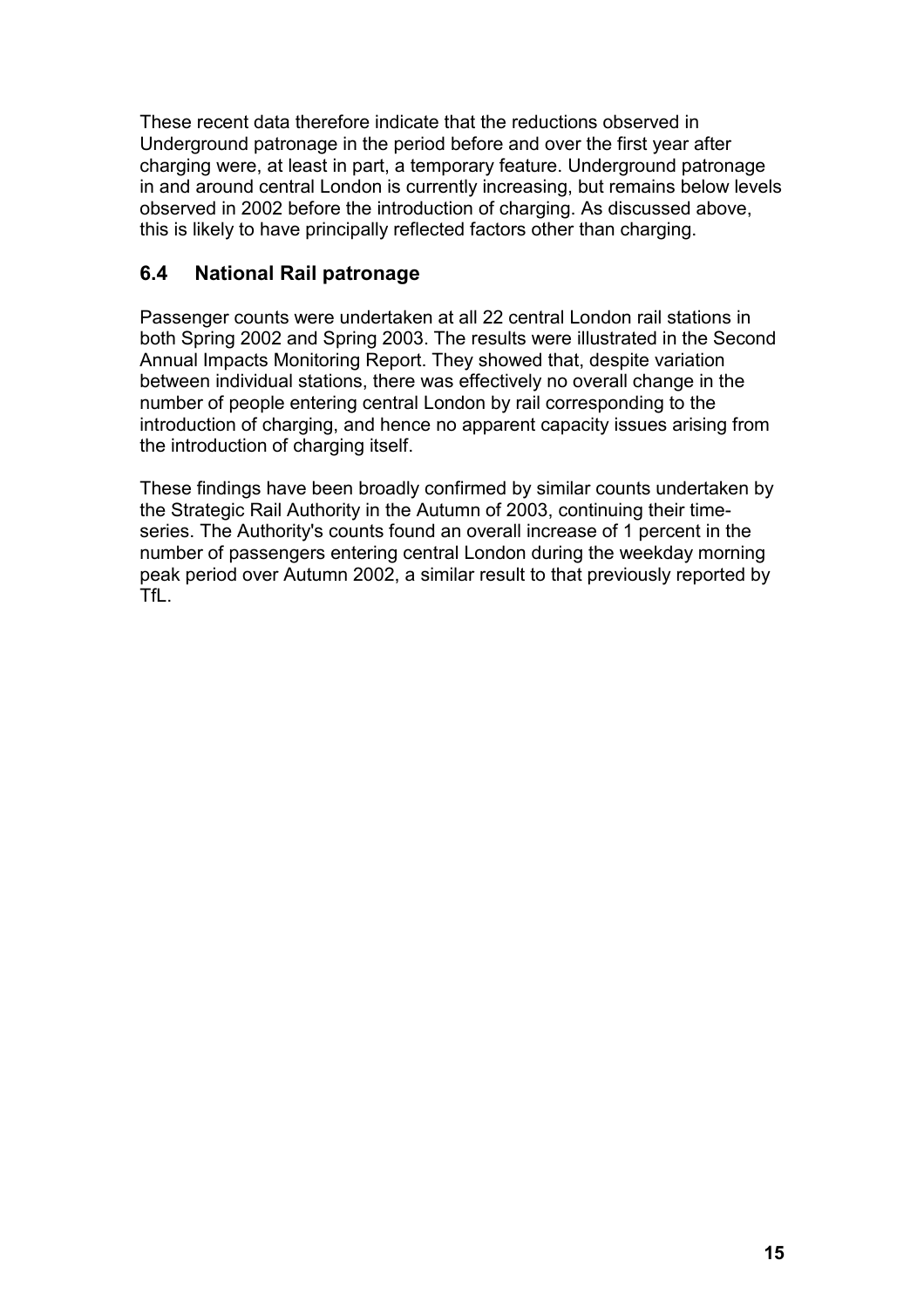# **7 Social impacts**

## **7.1 Background**

To understand the impacts the charging scheme had on Londoners' lives two key before and after surveys were carried out. These provide essentially qualitative information that is primarily useful for further understanding the more quantitative estimates of change described elsewhere in this document.

One survey involved face-to-face household-based interviews of residents within the charging zone and more widely in inner London. This was organised in terms of seven 'survey neighbourhoods'; each having different socio-economic and geographical characteristics, to which findings could be related. The survey neighbourhoods were:

- West End, Holborn and Borough (within charging zone);
- Bowes Park, South Kensington, Hoxton and Peckham (outside the charging zone in inner London).

#### **Figure 9 Map of neighbourhoods selected for social impact studies within the charging zone and in inner London.**



The second survey involved a comparable interview, but telephone based of individual residents (recruited within the charging zone) of outer London and beyond the M25.

The survey covered a range of topics to help understand residents' experiences of the scheme, particularly in terms of: their local area; their accessibility into and within the zone; impacts on different activities they undertake; and impacts on their time and finances.

Some key findings from this survey are described here. The results are not statistically representative of the generality of Londoners, but do provide rich detail about the nature of direct and indirect effects of the scheme, how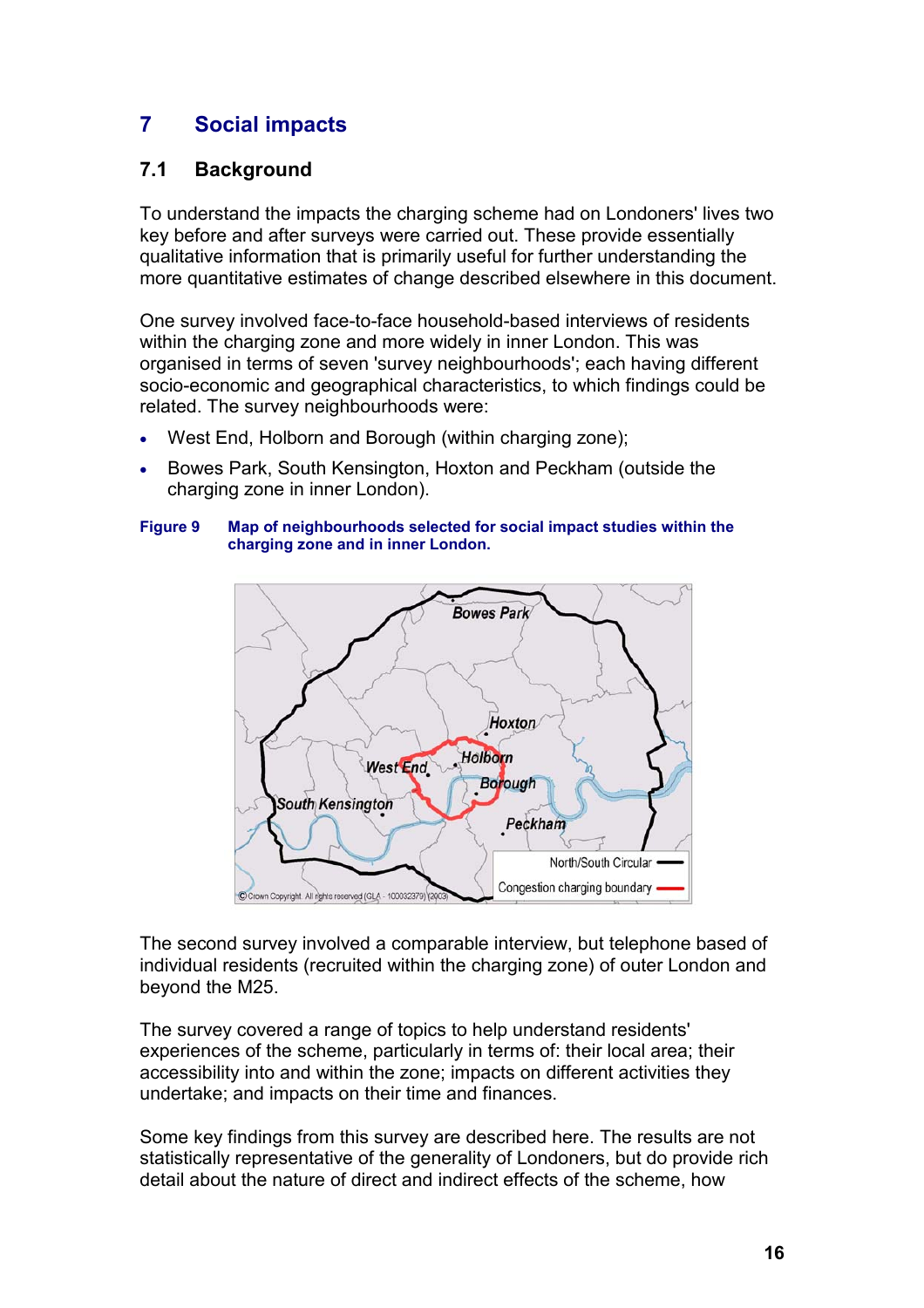perceptions of the scheme have evolved, and how all of this has varied in the context of each of the individual survey neighbourhoods.

# **7.2 Change in local area**

Respondents living in the charging zone neighbourhoods are generally positive about the change in their local area since the introduction of charging. The most positive impact of the scheme is perceived to be the reduction in congestion, with 55 percent of respondents spontaneously mentioning this. Related to this, half of charging zone respondents feel that travelling within the zone is now easier, while only one in twenty say it is more difficult. Many respondents report spending less time travelling overall and for specific trips, with the majority of this change being directly attributed by those surveyed to the charging scheme.

Inner London respondents are more likely than those in the charging zone to say their local area has not changed since the introduction of the charging scheme (63 percent compared to 41 percent). Of those who do report change in Inner London, slightly more say their neighbourhoods have deteriorated than improved between 2002 and 2003. In line with this, when asked to 'rate' a list of aspects in their local area, more Inner London respondents felt that the availability of parking, congestion, pollution, noise and sense of safety have deteriorated rather than improved between 2002 and 2003, though given the traffic and other monitoring results described elsewhere, there is no obvious effect of charging that would justify these concerns overall.

### **Figure 10 Views on local area, charging zone respondents.**

|                                  | ■ % Better ■ % About the same ■ % Worse ■ % Don't know |    |    |                      | <b>Net</b><br>change<br>% |
|----------------------------------|--------------------------------------------------------|----|----|----------------------|---------------------------|
| Congestion                       | 55                                                     |    | 33 | 10                   | 45                        |
| Availability of public transport | 45                                                     |    | 37 | 8<br>10              | 37                        |
| Noise                            | 35                                                     |    | 54 | 3<br>7               | 28                        |
| Reliability of public transport  | 38                                                     |    | 40 | 11<br>11             | 27                        |
| Pollution                        | 34                                                     |    | 48 | 8<br>10              | 28                        |
| Crossing roads                   | 33                                                     |    | 54 | $\overline{3}$<br>10 | 23                        |
| Sense of safety                  | 17                                                     | 70 |    | 9<br>$\overline{4}$  | 8                         |
| Sense of community               |                                                        | 74 |    | 6<br>14              | 1                         |
| Availability of parking          | 15                                                     | 51 |    | 13<br>20             | $-5$                      |
| Employment                       | 36                                                     | 12 | 51 |                      | 10                        |
| Trade for local business         | 31<br>4                                                | 33 |    | 32                   | $-29$                     |
|                                  |                                                        |    |    |                      |                           |

Do you think your local area is better off, worse off, or about the same in terms of… than before the scheme was introduced?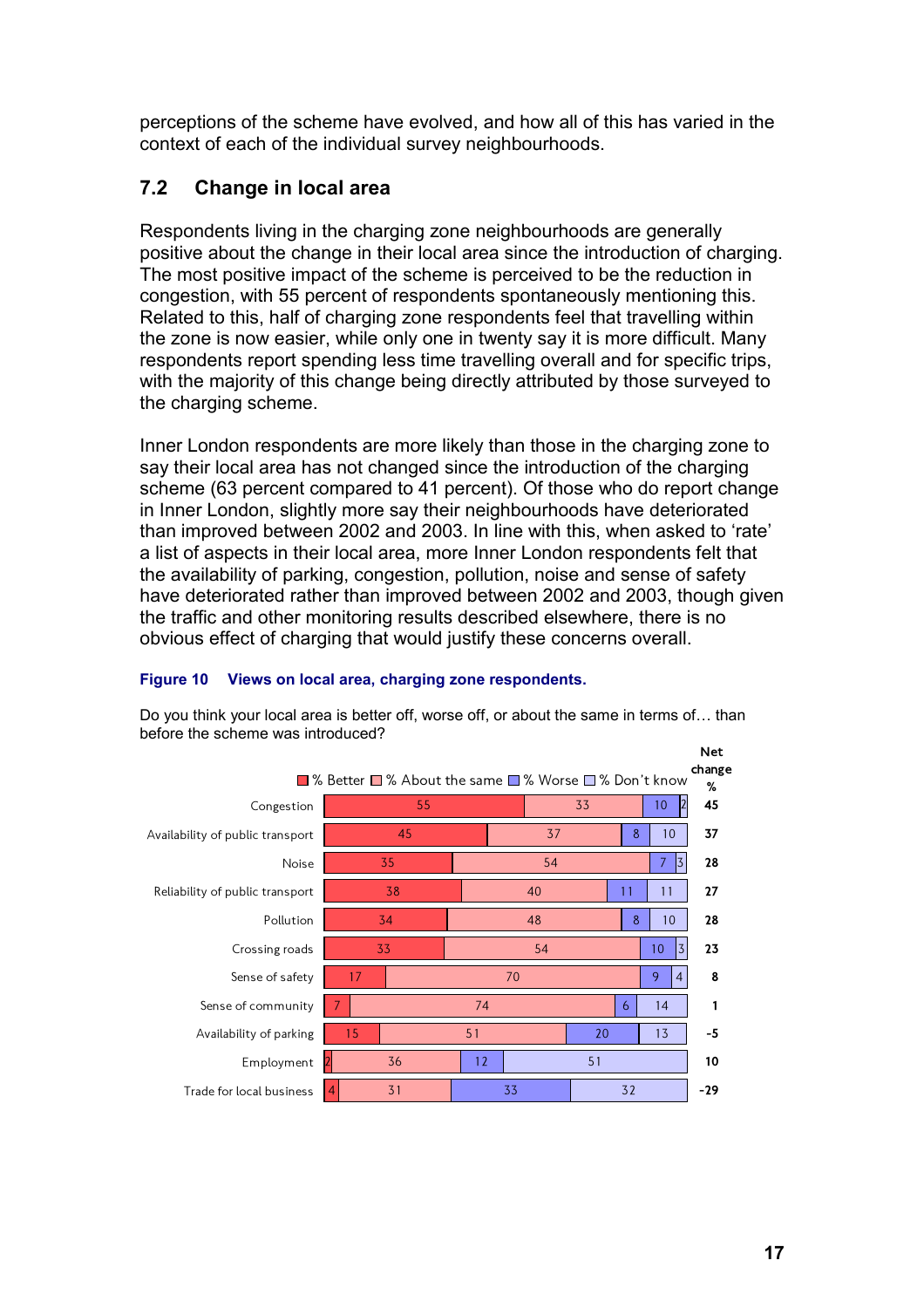# **7.3 Access to local shops, facilities and services**

With regard to access to local shops, facilities and services, most charging zone respondents have not experienced any change. Of those who do report change, 19 percent say that accessibility is better compared to 6 percent who say that it has deteriorated.

Access within the local area is also considered similar to before the scheme was introduced by the majority of Inner London respondents. Respondents from Hoxton are the most negative about accessibility, reporting an increase in cars parked in their area, as well as concerns about 'strangers' parking in their neighbourhoods. It is thought that these views largely reflect borough local traffic management and parking schemes that have been introduced in the area around the charging zone between 2002 and 2003.

The proportion of respondents who say they have started to do online shopping, or who do this more often than in 2002 before the scheme was introduced, increases with distance from the zone – rising from 5 percent of respondents within the charging zone to 36 percent beyond the M25. However, the proportion of respondents now shopping online and claiming to shop online more as a direct response to the charging scheme is higher within the charging zone than beyond the M25 (30 percent and 12 percent respectively). Around one fifth of Inner and Outer London respondents who shop online claim to do so primarily because of the charging scheme, although this needs to be seen in the context of the small proportion that would have shopped in the charging zone by car before the introduction of charging.

# **7.4 Access to the charging zone**

The majority of respondents broadly feel unaffected by the scheme. Around two-thirds say they have experienced no change in getting to the zone, partly due to their relative infrequency of travelling into Central London by car. Of those who report change, respondents are divided about whether accessibility to the charging zone is better or worse.

# **7.5 Parking**

Parking is an important, albeit secondary, issue in terms of how respondents are likely to experience the scheme. For example, over a quarter of Inner London respondents spontaneously cite fewer parking spaces, excessive traffic wardens or a rise in the cost of parking as one of the main reasons why their local area has deteriorated. However, it is unlikely that charging is the primary cause of this phenomenon in the inner London neighbourhoods surveyed. Eighteen percent of inner London respondents say that 'sense of safety' in their area has deteriorated, compared to 6 percent who say that it has improved since the introduction of charging, but again this may be related to perception of crime rather than to charging itself.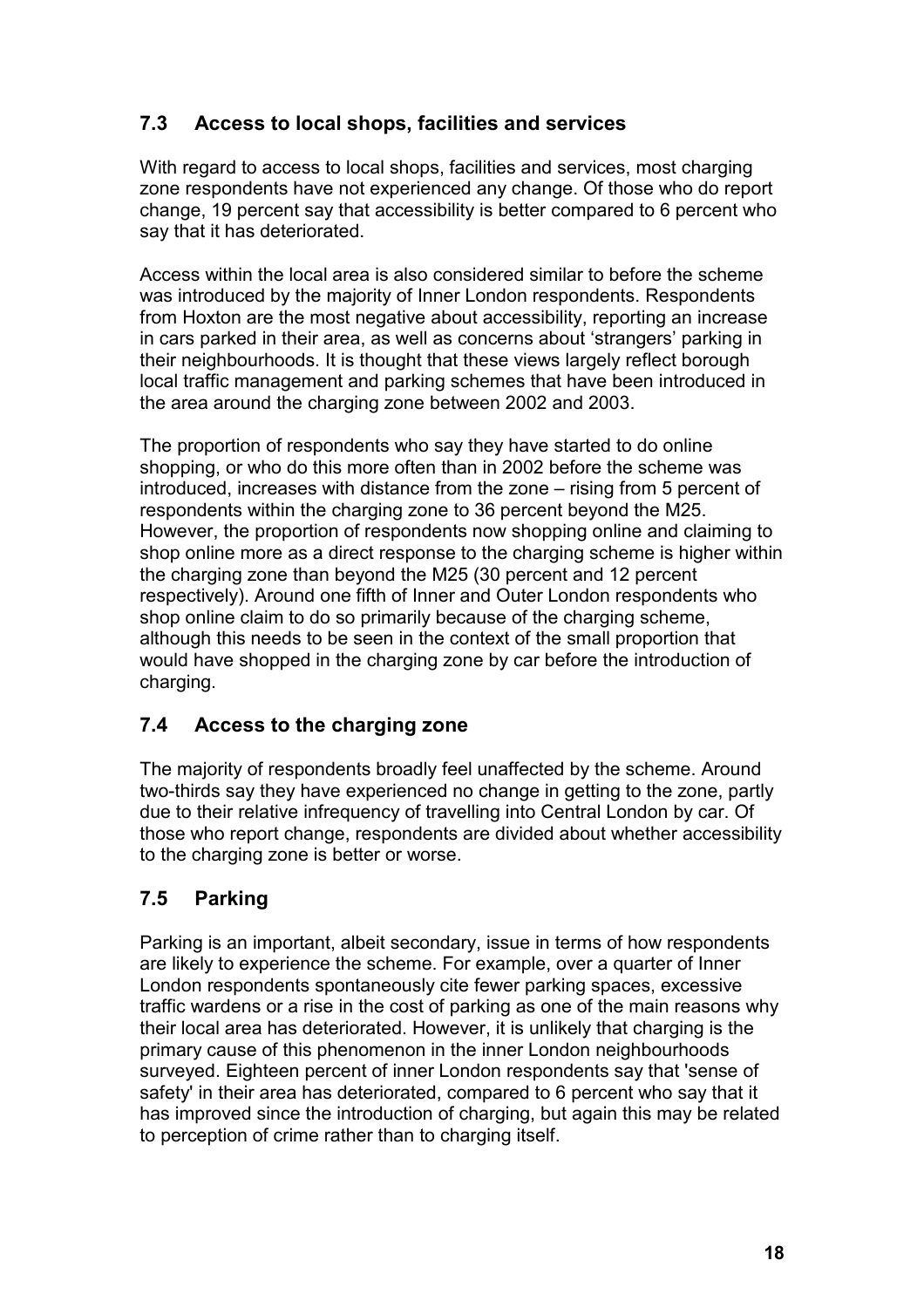# **7.6 Public transport**

Both inner London and charging zone respondents are generally positive about the change in public transport provision in their local area in terms of greater availability and reliability. It is notable that fewer respondents expected this improvement when interviewed before the scheme was introduced.

# **7.7 Social gatherings**

Perceptions of meetings with family and friends seem to have been affected by the charging scheme. 43 percent of charging zone respondents believe family and friends are now finding it more difficult to visit them (in line with their prior expectations).

This reduction in visits to family and friends was anticipated by the majority of respondents in 2002, and in fact fewer have actually found these visits 'more difficult' than they expected. The cost of the charge and difficulty with parking are by far the main reasons why respondents say it is difficult for family and friends to visit them, albeit that charging will have generally eased conditions for parking within the charging zone. In addition, there is a perception that penalties may be inadvertently incurred by infrequent users, because of unfamiliarity with the workings of the scheme.

# **7.8 Travel behaviour**

On the whole, charging zone respondents have not greatly changed the number of journeys they make within the zone for a range of activities (e.g. commuting, shopping, business trips). Furthermore, there is little reported change in car use by charging zone respondents, who are eligible for the 90 percent residents' discount. In contrast, there is a significant reported fall in car use by Inner London respondents who pay a £5 daily charge to enter the zone, particularly for commuting and business trips (Figure 11). It is expected that the majority of these former car trips will have transferred to other travel modes.

Respondents in Outer London and beyond the M25 are less likely to drive into the zone for any of the activities asked about. Of the 70 percent of those interviewed who drove into the zone on any occasion before the scheme was introduced, half say their travel patterns (regarding where they drive or the times they drive) have been affected by the scheme. With regard to the amount of time spent travelling, the majority say this has not changed. Of those respondents who report change in Inner London, a slightly higher proportion say more time is spent travelling now than before the introduction of the charge, in line with their prior expectations.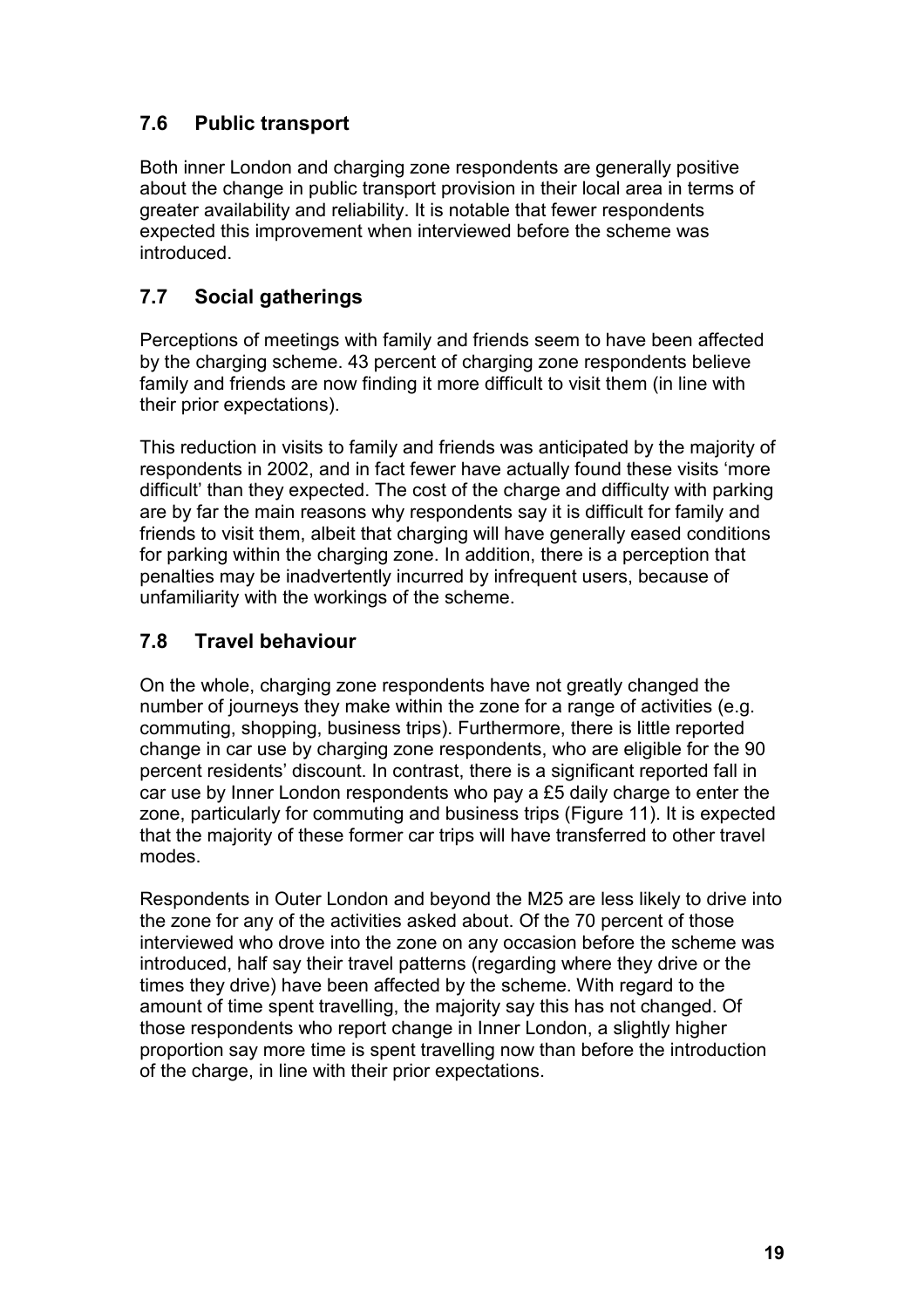|                                        | Charging Zone respondents         |                                  |                |                                   | Inner London respondents  |             |
|----------------------------------------|-----------------------------------|----------------------------------|----------------|-----------------------------------|---------------------------|-------------|
|                                        | <b>Before</b><br>charging<br>2002 | <b>After</b><br>charging<br>2003 | + / -          | <b>Before</b><br>charging<br>2002 | After<br>charging<br>2003 | + / -       |
| <b>Base (All panel)</b>                | 430<br>%                          | 430<br>%                         | %              | 678<br>%                          | 678<br>%                  | %           |
| Main food shopping                     | 20                                | 21                               | 1              | 13                                | 8                         | $-5$        |
| Commuted to<br>and from                | 17                                | 14                               | $-3$           | 12                                | 9                         | $-3$        |
| Visited friends/family                 | 16                                | 17                               | $\mathbf{1}$   | 10                                | 6                         | $-4$        |
| Any health trips                       | 12                                | 8                                | $-4$           | 9                                 | $\overline{7}$            | $-2$        |
| Made any business<br>trips             | 10                                | 5                                | $-5$           | $\delta$                          | 5                         | $-3$        |
| Non food<br>shopping trip              | 10                                | 13                               | $\overline{3}$ | 5                                 | $\overline{3}$            | $-2$        |
| Any leisure trip                       | 9                                 | 10                               | $\mathbf{1}$   | $\overline{3}$                    | $\overline{3}$            | $\mathbf 0$ |
| Trip for services<br>or facilities     | 9                                 | $\overline{7}$                   | $-2$           | $\overline{3}$                    | $\overline{2}$            | $-1$        |
| Escorted to / from<br>school / nursery | 9                                 | 6                                | $-3$           | $\overline{2}$                    | $\mathbf{1}$              | $-1$        |
| To and from<br>school/college          | $\overline{3}$                    | $\overline{2}$                   | $-1$           | 1                                 | 1                         | $\mathbf 0$ |
| Any activity                           | 42                                | 38                               | - 4            | 37                                | 24                        | $-13$       |

#### **Figure 11 Activities undertaken by car during charging hours, within the zone, charging zone and inner London respondents.**

# **7.9 Affordability of the congestion charge**

The majority of charging zone respondents are finding the congestion charge affordable, at £2.50 per week (with resident's discount), although the prior expectation of some drivers in 2002 have been realised, with just under a quarter reporting difficulty in affording it. There are some clear and unsurprising differences between neighbourhoods and socio-economic groups; for example, respondents from Borough neighbourhood are significantly more likely to be reporting difficulty than those in the West End.

Surprisingly, a smaller proportion of respondents in Inner London report difficulties in affording the £5 per day charge. Indeed, the majority consider it affordable, with many experiences in this regard being better than expected before the start of charging. Respondents from Outer London and beyond the M25 report finding the charge significantly more difficult to pay than Inner London respondents (28 percent compared to 18 percent). In Inner and Outer London, as well beyond the M25, around a quarter of frequent travellers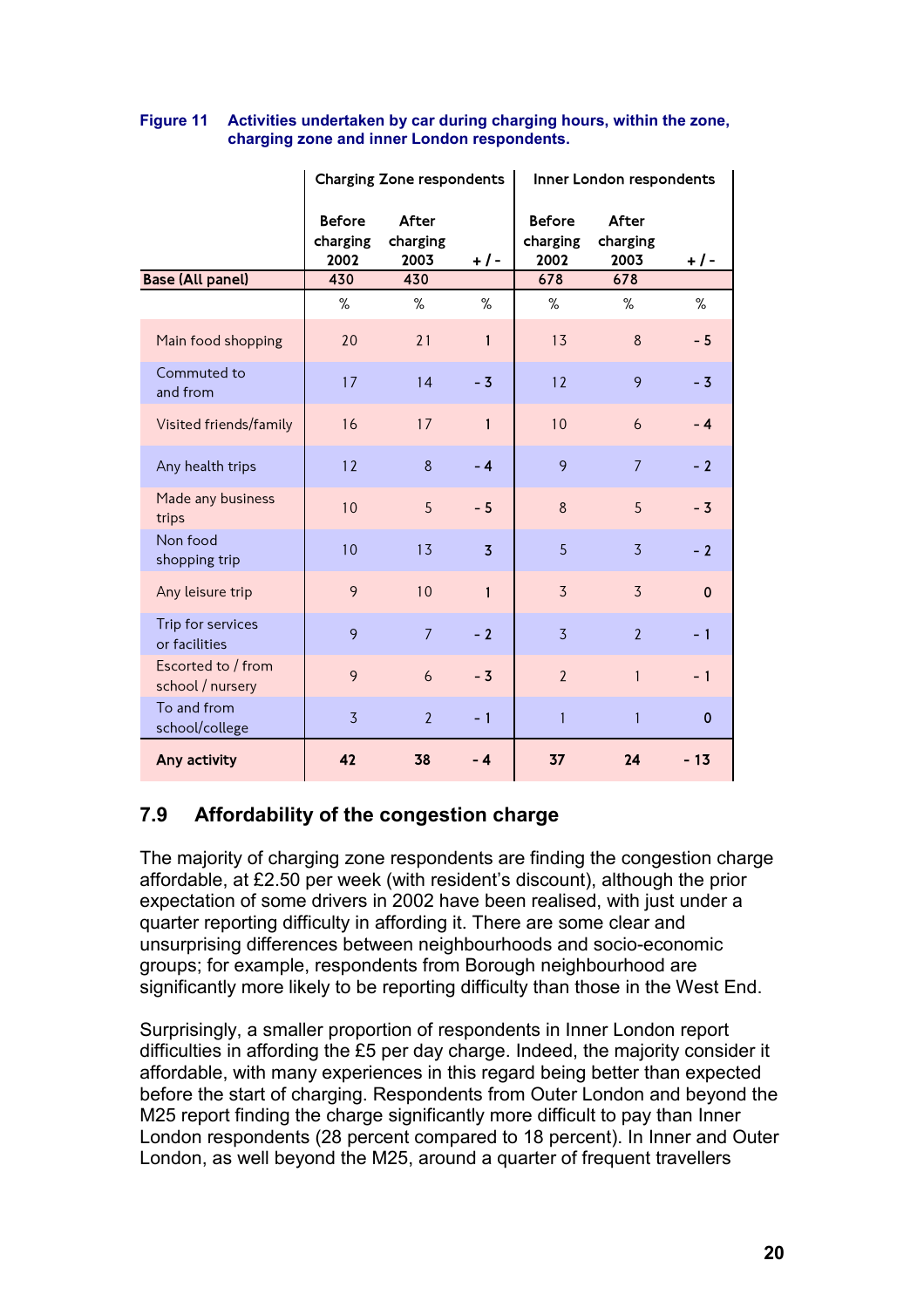(those paying the charge for more than 12 weeks per year) are finding it difficult to afford the charge, compared to six in ten who are not.

# **7.10 Balance of personal experience with the scheme**

Now that respondents have experienced the scheme a greater proportion feel they have gained from the charging scheme than expected this to be the case when interviewed in 2002. However, significant numbers have changed their opinion about how it has impacted on both them and their household, with the majority now saying that the scheme has actually made no material difference to them. It should be noted that respondents were more negative (and remain so) about the overall perceived impact of the scheme on their household than about their own personal experience.

### **Figure 12 Personal overall difference as a result of the congestion charging scheme, all respondents.**

Do you think you have personally gained or lost as a result of the congestion charging scheme?

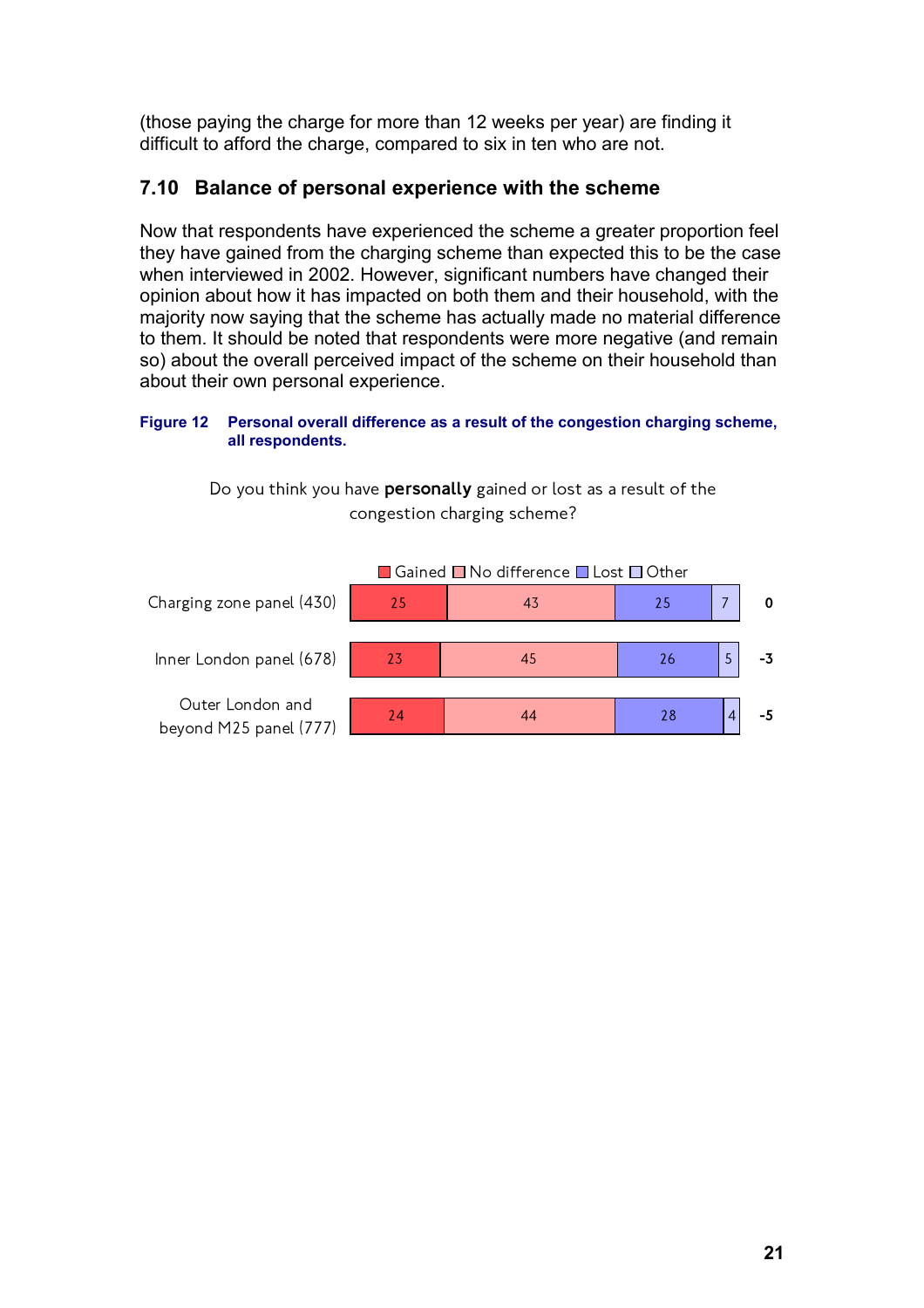# **8 Business and economic impacts**

# **8.1 Introduction**

The Second Annual Impacts Monitoring Report outlined the variety of factors influencing the economy at the time congestion charging was introduced in early 2003. This section updates the overview of the London economy and reports on some new work. A more thorough analysis based on a wider range of studies will be reported in the forthcoming Third Annual Monitoring Report. A brief summary of the findings of some TfL case studies into specific aspects of economic activity and property price trends is provided in Sections 8.4 and 8.5.

There were several important economic factors affecting businesses during the period when congestion charging was introduced. There is no evidence that the charge has had a significant negative effect on businesses in general within the zone. However, it is still likely that some businesses within certain sectors are experiencing significant impacts – both positive and negative. The retail sector, and particularly car-reliant businesses within the retail sector may have been negatively affected. However, the retail sector is only one part of the charging zone economy, which in turn is part of the wider London economy.

Further, evidence on the retail sector indicates that for most parts of the retail sector recent performance is likely to have been more driven by other factors than the congestion charge.

# **8.2 Recent trends in the London economy**

The scheme was introduced at a time when the economy as a whole was slowing down significantly. As Figure 13 shows, London's economy experienced four quarters of negative growth in 2002-2003. This was the most significant slowdown in the London and UK economies since the early 1990s. This slowdown clearly would have had an impact on the business climate for most industries and makes the task of attempting to assess the separate impact of congestion charging particularly difficult.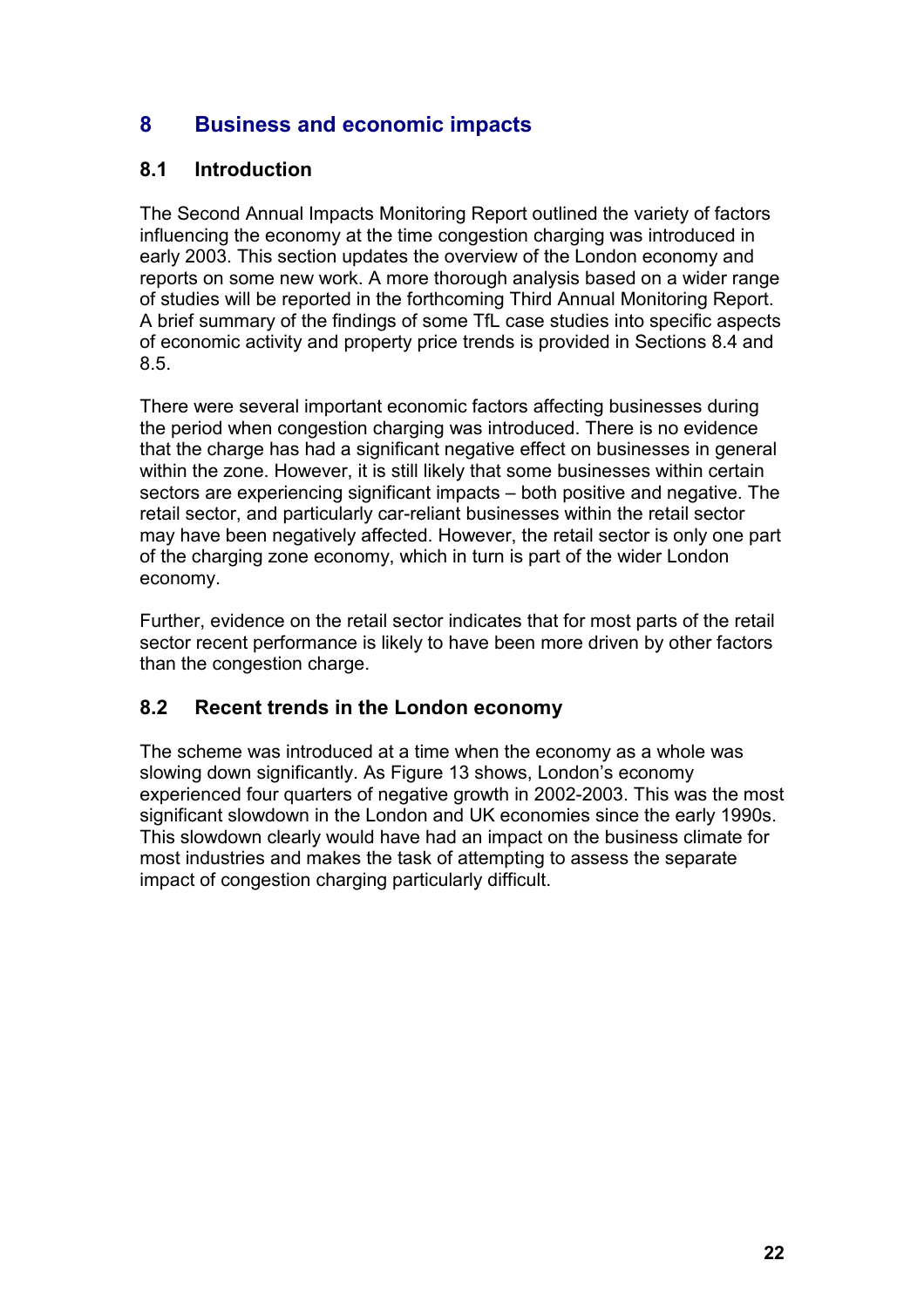



The London economy showed a strong recovery at the end of 2003 and beginning of 2004, and the medium term outlook is for continued recovery with growth returning gradually to the longer term trend over 2004 to 2006 *(GLA Economics London's Economic Outlook, October 2004*).

In terms of employment, the slowdown in 2002 to 2003 did not lead to many jobs being shed. Employment dipped briefly in 2002, but recovered to near 2000 levels in 2003. Inflation remained under control. The Bank of England raised interest rates four times during 2004 (to 4.75 percent) to calm consumer spending. House price inflation started to slow during the latter part of 2004 and most economists predict a gradual adjustment rather than a crash.

Tourism numbers have recovered significantly in the year to the second quarter of 2004, but are still below year 2000 levels. There have been no further transport network disruptions on the scale of the Central Line closure in 2003 and in fact transport use has continued to grow at a healthy rate adding to the evidence that a general economic recovery is underway.

# **8.3 Recent retail trends**

Figure 14 below shows the percentage change in year-on-year retail sales value for central London and the UK as a whole. The figure shows that:

- Trends in central London retail sales continue to be volatile and less stable compared to the UK as a whole which has experienced a more stable growth trend.
- The decline in central London retail sales growth around late 2002 (before charging) had recovered by Autumn 2003, and a period of positive growth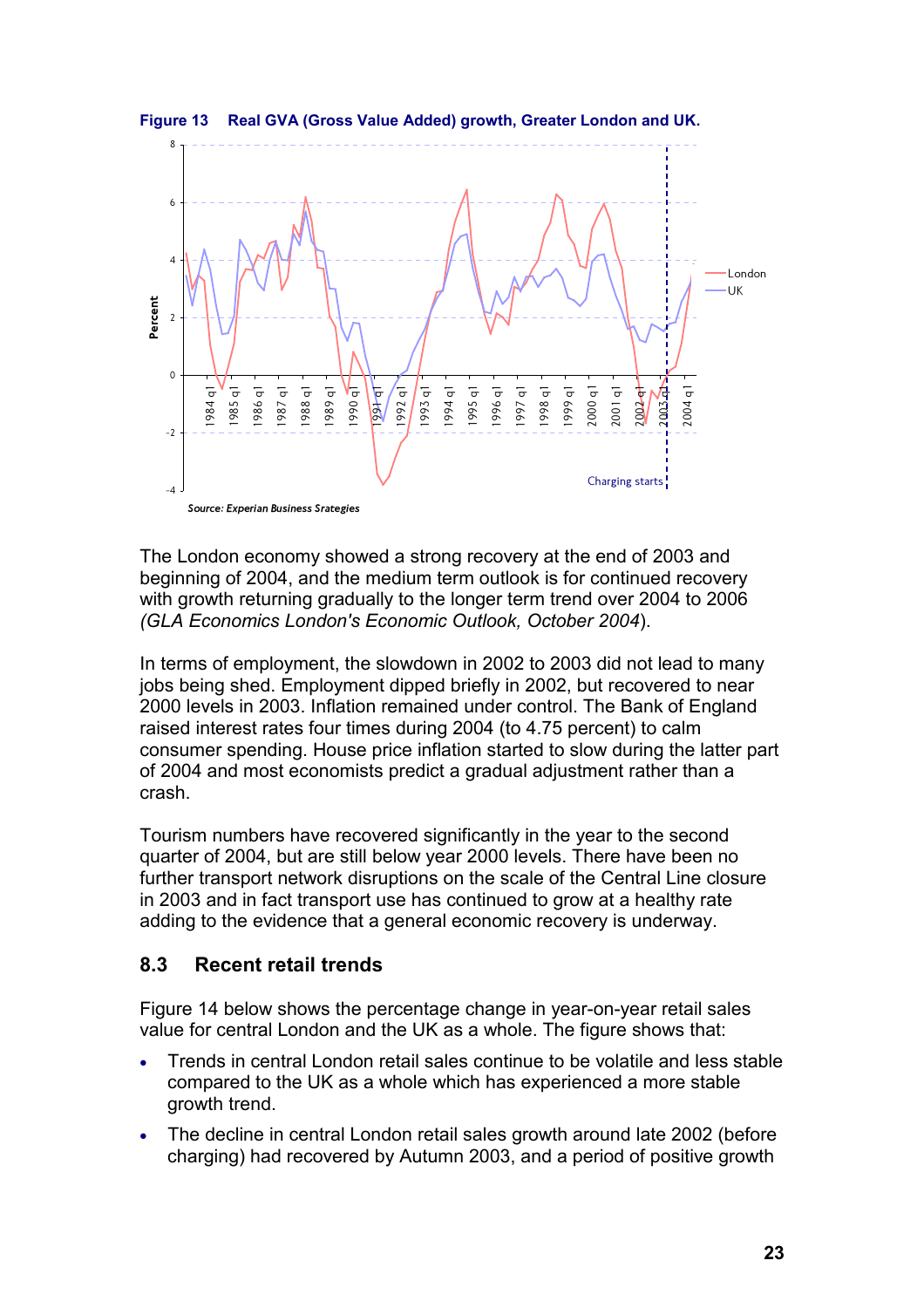ensue However this growth seems to now be slowing, and these trends seem to reflect wider economic factors, not charging.



**Figure 14 Percentage change in year-on-year retail sales.**

Trends in shopper numbers are presented in Figure 15, which shows the SPSL retail trade index. This index is a measure of the number of potential shoppers rather than actual retail sales in the charging zone and the UK.





Charging zone retail footfall was below the rest of the UK from before charging started and for much of 2003. However, the latter half of 2003 saw the charging zone outperforming the rest of the UK and returning to a pattern

Source: LRC London Retail Sales Monitor, November 2004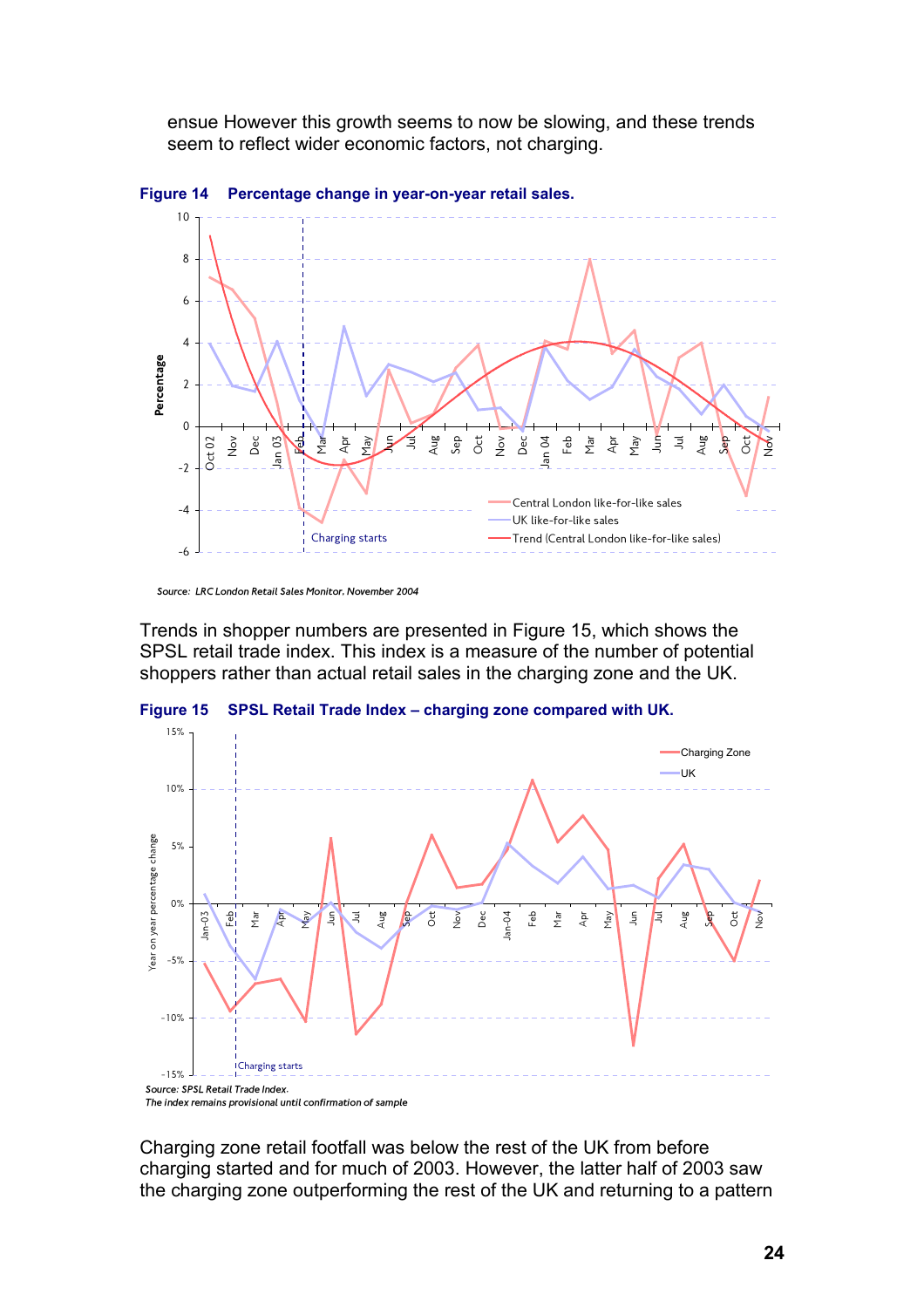of year-on-year growth. This trend has continued throughout most of 2004, with the main exception of June 2004, which experienced negative growth.

The 2004 recovery in retail footfall inside the charging zone strongly implies that factors other than charging were responsible for the downturn, given that congestion charging has remained a constant factor in the zone since early 2003. This is further supported by the trend in UK retail pedestrians, which also experienced a period of decline in 2003, and a recovery in 2004, suggesting that the recent charging zone retail footfall trend is strongly reflective of wider national trends. (see *Supplement in London's Economy Today*, *November 2004*).

The FootFall index, as shown in Figure 16, is another measure of the number of shoppers present in the charging zone but does not directly reflect the level of spending in the zone. The index shows an average reduction, since charging was introduced compared with the beginning of 2002, of around 10 percent at weekends and a smaller average reduction of around 3 percent for weekdays.

These data imply that any overall reduction in shoppers in the charging zone over the last two years is largely comprised of a reduction in weekend shoppers. Although there have been some indications that there is a misconception among a small minority of Londoners that charging applies at the weekend, this could not reasonably account for the scale of the weekend decline indicated by the FootFall index, as the great majority (typically over 90 percent) of shopping trips to the zone are made by public transport. These data therefore strongly suggest that charging is not a major cause of the decline in retail sales during 2003.



**Figure 16 FootFall London congestion charging zone index, weekends and**

Source: FootFall London Congestion Charging Zone Index, November 2004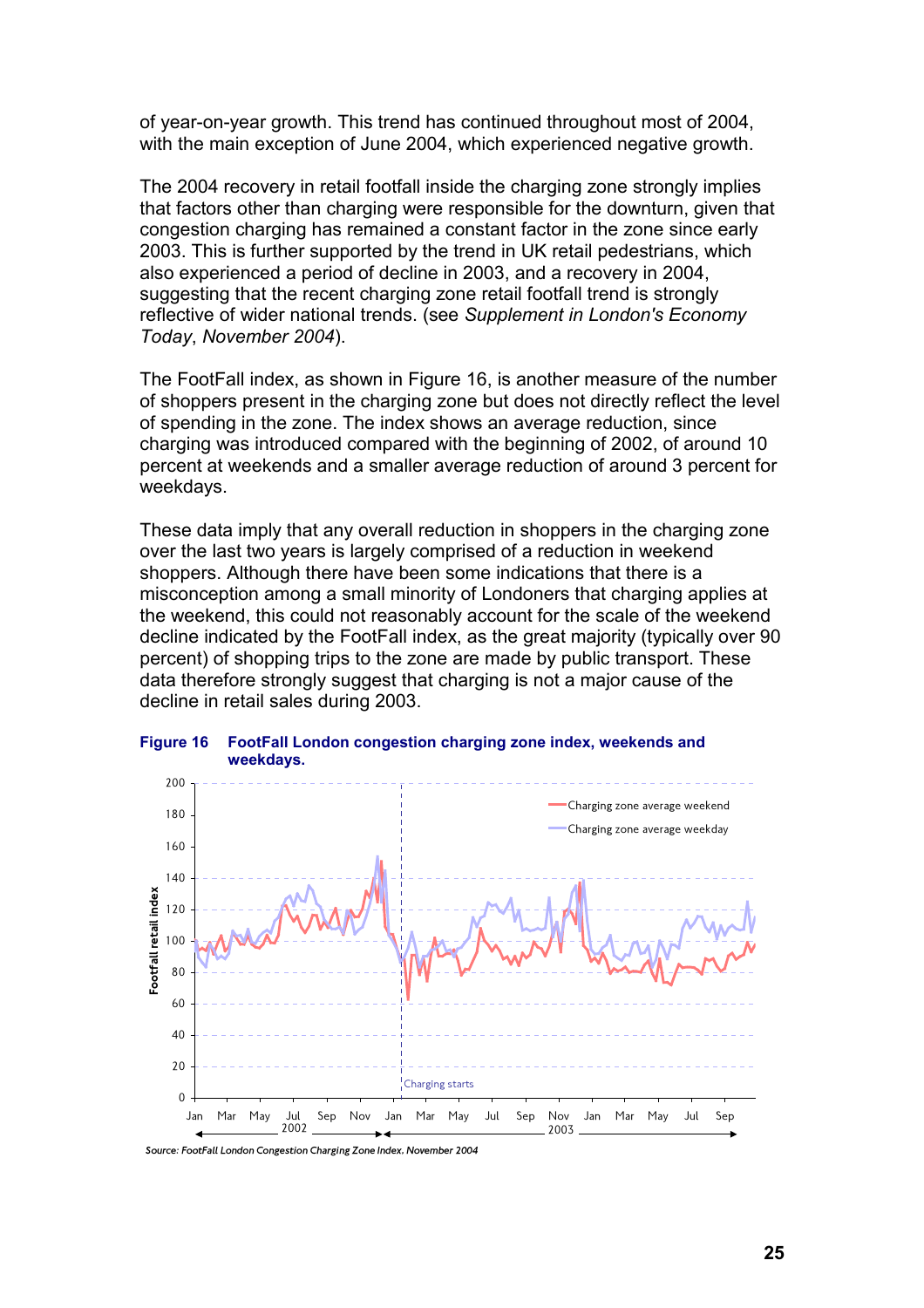The following two sections summarise some recent research looking at the economic effects of the Congestion Charge.

# **8.4 Dynamics of businesses change**

In order to assess the effects of the congestion charge upon the business environment, the company Beta Model Limited were commissioned to compare the performances of enterprises within the congestion zone with those outside. Their Beta Model is a combination of a high quality business database (from Experian/Yell) and a series of analytical tools for reconciling business and economic trends. Its focus is on comparing trends between different areas and its reports are built up from information on individual businesses of which there were over 2.1 million on its UK database in April 2004.

Data was analysed for the period April 2003 to 2004, to identify changes in the business environment that have occurred since the congestion charge was introduced, and for the period April 2001 to 2004 to identify longer term trends. Congestion charging can only be said to have had an impact if it is associated with a significant deviation from the established trend. Six industry sectors were examined with data on the number of enterprises, one-year survival rates and measures for formation and deformation rates. The Beta Model's preferred measure of performance is the rate of annual change in the number of businesses within the congestion charging zone relative to the rate of change within London as a whole.

The main conclusion is that introduction of charging has not had any identifiable effect upon the total number of businesses relative to the rest of London. The analysis showed that the number of enterprises declined within the charging zone relative to the rest of London during April 2003-2004, but that this was a continuation of a trend already seen over the previous two years. Since the congestion charge does not seem to have affected the trend, it can not be said to have had an impact.

The analysis did, however, isolate some changes in the performance of certain categories of enterprises in the charging zone relative to the rest of London. These were:

- A reduction in the share of enterprises in the charging zone with less than 5 employees between April 2001 and April 2004.
- A decline in formation rates and deformation rates for businesses of less than 5 employees between April 2000/01 and April 2003/04.
- A decrease in formation rates and an increase in deformation rates for enterprises with over 6 employees between April 2000/01 and April 2003/04.

It is not possible to say with confidence at this stage whether the changes in the trend are associated with the congestion charge. It is possible that small firms have been less likely to set up new businesses within the charging zone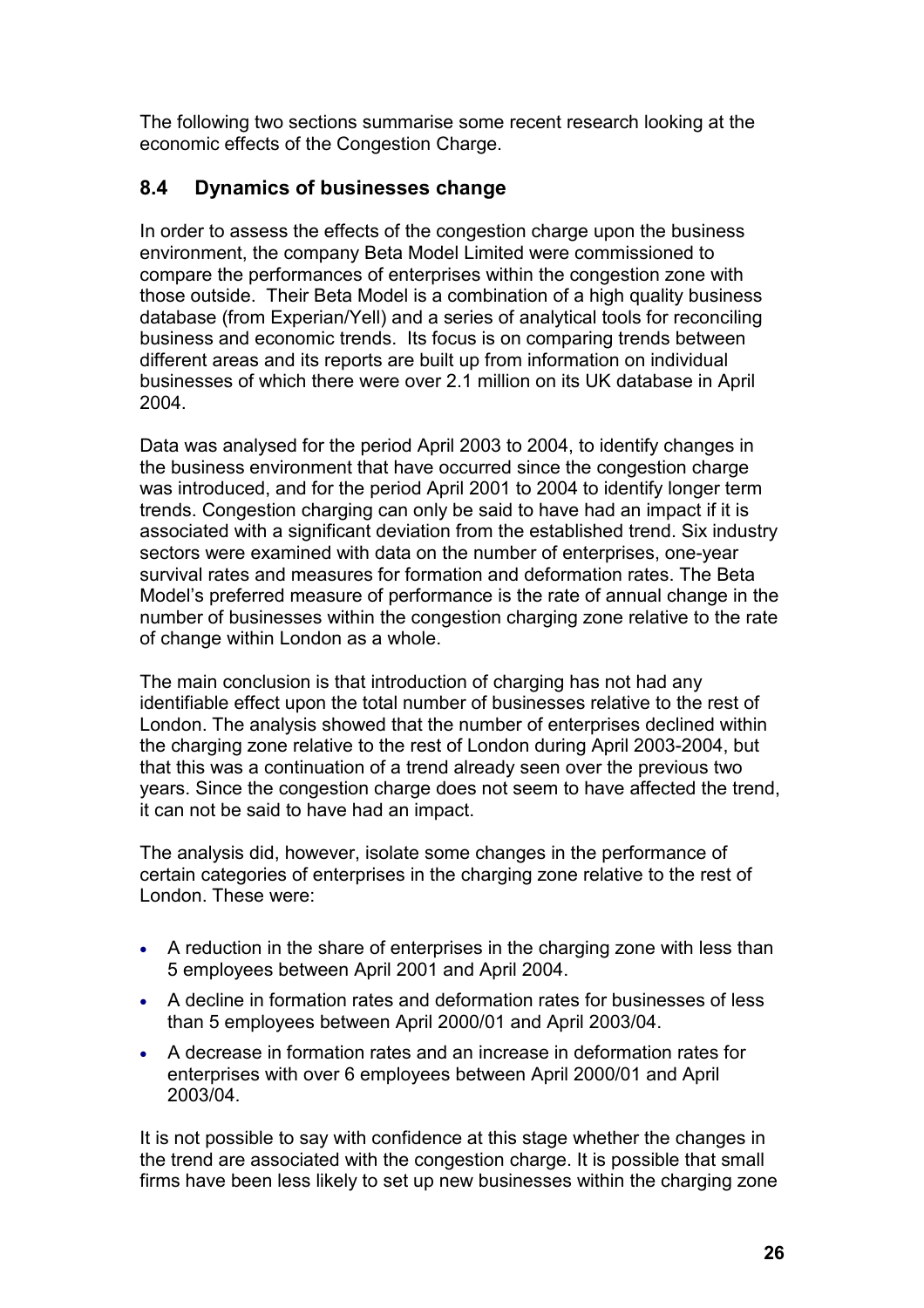during 2003/04 and that this led to a higher than usual survival rate amongst existing small firms as well as providing the opportunity for larger firms to expand. If so, this could be the result of increased uncertainty and the economic slowdown having a differential effect on central London compared to London as a whole.

# **8.5 Property prices and business rates**

Property prices and rental yields are useful indicators of economic performance and provide another method of estimating differences in performance between the congestion charging zone and the rest of London. As with other indicators, charging was only one of several possible influences on property prices during 2003, and it seems reasonable to conclude that investor sentiment would have been affected by factors such as the Iraq war.

Again, the approach to testing the impact of congestion charging was to compare performance since the introduction of the scheme with recent trends, using appropriate control areas. The conclusion of the study was that there was no strong evidence of a positive or negative impact of the charge on property prices.

### *Commercial property prices*

Analysis was carried out to examine the investment performance of shops and offices situated within the congestion charging zone. Using the Investment Property Databank, rental growth rates and yield movements were examined in two locations – the area situated 1km from the periphery of the zone's boundary (inside the zone) and the area within the inner core of the zone. These data were then compared with inner London, outside of the charging zone. Yield impact on capital values expresses an influence on capital values that comes from movements in yields due to changes in investor sentiment about the investment.

Isolating the impact of the congestion charge on rental values and yields from other market influences is extremely difficult, and particularly so in 2003. In 2003 the strength of investor demand bore a powerful influence on retail and office yields. In addition, central London office markets were experiencing their highest vacancy rates since the early-1990s recession and the falls in rental values were particularly steep.

Although the analysis cannot therefore be conclusive, by examining trends between properties within the zone and benchmark areas, it is possible to determine whether the data are consistent with charging having had a negative or positive effect. These relative impacts are summarised below: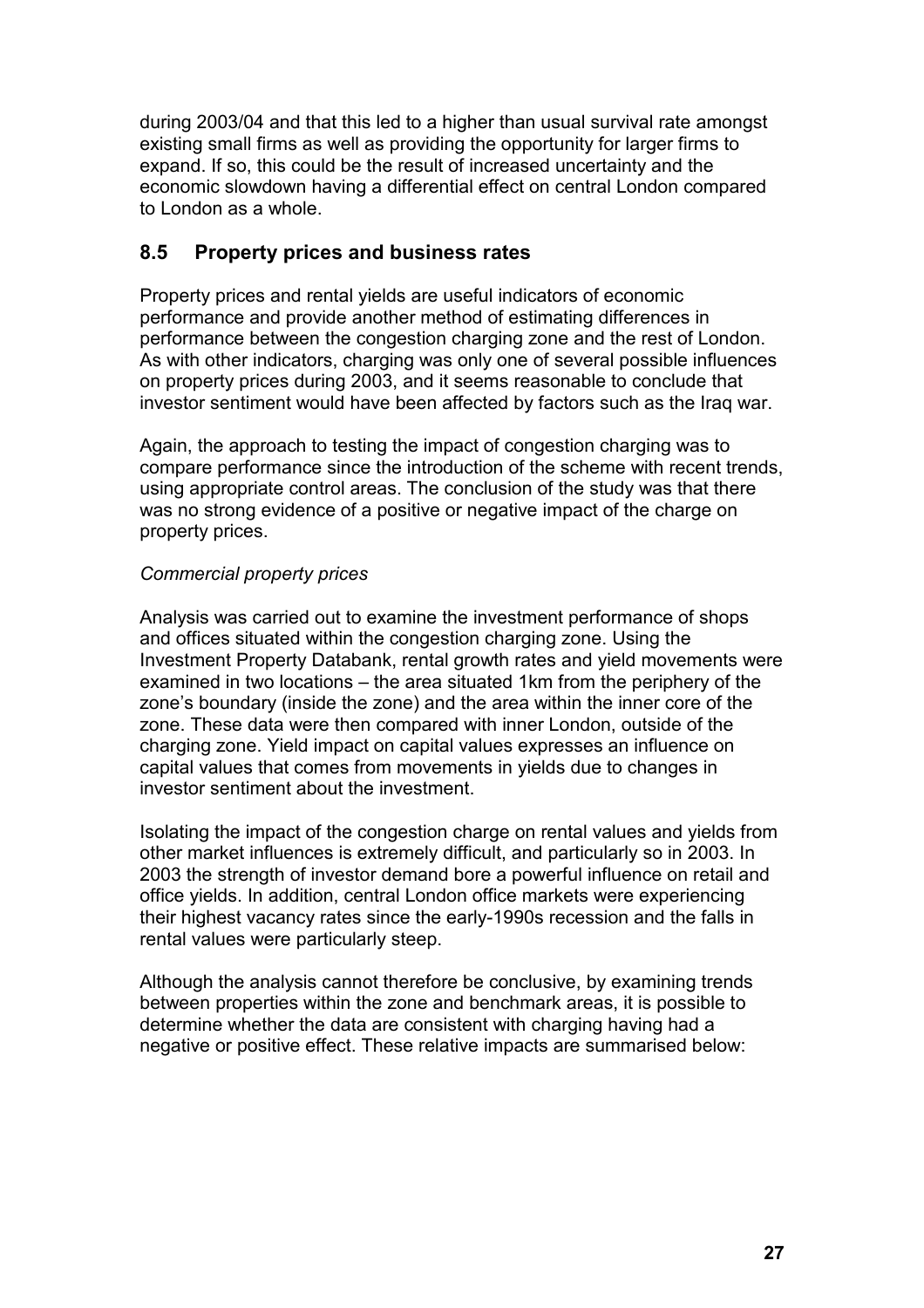#### **Figure 17 Rental growth and yield impact on capital value, charging zone compared to rest of inner London (effects of all factors).**

|                                          | Rental growth       | Yield impact on capital value |
|------------------------------------------|---------------------|-------------------------------|
| Shops within 1 km of zone periphery      | Marginally negative | Marginally negative           |
| Shops situated in inner charging zone    | <b>Negative</b>     | <b>Negative</b>               |
| Offices within 1 km of periphery of zone | Positive            | <b>Negative</b>               |
| Offices situated in inner charging zone  | Negative            | Positive                      |

### *Rental growth*

Over the last few years there has been a trend in weaker retail rental values in the charging zone and inner London and this appears to have been primarily due to weak international tourism. However, in 2003 inner London's retail rental growth showed an improvement on 2002, but the charging zone's retail rental growth continued to weaken.

Given that the downturn in office rental values pre-dated the introduction of the congestion charge by 12 months and that the overall fall has been almost as severe outside the zone as inside, it is clear that any impact that the charge may have had on demand from office occupiers has been marginal. The negative differential in rental growth between the charging zones and the rest of Inner London could be viewed as evidence that that the charge has had a negative impact, but as in the retail market, the gap was greatest in the inner core area which might be expected to have been less affected than locations within 1km of the boundary. It is quite possible that the variation in rental growth is more a function of differences in occupier demand between core and fringe office locations, with businesses in the rest of inner London less affected by the recent global downturn than those inside the zone.

#### *Yield movements*

The difference in yield movements – a measure of investor sentiment – between shops inside and outside the charging zone in 2003 was too small to be interpreted as robust evidence that investor sentiment has turned for or against retail property in the charging zone.

The difference in yield movements between office locations outside the zone and the 1km annulus just within the charging boundary was also marginal. While the relatively large fall in office yields in the inner core area could be interpreted as a positive impact with investors anticipating the benefits of an improvement in public transport, in all likelihood it was more a sign of the very strong appetite of foreign investors for high value buildings in prestigious locations.

### *Residential property prices*

To better understand the trends in residential property prices in London, analysis of the volume of residential property sales and the average residential property sale value was conducted. This analysis compared the congestion charging zone, the boundary area and the remainder of Greater London, prior to and after the introduction of congestion charging. The main data source was HM Land Registry.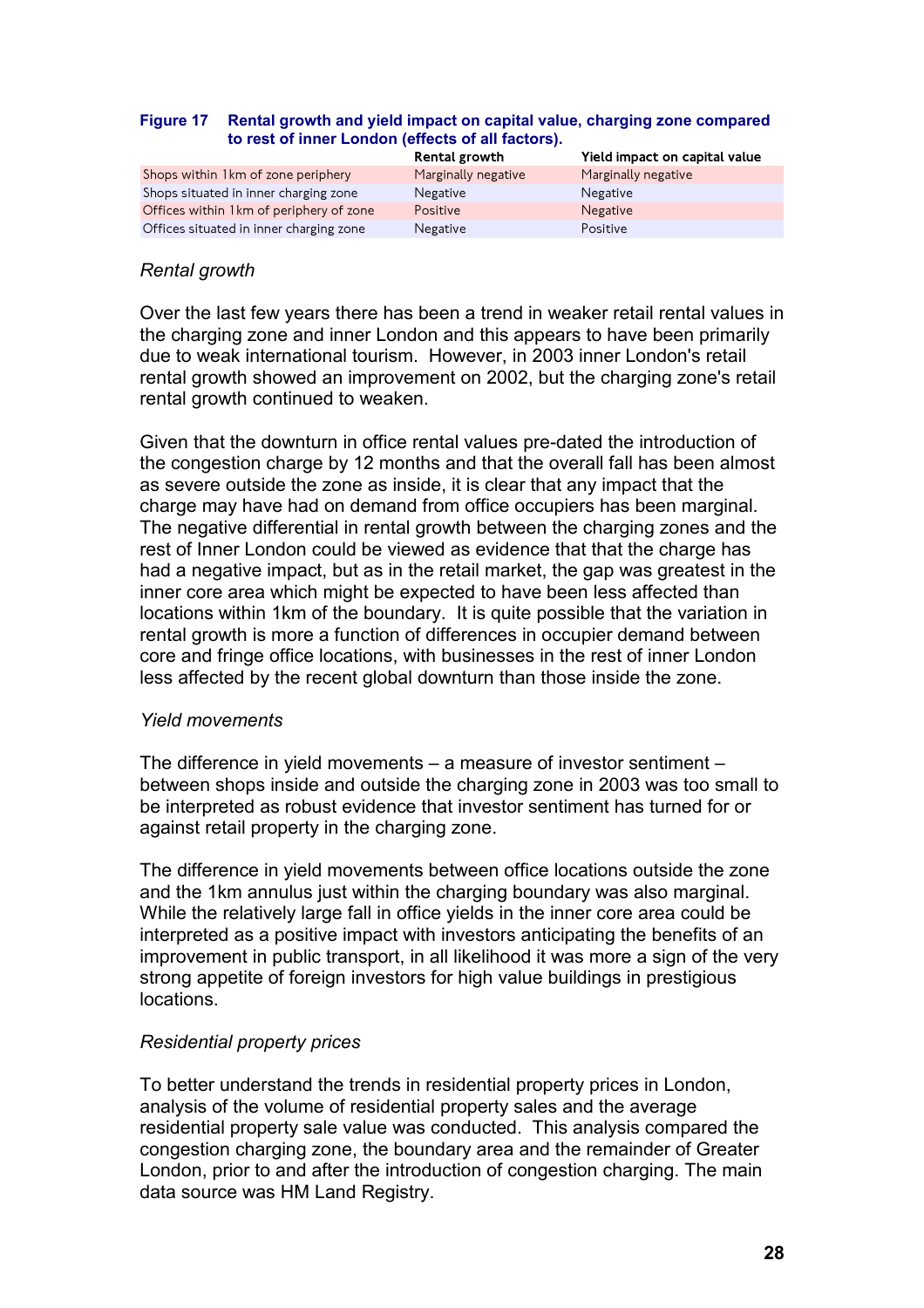It was concluded that the introduction of congestion charging has not had an identifiable effect on residential property values or volumes of residential property sales in any part of London. This reflects the fact that property prices at a local level are affected by a large number of factors and are volatile. Thus, to be identifiable, any congestion charging effect would need to be quite substantial.

### *Business rates*

The Valuation Office Agency has dealt with 8,000 appeals against the rating assessments of properties within the charging zone in the inner London Boroughs of the City of London, City of Westminster, Hackney, Kensington & Chelsea, Newham, Camden, Tower Hamlets, Hammersmith & Fulham, and Islington. The rateable value is based on the rental value of a commercial property at a set valuation date, called the 'antecedent valuation date'. The rateable value is assessed by the Agency and used by the Local Authority to calculate the rates payable by a ratepayer.

In all these cases, professional advisers acting on behalf of the occupiers have been unable to substantiate a reduction to the assessment.

In late 2004, 2,550 outstanding appeals remained to be dealt with. Some of these outstanding appeals involve commercial car parks and the Agency is awaiting further evidence on the details of receipts to demonstrate if the congestion charge zone has affected rateable values in this class of property.

To date, therefore, the evidence presented to the Valuation Office Agency has not supported a reduction to the rateable value of properties on the grounds of congestion charging.

# **8.6 TfL case studies and other developments**

Since the publication of the Second Annual Impacts Monitoring Report a number of other data sources have become available that help to clarify the extent of congestion charging impacts on the central London economy. These include several TfL case studies and a report by the Society of London **Theatre** 

### *Smithfield Market*

A case study of Smithfield wholesale market, which is located in the heart of the charging zone, found that, a year after the introduction of charging, throughput was higher than before the introduction of the scheme. Whilst the months immediately following the introduction of charging saw a drop in throughput relative to pre-charging levels, the study concluded that this was likely to be as a result of external factors unconnected with charging.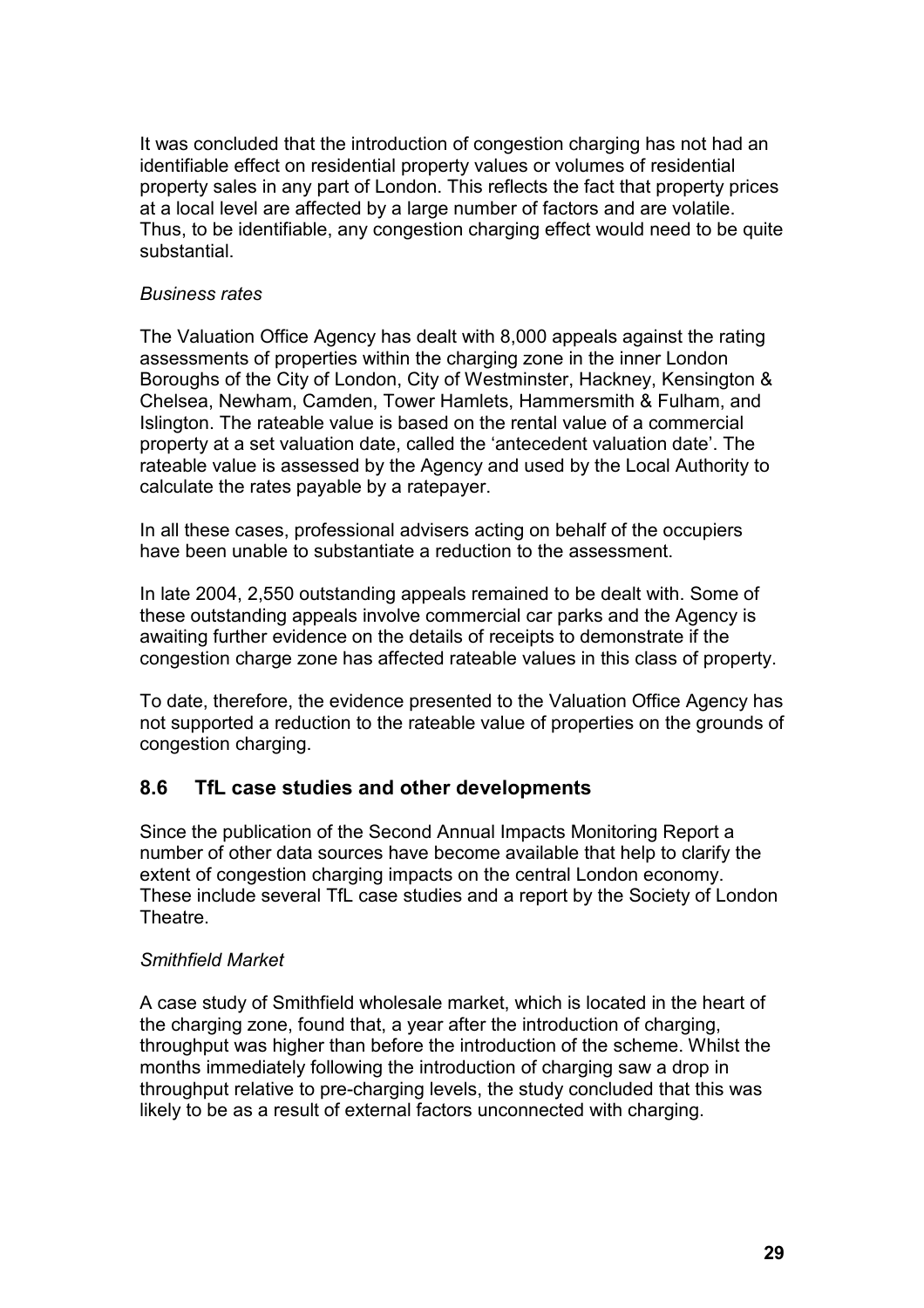### *New Covent Garden Market*

New Covent Garden market, which is located outside of the charging zone in Nine Elms, is facing a number of challenges, for example the rising strength of supermarkets. However, there is no evidence from the TfL case study that in economic terms the charge has had anything more than a marginal impact on the market.

### *Schools*

An exploratory case study of three schools has highlighted some possible congestion charging impacts on staff and pupils. Further work is currently underway to more fully assess the nature of any charging impacts on schools.

### *National Health Service Hospital Trusts*

Many concerns held by National Health Service staff, prior to charging, have not materialised, and there has been a softening of attitudes towards the scheme. However the administration of the scheme with its reimbursement arrangements for certain categories of staff and patients is still considered a problem by some study participants. There also remains some concerns that the charge is exacerbating the pre-existing problems of staff recruitment and retention, though no evidence of this was apparent from the case study.

### *Theatre attendance*

The Society of London Theatre has indicated that the introduction of congestion charging does not seem to have affected businesses in the West End area generally. The Society considers that as the charge ends at 6.30pm it is less of a problem for evening theatregoers than extended meter parking hours, while those attending matinee performances would probably not be driving because of parking restrictions.

Revenue and attendance data over 2003 shows no marked impact in February 2003 when charging was introduced. In contrast, the beginning of the Iraq war shortly before the introduction of charging saw both a decline in attendance and revenue, which can largely be accounted for by the reduction of international travel and tourism, particularly from North America.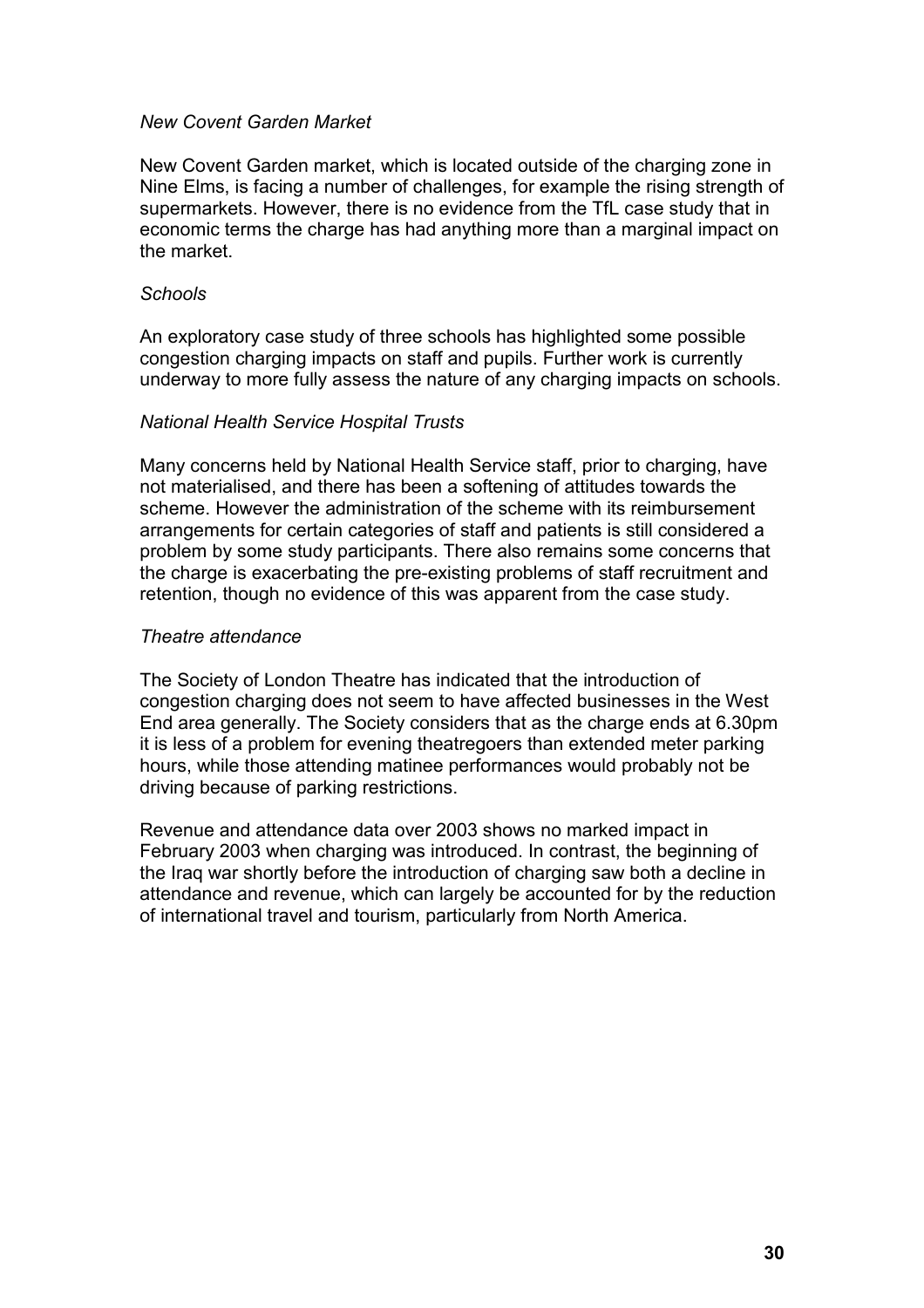# **9 Accidents**

A full 12 months of post-charging data on reported road traffic accidents involving personal injury are now available. However, the data are still being analysed and the following summary must therefore be regarded as provisional.

The analysis below combines accidents within the charging zone with those on the Inner Ring Road, this arguably providing a more representative appreciation of the effects of charging than confining the analysis to the charging zone itself. Note also the limitation of the classification of these data to the period 07.00 to 19.00.

# **9.1 Accidents involving personal injury**

Comparing the number of accidents within the charging zone and on the Inner Ring Road combined for the 12 months after the introduction of charging with the same period before, there was an overall reduction in accidents of 9 percent (175 accidents) during charging hours. Outside charging hours the reduction was about 4 percent (27 accidents). In the rest of London the equivalent change was a reduction of about 7 percent (2,099 accidents).

For the purposes of this provisional comparison it is assumed that there is little or no change to traffic outside the Inner Ring Road and outside of charging hours as a result of the scheme. Therefore trends in accidents outside of the zone or outside charging hours would primarily reflect 'background trends' and other initiatives, such as road safety measures. Likewise, in simple terms, any deviation from these background trends observed in the charging zone and on the Inner Ring Road during charging hours could be indicative of a congestion charging effect.

Figure 18 shows that, in general, the 'background' reductions in accidents are between 4 and 7 percent, but it may be that in smaller areas or over shorter time periods there are greater variations. During charging hours within the charging zone and on the Inner Ring Road combined, Figure 18 shows reductions in accidents of about 9 percent. This is greater than the 'background' trend, implying that congestion charging has been associated with 'additional' reductions in accidents of between 2 percent and 5 percent, equating to between 30 and 70 fewer accidents involving personal injury a year.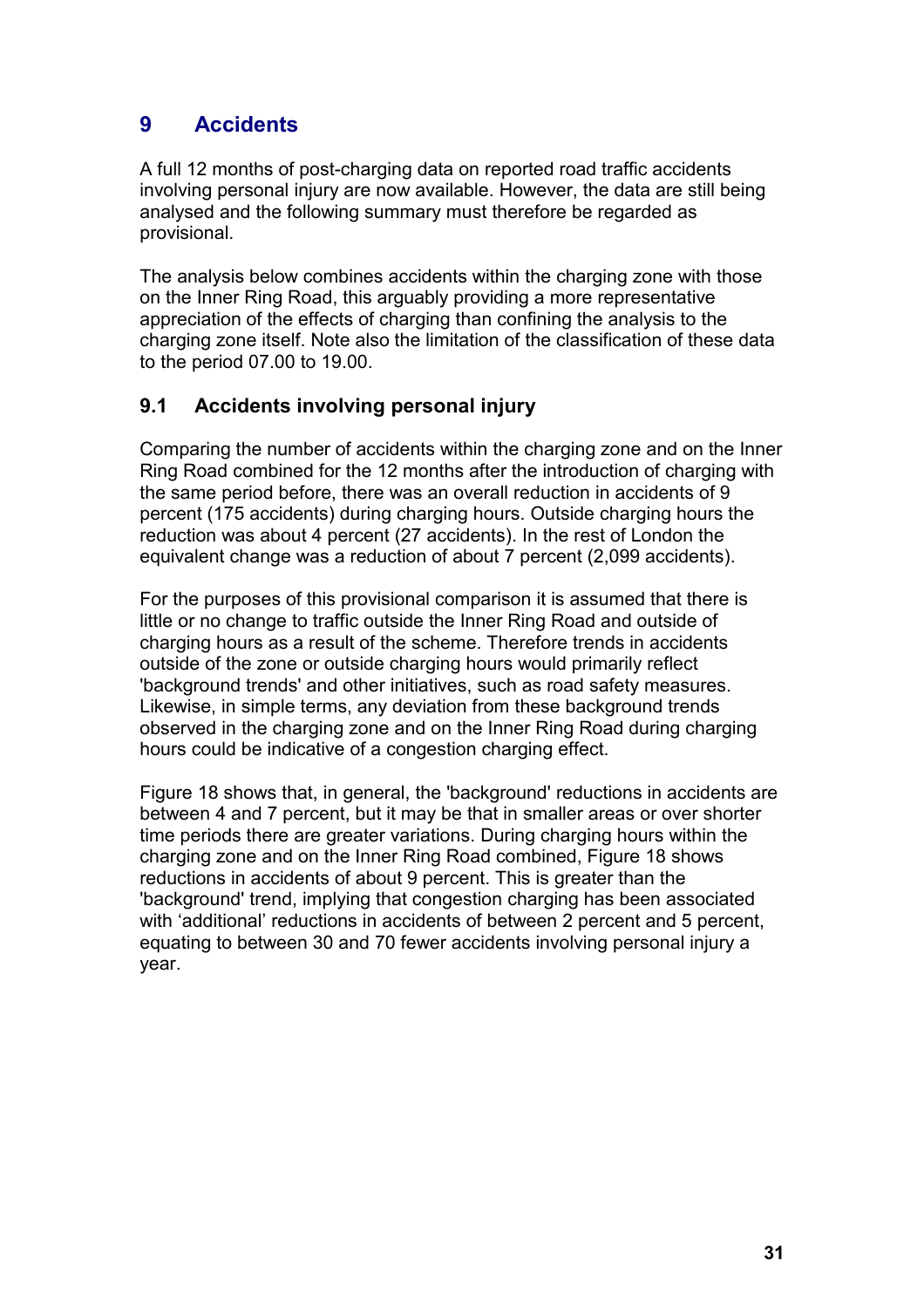|                     |                                   | Charging | <b>Inner Ring</b> | <b>Rest of</b> |        |
|---------------------|-----------------------------------|----------|-------------------|----------------|--------|
|                     |                                   | Zone     | Road              | London         | Total  |
| 2001                | <b>Weekdays 07.00-19.00</b>       | 1.644    | 528               | 18.410         | 20.582 |
| (Feb '01 - Jan '02) | Weekdays 00.00-07.00; 19.00-24.00 | 464      | 207               | 6.269          | 6.940  |
|                     | <b>Weekends All Day</b>           | 490      | 196               | 7.979          | 8,665  |
|                     |                                   | 2.598    | 931               | 32.658         | 36.187 |
| 2002                | <b>Weekdays 07.00-19.00</b>       | 1.418    | 450               | 16.964         | 18,832 |
| (Feb '02 - Jan '03) | Weekdays 00.00-07.00; 19.00-24.00 | 439      | 174               | 6.078          | 6.691  |
|                     | <b>Weekends All Day</b>           | 439      | 204               | 7,588          | 8,231  |
|                     |                                   | 2.296    | 828               | 30.630         | 33.754 |
| 2003                | <b>Weekdays 07.00-19.00</b>       | 1.266    | 427               | 16.222         | 17.915 |
| (Mar '03 - Feb '04) | Weekdays 00.00-07.00; 19.00-24.00 | 402      | 185               | 5.277          | 5.864  |
|                     | <b>Weekends All Day</b>           | 429      | 189               | 7.032          | 7,650  |
|                     |                                   | 2.097    | 801               | 28.531         | 31.429 |

### **Figure 18 Total reported personal injury road traffic accidents, 2001 to 2003.**

### **9.2 Pedestrian and non-pedestrian involvement in accidents**

Accidents can be classified in terms of whether or not pedestrians are involved. Figure 19 indicates that, for the charging zone and Inner Ring Road combined, there has been no noticeable change in the proportion of accidents involving pedestrians and non-pedestrians during charging hours.

#### **Figure 19 Accidents involving personal injury by pedestrian involvement, 07.00 to 19.00, 2001 to 2003.**

|                              | <b>Charging Zone</b> |            |                | Inner Ring Road | <b>Rest of London</b> |              |
|------------------------------|----------------------|------------|----------------|-----------------|-----------------------|--------------|
| Non-pedestrian<br>Pedestrian |                      | Pedestrian | Non-pedestrian | Pedestrian      | Non-pedestrian        |              |
| $2001$ (Feb '01 - Jan '02)   | 532 (32%)            | 1.112(68%) | 111 (21%)      | 417 (79%)       | 4.045 (22%)           | 14.365 (78%) |
| 2002 (Feb '02 - Jan '03)     | 443 (31%)            | 975 (69%)  | 99(22%)        | 351 (78%)       | 3.803 (22%)           | 13.161 (78%) |
| 2003 (Mar '03 - Feb '04)     | 420 (33%)            | 846 (67%)  | 79 (19%)       | 348 (81%)       | 3.520 (22%)           | 12,702 (78%) |

# **9.3 Severity of accidents**

#### **Figure 20 Reported personal injury road traffic accidents by severity, on the Inner Ring Road and within the charging zone, 07.00 to 19.00, 2001 to 2003.**

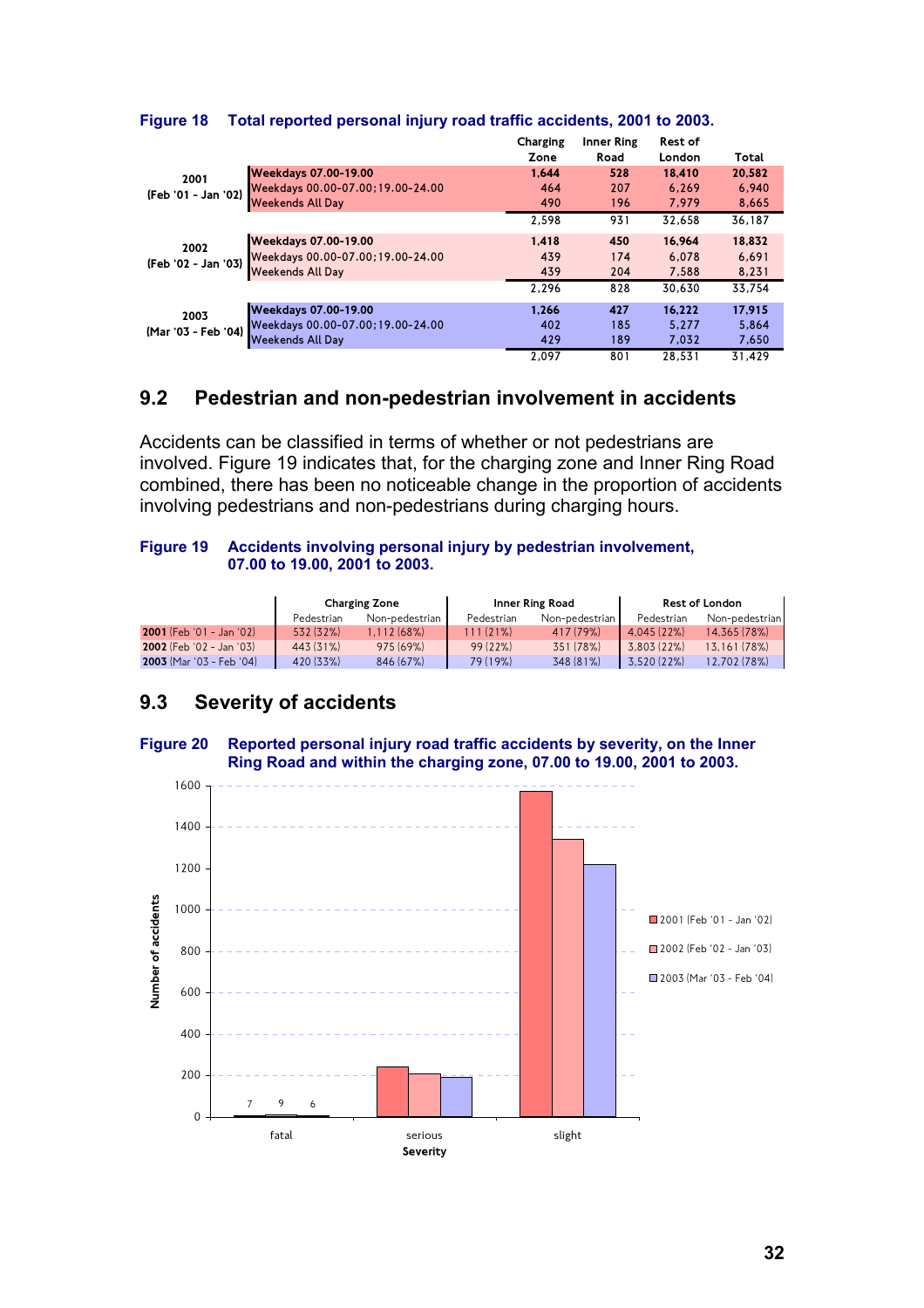It can be seen from Figure 20 that, in and around the charging zone over the 12 months since charging, there has been a decrease in the number of accidents for each level of severity, compared to the same periods before charging.

# **9.4 Accident involvement by mode**

Figure 21 shows that, in the twelve months since charging was introduced, there has been a decrease in the number of cars involved in accidents. This is proportional to the reduction in the number of cars entering the charging zone. Likewise, the numbers of buses and taxis involved in accidents has increased in proportion to increases in these vehicle types entering the zone. However, the decrease in goods vehicles involved in accidents is over twice the reduction in numbers entering the zone.

The numbers of powered two-wheelers and pedal cycles involved in accidents have decreased, by 8 percent and 7 percent respectively, despite a combined increase of 15 percent in numbers of these entering the zone since charging. Similarly there has been a decrease in the number of pedestrian casualties involved in accidents.



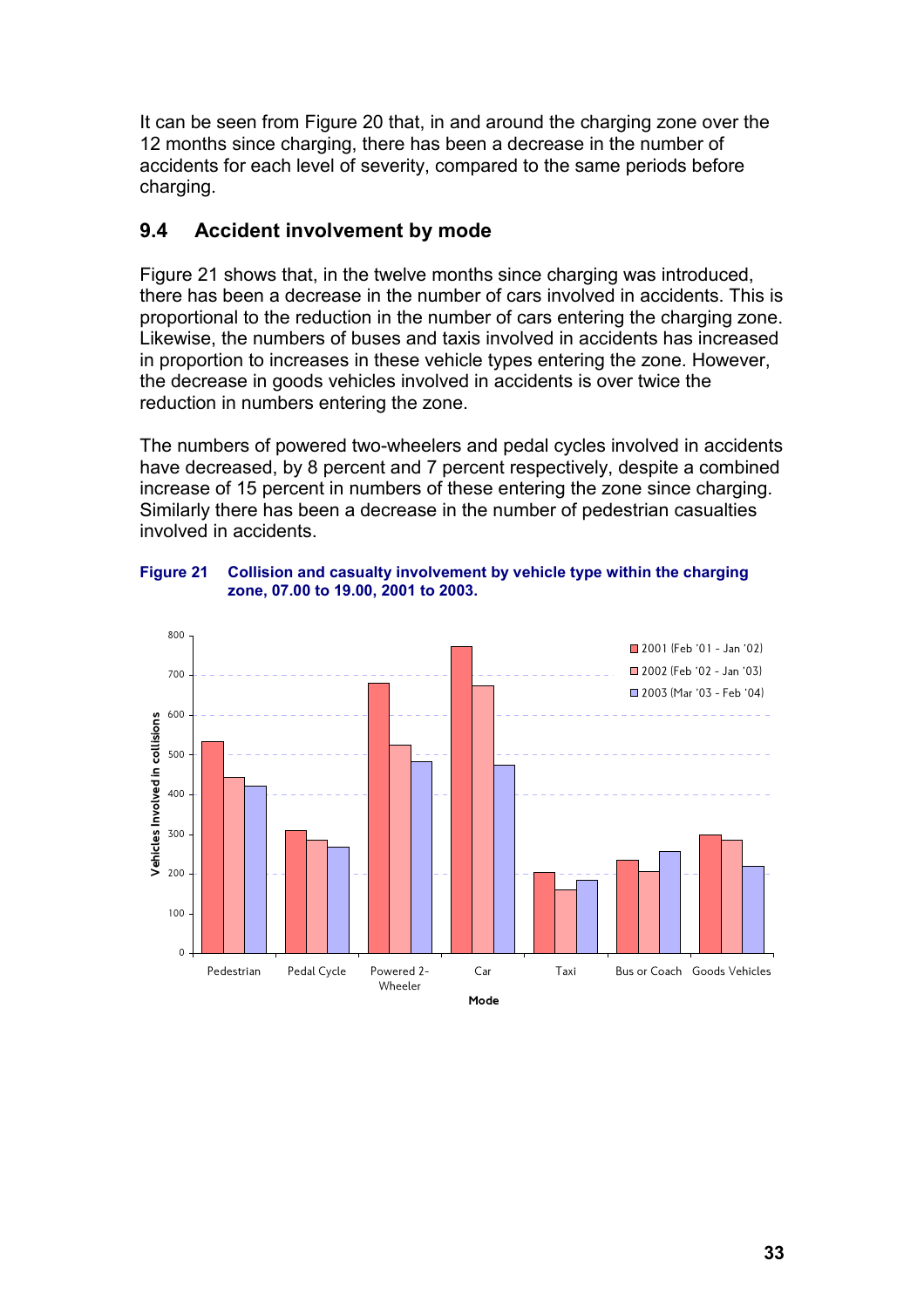# **10 Air quality**

The Second Annual Impacts Monitoring Report showed that the traffic changes (volumes, vehicle mix and speeds) resulting from congestion charging had led to estimated reductions of about 12 percent in emissions of  $NO<sub>x</sub>$  and PM<sub>10</sub> from road traffic within the charging zone. Emissions on the Inner Ring Road were shown to be broadly unchanged.

Given the relative stability of traffic levels during 2004, these emissions benefits will have been broadly sustained. A further update on emissions will be provided as part of the Third Annual Monitoring Report.

The report also examined data from air quality monitors located in and around the charging zone. It concluded that the emissions changes from charging were not yet 'visible' in the monitored data (an outcome that was not unexpected), and – importantly – that observed air quality trends across London in 2003 closely reflected 'external' influences such as the statisticallyunusual weather that prevailed for much of the year.

This section updates the position on monitored air quality to late summer 2004.

## **10.1 Nitrogen oxides**

The Second Annual Impacts Monitoring Report described how the positive effects of a general, London-wide decrease in emissions of  $NO<sub>x</sub>$  from road traffic were being countered by other factors producing an increase in  $NO<sub>2</sub>$ concentrations. Figures 22 and 23 extend graphics previously presented to late 2003 for  $NO<sub>x</sub>$  and  $NO<sub>2</sub>$  respectively (note provisional data from May 2004).



#### Figure 22 Trends in running annual mean NO<sub>x</sub> concentrations at selected air quality **monitoring sites.**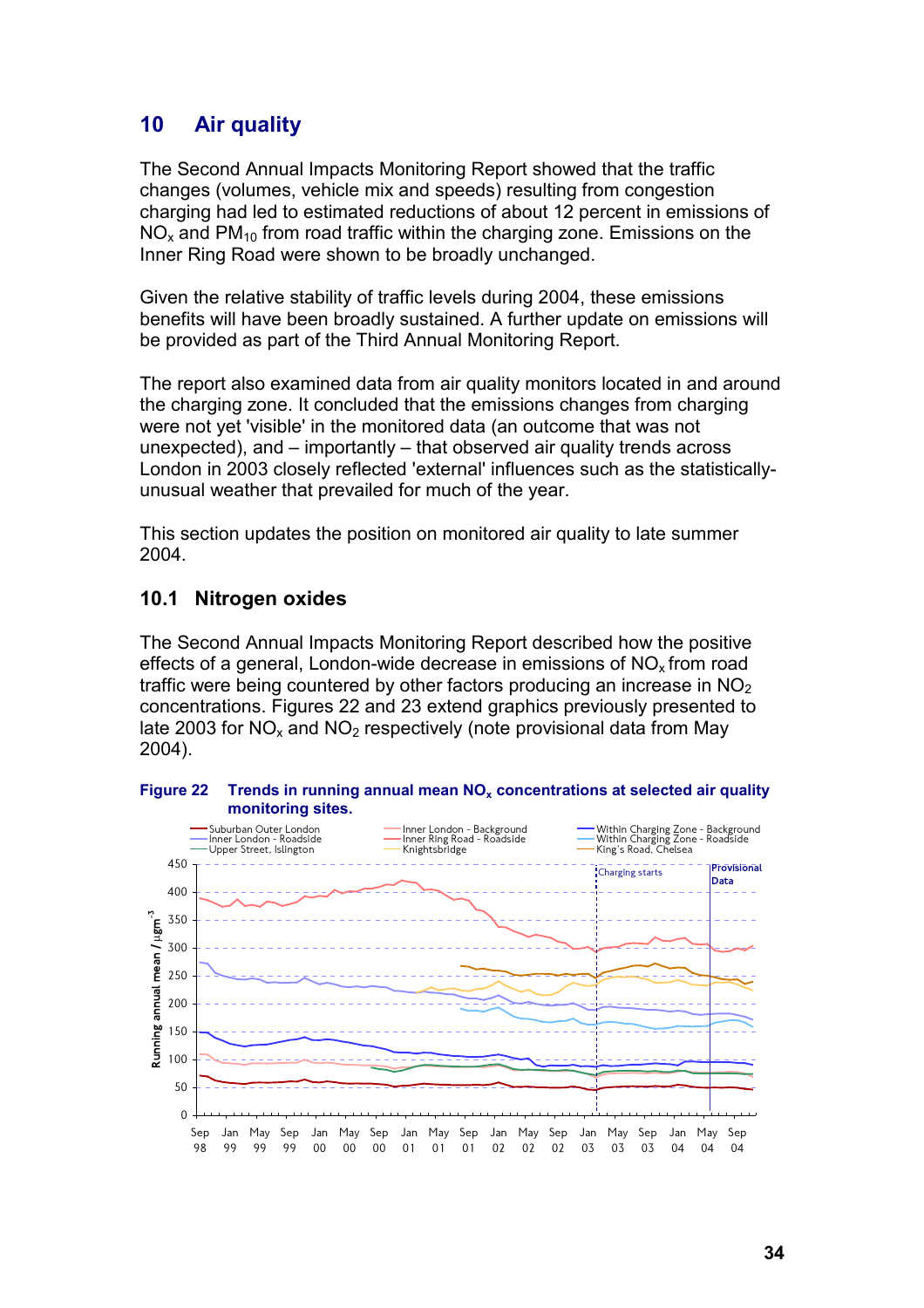For  $NO<sub>x</sub>$ , the overall trend throughout London is one of continuing steady decline (running annual mean concentrations). There is no evidence of an identifiable 'congestion charging impact' for  $NO<sub>x</sub>$  in terms of the within-zone indicator sites responding directly to reduced traffic levels. Despite the small overall reductions in  $NO<sub>x</sub>$  concentrations, a number of sites across London, including the Inner Ring Road, are showing increases in  $NO<sub>2</sub>$ which do not appear to relate to traffic volumes, congestion or the weather. This is currently being investigated further.



#### **Figure 23 Trends in running annual mean NO<sub>2</sub> concentrations at selected air quality monitoring sites.**

# **10.2 Particulate matter (PM<sub>10</sub>)**

In the Second Annual Impacts Monitoring Report it was described how unusual meteorological conditions had been primarily responsible for the large number of PM<sub>10</sub> 'episodes' in London during 2003. This led to increases in running annual mean  $PM_{10}$  concentrations throughout the region, and had a similar, but more exaggerated effect on running annual mean 'exceedence days' in relation to the air quality Objective.

Figure 24 updates the 'exceedence day' graphic presented previously. It is seen that the elevated levels experienced throughout 2003 have reduced substantially into 2004, with prevailing values now close to the long-term trend for  $PM_{10}$  exceedences. This largely corresponds with the meteorology experienced during 2004, which has been closer to long-run averages and less conducive to the import of particulate from elsewhere.

Again, there is no evidence, either in terms of concentrations or exceedence days, of identifiable differences between within-charging-zone sites and those outside that might reflect the introduction of congestion charging.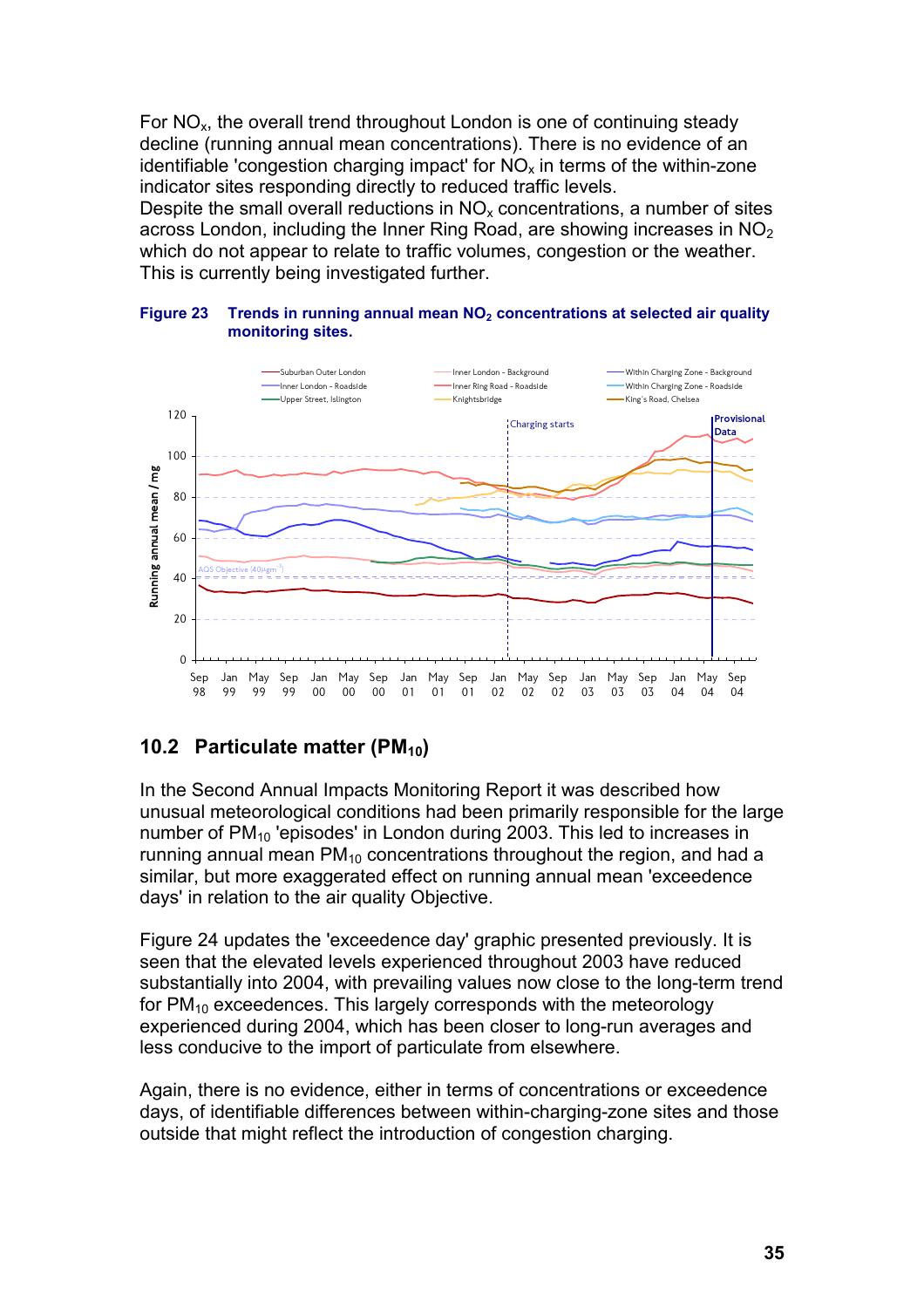#### Figure 24 Trends in running annual mean PM<sub>10</sub> concentrations at selected air quality **monitoring sites.**



Overall, therefore, whilst congestion charging is calculated to have had a beneficial effect on road traffic emissions within the charging zone, it has not been possible to identify a positive effect on concentrations of key pollutants at this stage.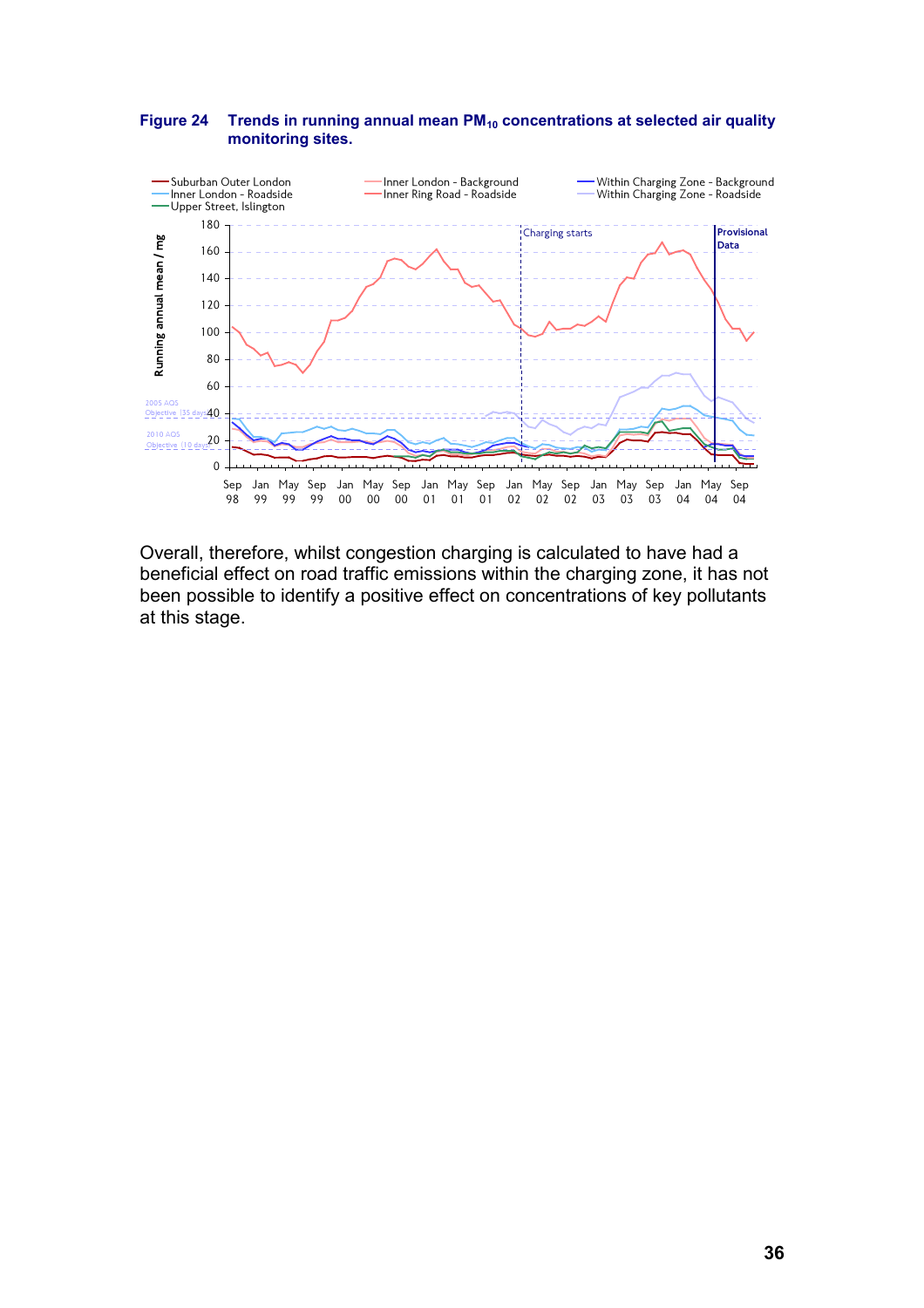# **11 Boundary Case Study**

During the development of the scheme, a number of possible issues were identified relating specifically to the boundary area – including the Inner Ring Road itself and the area beyond. These ranged widely across traffic effects associated with diversion around the boundary of the charging zone, through to economic and social effects associated with the charging zone boundary itself, to public transport and environmental consequences arising from the changed travel and activity patterns.

A study was developed to look at these issues in detail in the context of a case study area adjacent to the charging zone boundary in the boroughs of Islington and Hackney. This section reviews key findings to date from this ongoing work.

# **11.1 The boundary case study area**

The Boundary Case Study Area was broadly bounded by: Upper Street (Islington) to the west; Balls Pond Road and Essex Road to the north; Kingsland Road (Hackney) to the east, and the Inner Ring Road (City Road) to the south. It included the area inside the charging zone immediately south of City Road.

# **11.2 Traffic patterns**

Overall traffic changes in the case study area are closely in line with those reported elsewhere in the monitoring work. Comparing annualised estimates for 2002 (before charging) and 2003 (after charging):

- 18 percent fewer vehicles (all types) crossed into or out of the charging zone during charging hours across the portion of the charging zone boundary in the case study area; compared to 16 percent across the whole of the charging zone boundary. Note: average of inbound and outbound flows.
- Potentially chargeable vehicles (cars, vans and lorries) decreased by 30 percent (compared with 28 percent across the whole of the charging zone boundary, average of inbound and outbound flows).
- Radial traffic approaching the Inner Ring Road (both directions) reduced by 6 percent (all vehicles) and 11 percent (potentially chargeable vehicles), comparable to that measured across the whole of the extended TfL central cordon (wholly outside of the charging zone).
- Overall traffic volumes on the City Road section of the Inner Ring Road showed little change as an immediate response to charging, but the introduction of the Shoreditch traffic management scheme at the eastern end of the study area has significantly affected the operation of the Inner Ring Road in this locality.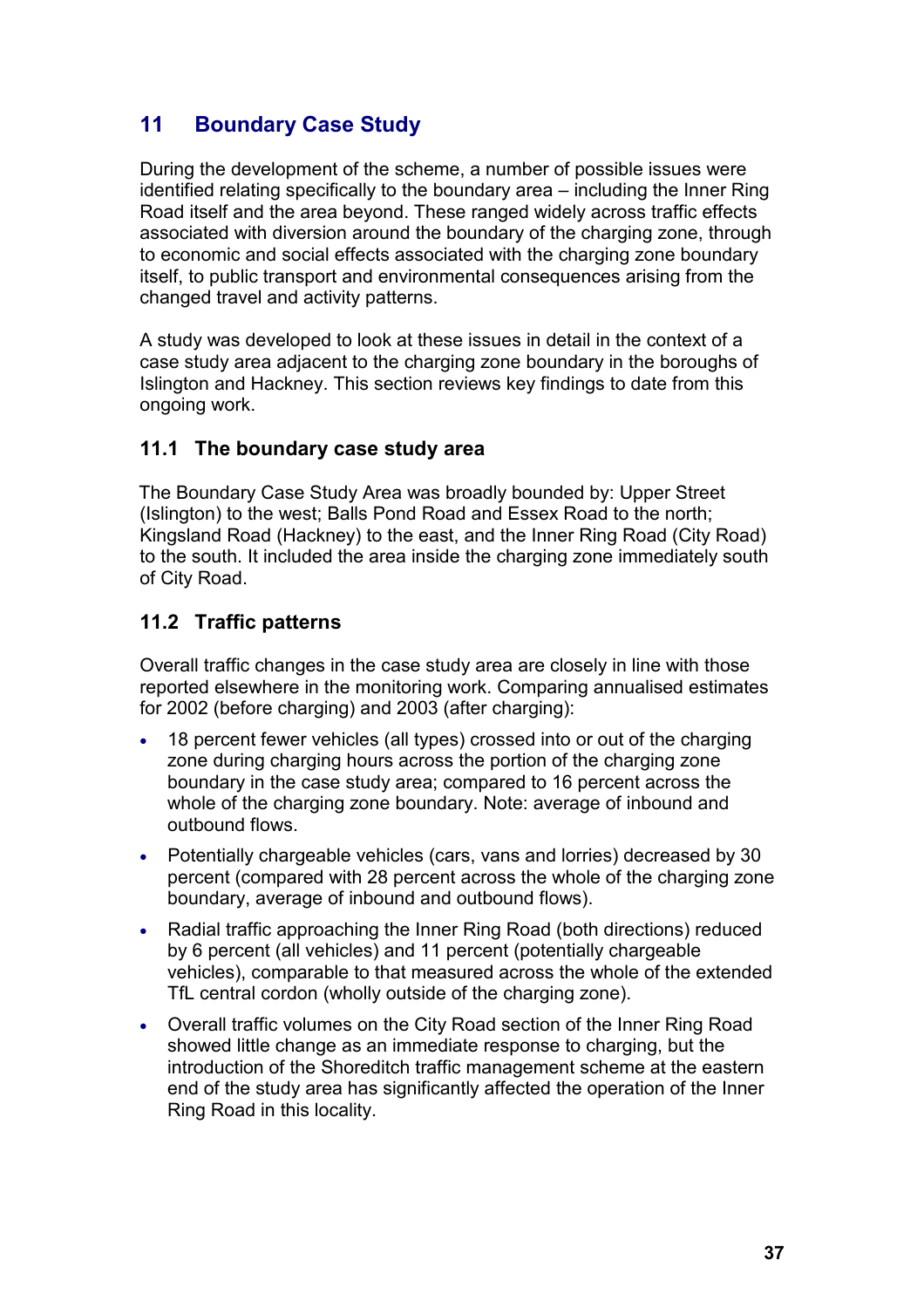There is no evidence of detrimental increases to the flow of orbital traffic through the study area itself. However, the implementation of several local traffic management schemes within the borough of Islington may have significantly changed the pattern of traffic flows in the case study area. Surveys capturing these changes are currently undergoing analysis and will be reported in the Third Annual Monitoring Report.

# **11.3 Congestion**

Changes to traffic arising from the introduction of charging but outside of the charging zone itself could potentially affect levels of congestion in the case study area, alongside other factors such as capacity reductions resulting from traffic management schemes.

The balance of evidence from the case study area is of stable or slightlydeteriorating congestion. It is thought that this results from a combination of relatively-stable or reduced traffic levels combined with traffic management and other infrastructure works (most notably the Shoreditch Triangle scheme) undertaken during 2003.

# **11.4 Public transport**

The case study area has benefited from large-scale enhancements to the bus network, partly corresponding to the introduction of charging. As a result of this additional capacity, former car trips displaced by charging and external factors such as the prolonged closure of the Central line, bus patronage in the case study area has increased. Overall, bus capacity is keeping pace with demand and there is continued monitoring of occupancy levels at the local scale. There is no evidence of adverse changes to Underground patronage.

# **11.5 Business and economic effects**

The business mix within the case study area is rather different from the charging zone as a whole, comprising a larger proportion of small/mediumsized customer-facing enterprises, such as retail. A specific survey focused on these businesses, involving 50 in-depth interviews. More general information on possible 'boundary effects' is available from the 'just inside' and 'just outside' components of the main business survey, involving general samples of 140 and 70 businesses respectively. Findings suggest that:

- Most businesses, whether in the case study area or the wider boundary area, report no significant change to business performance between 2002 and 2003.
- Businesses in the case study area differ from those in the charging zone in being relatively more likely to cite congestion charging as a key influence in their business performance, and being correspondingly less likely to cite general economic conditions.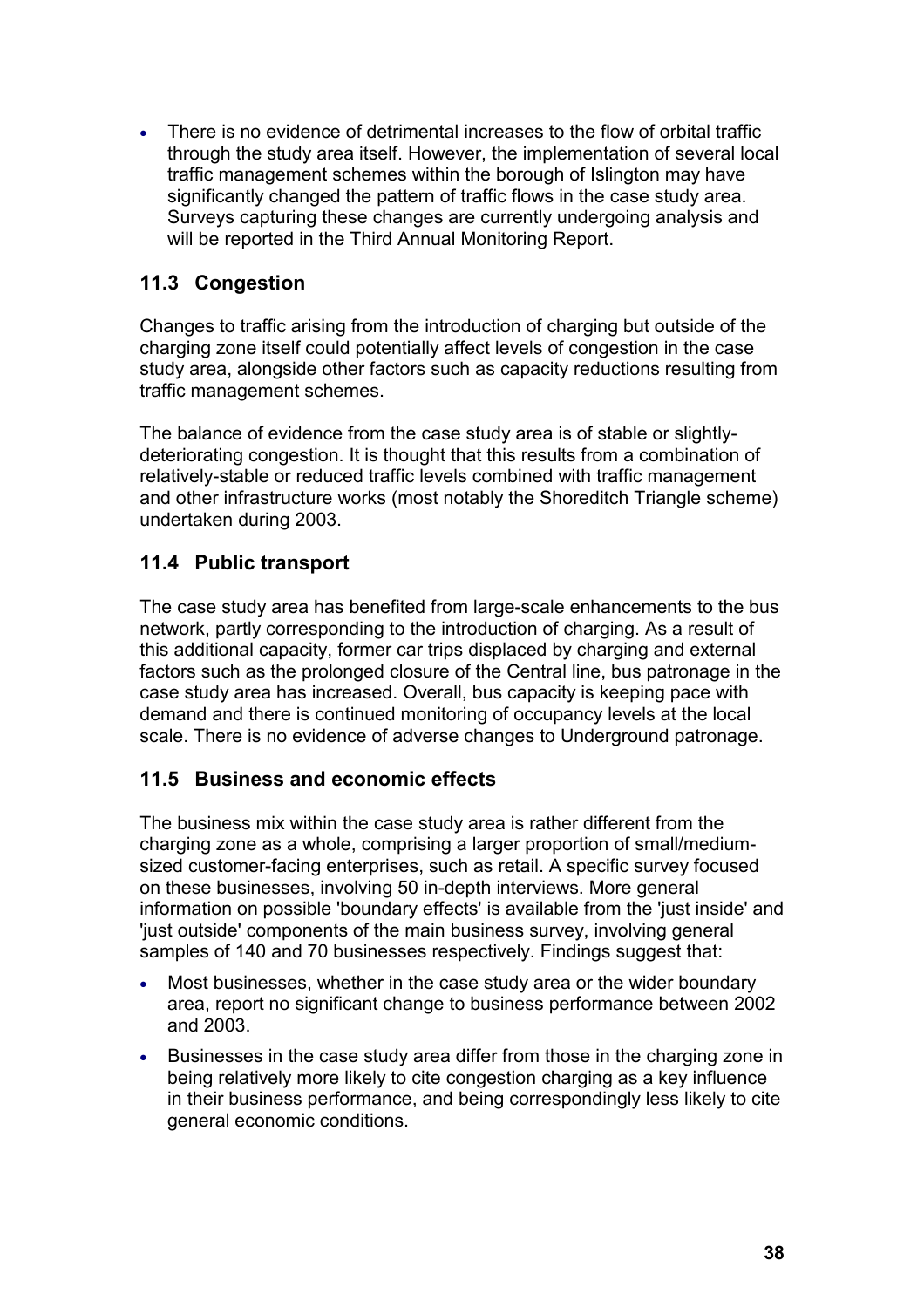- Congestion charging appears to have increased running costs for some businesses in the case study area, but there is no indication that this has been the case for the majority of businesses.
- The majority of businesses in the case study area or boundary annulus more generally continue to support congestion charging as a policy, so long as it is accompanied by continued investment in public transport.

# **11.6 Social impacts**

The boundary case study included in-depth research with residents as part of the wider social impacts study referred to above. This was designed to characterise the detailed effects of the scheme on individuals and households. This data, which is now being analysed in detail, will provide the basis for understanding the scope, scale and direction of any effects, and can be set against prior expectations of the residents involved. Some initial findings are that:

- Changes to travel behaviour reported by case study area residents confirm the overall direction and magnitudes of aggregate travel behaviour change reported elsewhere in the monitoring work. It is also clear that a very wide range of factors other than congestion charging have been involved in shaping residents' travel patterns between 2002 and 2003.
- In relation to selected 'example' journeys before and after the introduction of charging, study area residents report reduced traffic congestion and improved public transport.
- It is difficult to isolate the perceived impacts of charging on the local neighbourhood. This is because of the wide range of other factors involved in determining local 'quality of life', and the fact that many of the changes most closely associated with congestion charging are perceived – in roughly equal measure – to have both positive *and* negative consequences by different people.

# **11.7 Accidents and air quality**

Data from the Upper Street air quality monitoring site suggests that air quality in the case study area has evolved in a very similar way to the rest of inner London. There is no evidence of changes in  $NO_x$ ,  $NO_2$  and  $PM_{10}$  levels coinciding with, or that could be attributed to, the introduction of congestion charging.

The number of accidents in the case study area has continued its recent trend of year-on-year decline, paralleling most other parts of London. There is no evidence from the data of emerging detrimental trends that could be associated with, or attributed to, the introduction of charging.

# **11.8 Conclusions**

The overall picture to emerge so far from the boundary case study is of broadly neutral effects. This overall finding is not unexpected, given that the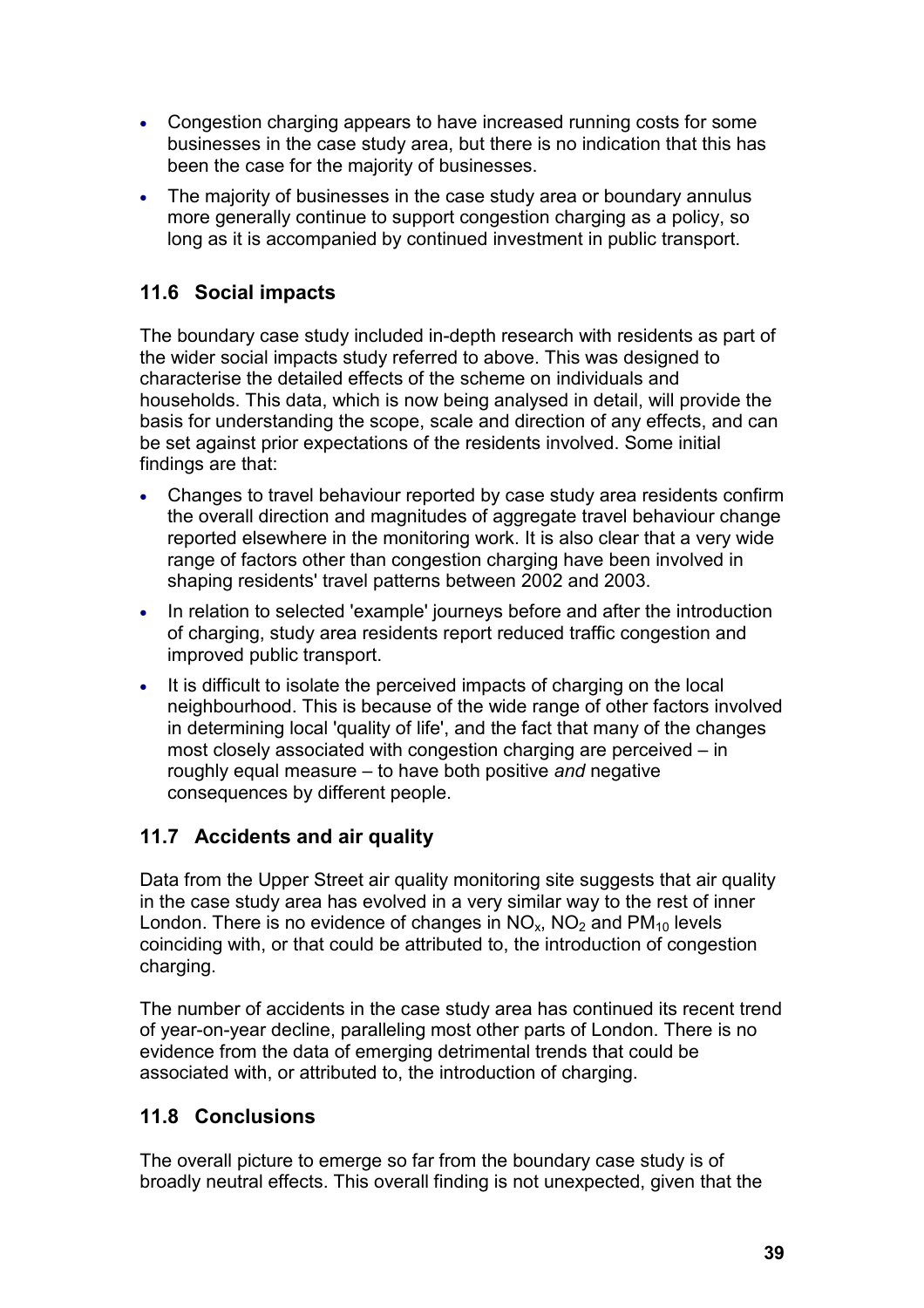case study area is very largely outside of the charging zone. The general absence of 'boundary-related' problems so far has been reflected elsewhere in the monitoring work, but it is important to keep this under review as more data emerges. In particular, this interim review of findings from the boundary case study has identified several issues for further specific investigation during 2005, in particular the impacts of local traffic management schemes, issues relating to bus capacity and effects on 'boundary' businesses.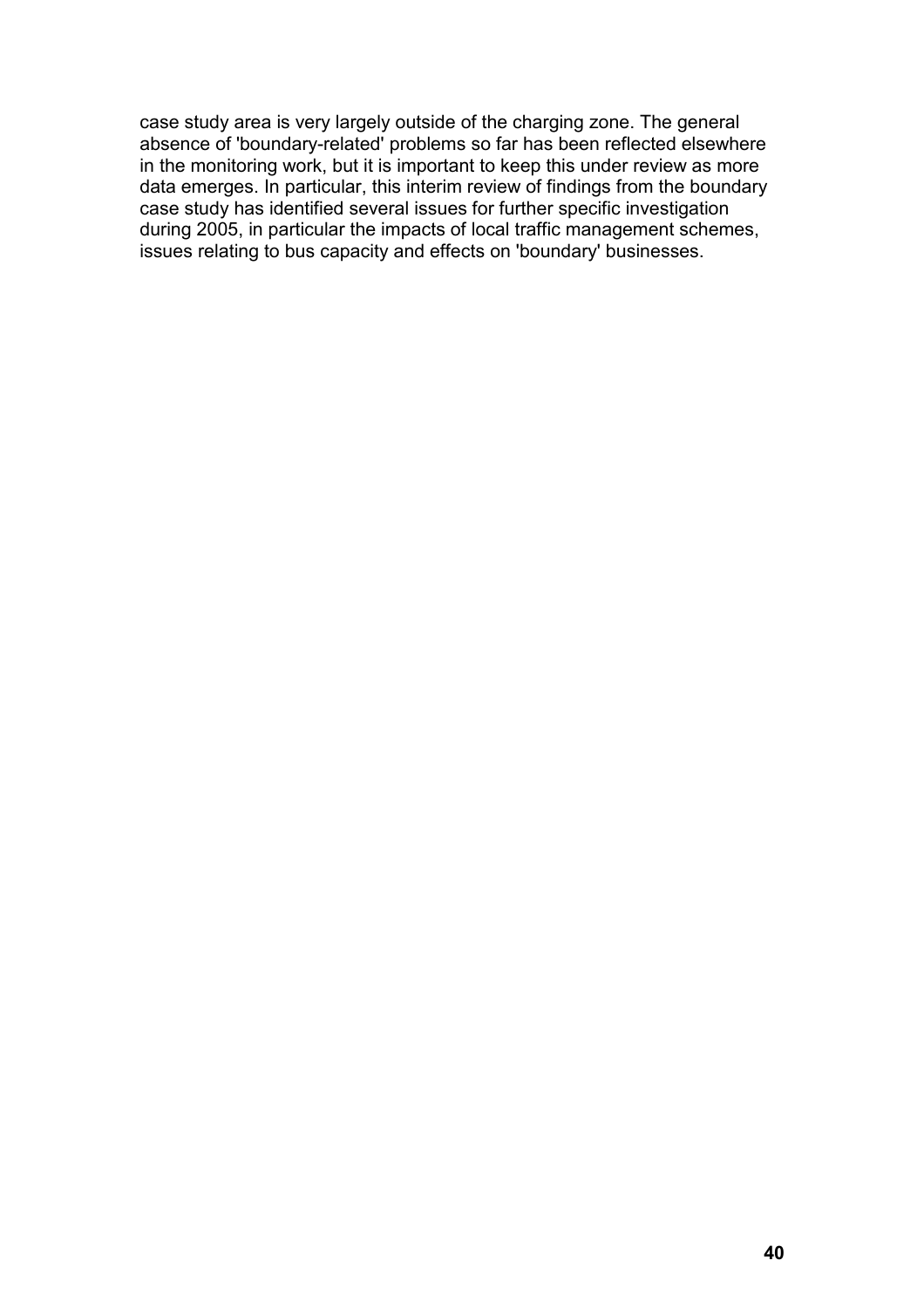# **12 Scheme Operation**

The operation of the scheme has improved significantly during 2004 as demonstrated across a range of access, quality and customer satisfaction measures.

## **12.1 Service provision and Capita's performance**

The foundation of the improvements to the scheme are the revisions to the contract with the main service provider, Capita, which were introduced in stages between September 2003 and April 2004.

The changes, which focused on improving the quality of operations across the board, have for example resulted in:

- Improved accessibility to the call centre. There are now few problems in getting through to the call centre. The time that a customer has had to wait to get through to the call centre has averaged 11 seconds and been consistently below 20 seconds since February 2004. Similarly the number of abandoned calls has been below 1 percent of total calls since January 2004.
- Tighter monitoring of calls received by a dedicated Quality Monitoring Team.
- Implementation of a package of staff training enhancements, which include checking the syntax of Vehicle Registration Numbers (VRMs) to reduce errors which may result in the issue of Penalty Charge Notices (PCNs), and checking each VRM against the Driver and Vehicle Licensing Agency (DVLA) database.
- A reduction in the number of errors made in call centre payment processing – errors now account for 0.01 percent of all payments processed.
- Introduction of mystery shopping in the call centre and in retail outlets where the congestion charge can be purchased.
- Introduction of improved mailroom procedures to track and scan each item of mail received, including rejected discount applications.
- Improvements to the Blue Badge and resident registration application process.
- Introduction of improved finance processes, including banking of payments and more timely refunds.

# **12.2 Congestion charge payments**

Charge payments (excluding fleet payments) have remained very stable throughout 2004 at around 96,000 per day. This is very similar to the level prevailing throughout 2003. There are only minor seasonal variations.

Charge payments for both the Notification and Automated fleet schemes have also remained stable throughout 2004, at an average of 5,000 payments per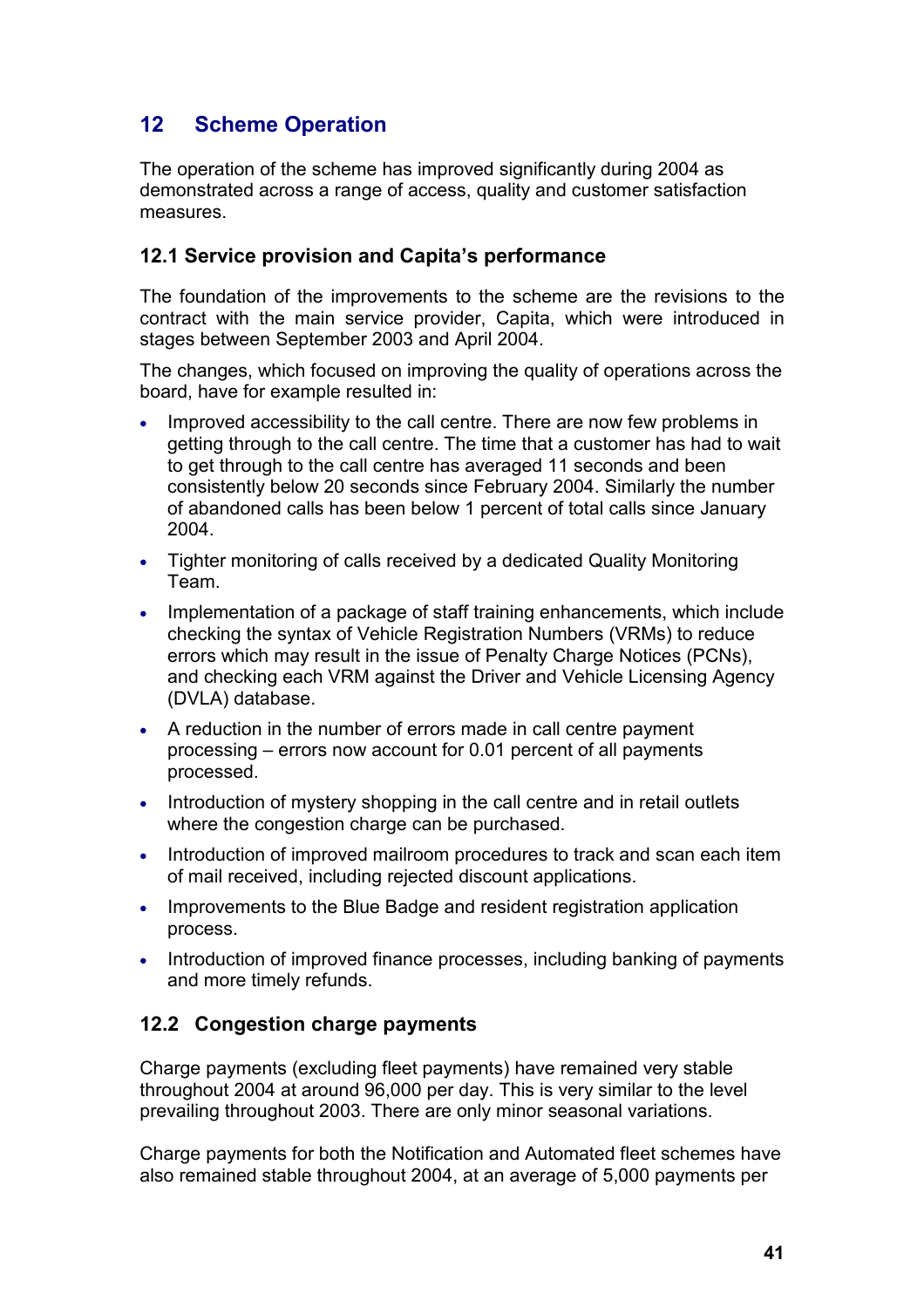day for the Notification scheme and 7,000 payments per day for the Automated Scheme.

Of the payments, 17 percent are made in respect of vehicles registered for the 90 percent residents' discount and 83 percent are made in respect of other vehicles. The proportions are very consistent.



**Figure 25 Average number of valid charges on each charging day, 2004.**

The volume of charges by payment type also remains very consistent with 68 percent of full charge payments being 1-day ('daily'), 11 percent being 5-day ('weekly'), 9 percent being 20-day ('monthly') and 12 percent being 252-day ('annual'). Of the resident discount payments, 19 percent are 5-day (weekly), 22 percent are 20-day (monthly) and 59 percent are 252-day (annual). These percentages have remained almost unchanged throughout 2004.

While the payment split is well established, since the start of the scheme there has been a consistent slow pattern of migration between payment channels. The retail channel, which at the start of 2004 was used by 35 percent of customers, is now used by only 31 percent. This decline corresponds to the growth of the web and mobile phone SMS text message payment channels (Figure 26). At the current rate of migration, web will overtake retail as the most popular channel in early 2005.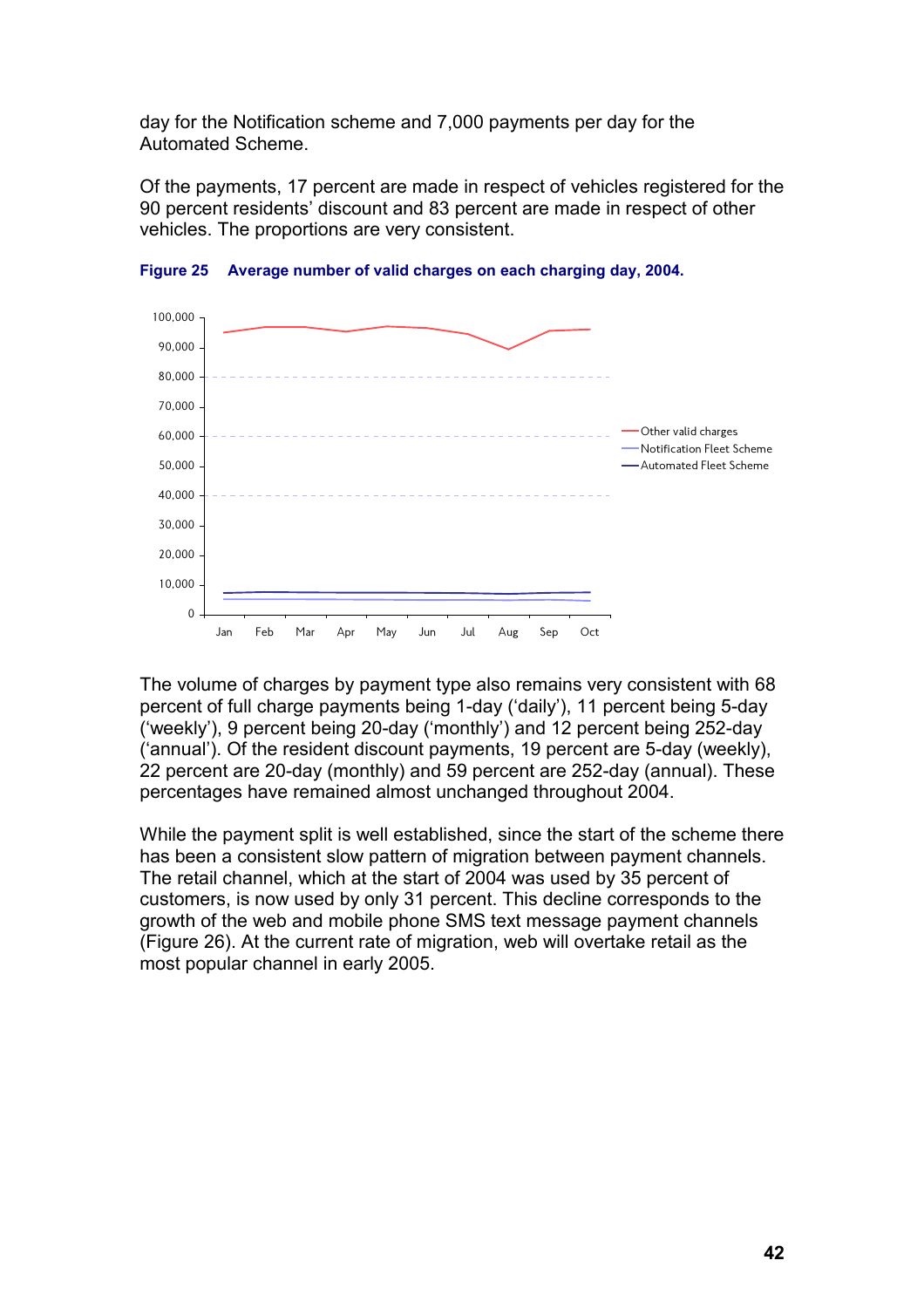

#### **Figure 26 Charge transactions by channel.**

The growth in the mobile phone SMS text message payments is driven by the speed and simplicity of the service. Over 90 percent of SMS users are satisfied with the service compared to 80 percent overall.

Payment of the charge via the contact centre has remained stable over the year with a small increase for payments by an agent and a small decline for payments via Interactive Voice Recognition.

The breakdown of payments through retail outlets has remained consistent with 91 percent made through PayPoint machines located in shops and petrol stations. On average over the last twelve months, some 23 percent of PayPoint retail payments are made at petrol stations and 41 percent at other PayPoint outlets inside the charging zone.

The remaining 9 percent of retail payments are made using the Metric Self Service terminals mostly located in car parks in and around the congestion charging zone.

### **12.3 Quality of service**

Call centre results have been good throughout 2004, and show a marked improvement over the performance in 2003, prior to the implementation of the Supplemental Agreement. Average queuing times have consistently been below 20 seconds during 2004. As a consequence, the levels of callers abandoning or unable to get through to the call centre have been well below 1 percent throughout 2004. The volume of calls handled by the call centre remains very consistent at between 250,000 and 300,000 calls a month. Some 70 percent of these are payment calls, with 30 percent of calls being enquiries and complaints.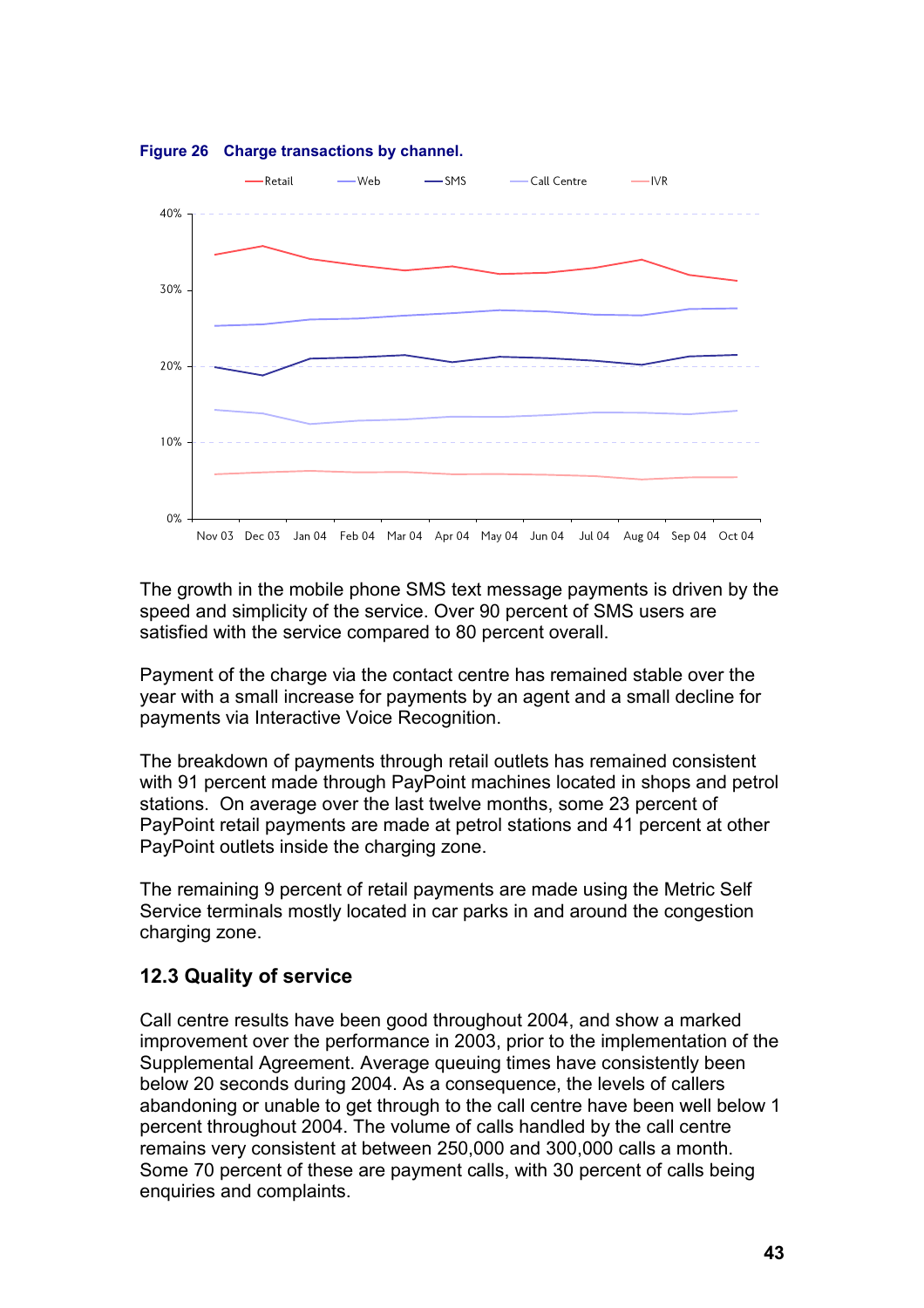The major focus during 2004 has been to improve the quality of service particularly within the call centre. TfL has worked with Capita to implement improved processes, backed up by enhanced training and management of increased numbers of staff. The impact has been measured through increased recording and monitoring of both calls and letters, and the implementation of a 'mystery shopping' regime for the call centre.

The quality of service has improved significantly. This has been reflected in complaint levels reducing by over half, and customer satisfaction increasing to 75 percent for those making an enquiry (up from 49 percent in March 2004) and 87 percent for those making a payment (up from 81 percent).

Key further improvements being progressed include improving the functionality and usability of the www.cclondon.com website, speeding up the automated interactive voice recognition service and simplifying the registration and renewal procedure for residents' discount applications.

As a result of charge payer and stakeholder requests and following consultation, the threshold for the Automated fleet scheme was reduced from 25 to 10 vehicles in December 2004. Further improvements to the fleet schemes are planned for 2005.

In addition, from December 2004, there is no charge on the three previously charged days between Christmas and New Year's Day.

### **12.4 Registrations and discounts**

Registrations for fleet accounts have remained stable in 2004, with 950 Automated scheme accounts and almost 800 Notification scheme accounts. The number of activated accounts for both schemes has also remained steady throughout the year. In October 2004, the vehicles using the Notification fleet scheme numbered some 4,500 per day and the number of vehicles using the Automated fleet scheme numbered some 7,300 per day.

To be eligible for the Notification scheme, a minimum of 25 vehicles in a fleet must be registered. This scheme is open to all vehicle types, but is primarily aimed at fleets of cars.

From December 2004, to be eligible for the Automated scheme a minimum of 10 rather than 25 commercial vehicles in a fleet must be registered. This scheme is open to light vans, light goods vehicles and heavy goods vehicles, based on body type, but not cars. It is expected that the volume of fleet vehicles will increase substantially in 2005 as a result of this reduction in the eligibility threshold.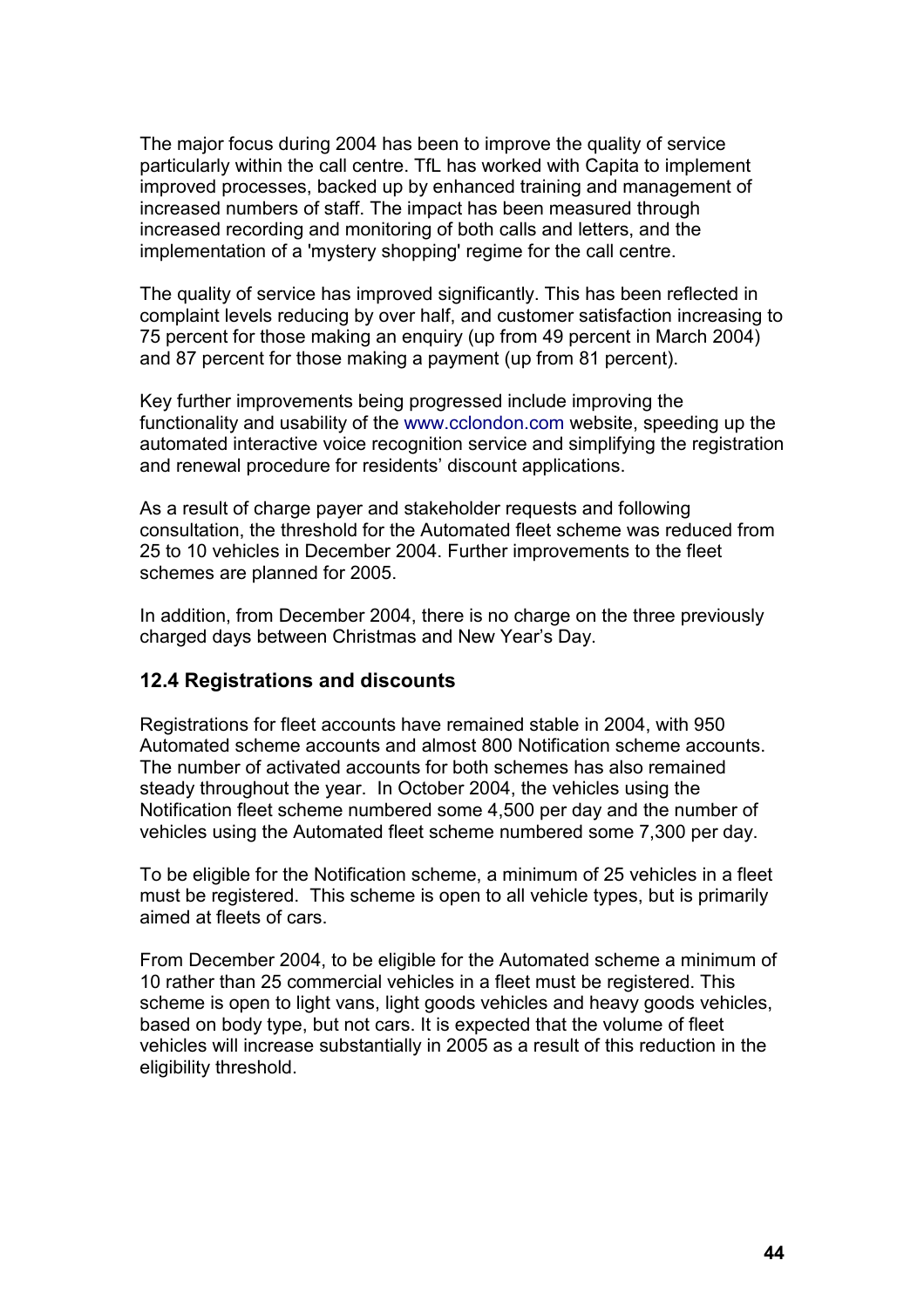Active residents, 9+ seater and other (mainly alternative fuel) vehicle discounts have decreased at the end of the first year of operation as some users did not renew their discounts. Since then, there has been a steady increase of new discount holders as a result of new applications for the discounts. The trend in Blue Badge discounts reflects the non-renewal of a proportion of these discounts, coupled with improvements to the registration process.



#### **Figure 27 Discounts by type, 2004.**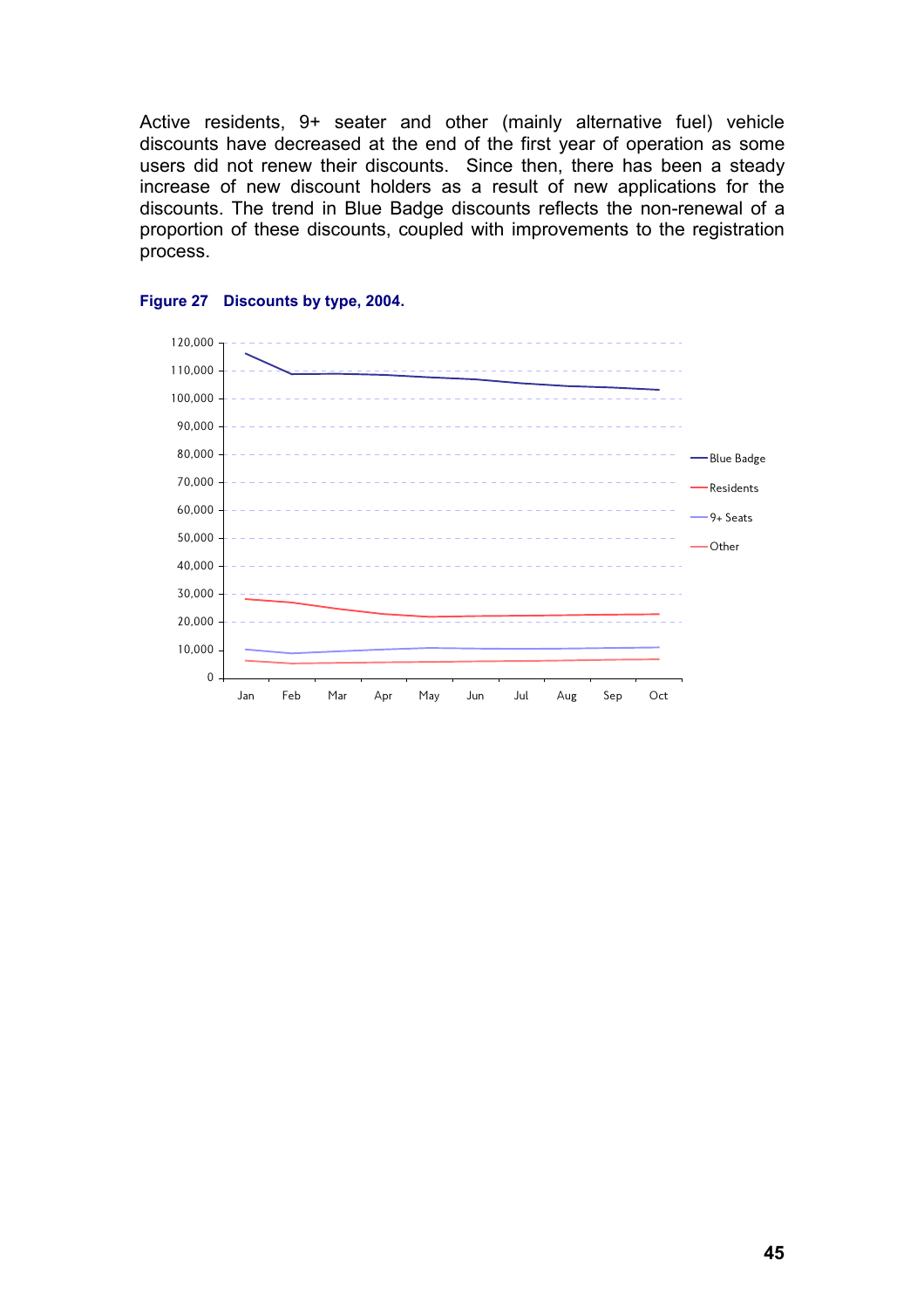# **13 Enforcement**

As with charge payments, enquiries and registration services the quality of the enforcement service has improved significantly during 2004. This again is as a result of better chargepayer understanding of the scheme, improved processes, IT systems and management, additional and better trained staff, closer monitoring and a tough contract performance regime.

## **13.1 Background**

There are no tollbooths or barriers around the congestion charging zone and no paper tickets or licences. Instead, drivers or vehicle operators pay to register their vehicle registration number on a database for journeys within the charging zone during charging hours for single or multiple charging days. Receipts (or receipt numbers) are available and on occasion are vital for proving payment of the charge for the correct vehicle on the date of travel.

Cameras at every entry and exit point, and on key routes within the zone, capture images of vehicles entering and travelling within the charging zone during the hours of operation (07.00 to 18.30) every charging day. The images are continually fed through to a central processing centre where Automated Number Plate Recognition Systems (ANPR) interpret the number plate of every vehicle captured by the cameras.

Once a registration number has been interpreted a complex process of confidence measurement of the images takes place during the day. At the end of the day, only the best, highest quality interpretation is used for checking against the database of paid, exempt, 100 percent discounted or fleet vehicle registrations. Once a match against the database is made the vehicle details and the images are automatically removed from the database. Images of all vehicles where there is no matching record on the database are then sent through to the next stage of the process.

By 02.00 on the next working day after the charging day, all the vehicle registration numbers for those vehicles where no match was made are sent to the DVLA. By 07.00 on the same day the Agency supply TfL with the name and address of the registered keeper and vehicle details including the make and model of the vehicle.

The final stage of the process before issue of any Penalty Charge Notice (PCN) involves a 100 percent manual check of all the images of vehicles identified as possible evaders of the congestion charge. Trained staff check that the ANPR systems have correctly interpreted the number plate. If there is any doubt that they have not, the case is rejected for re-interpretation or deletion.

Failure to pay the congestion charge or pay or register correctly for a discount results in a PCN of £100 being issued to the registered keeper of the vehicle as supplied by the DVLA. This amount is reduced to £50 for prompt payment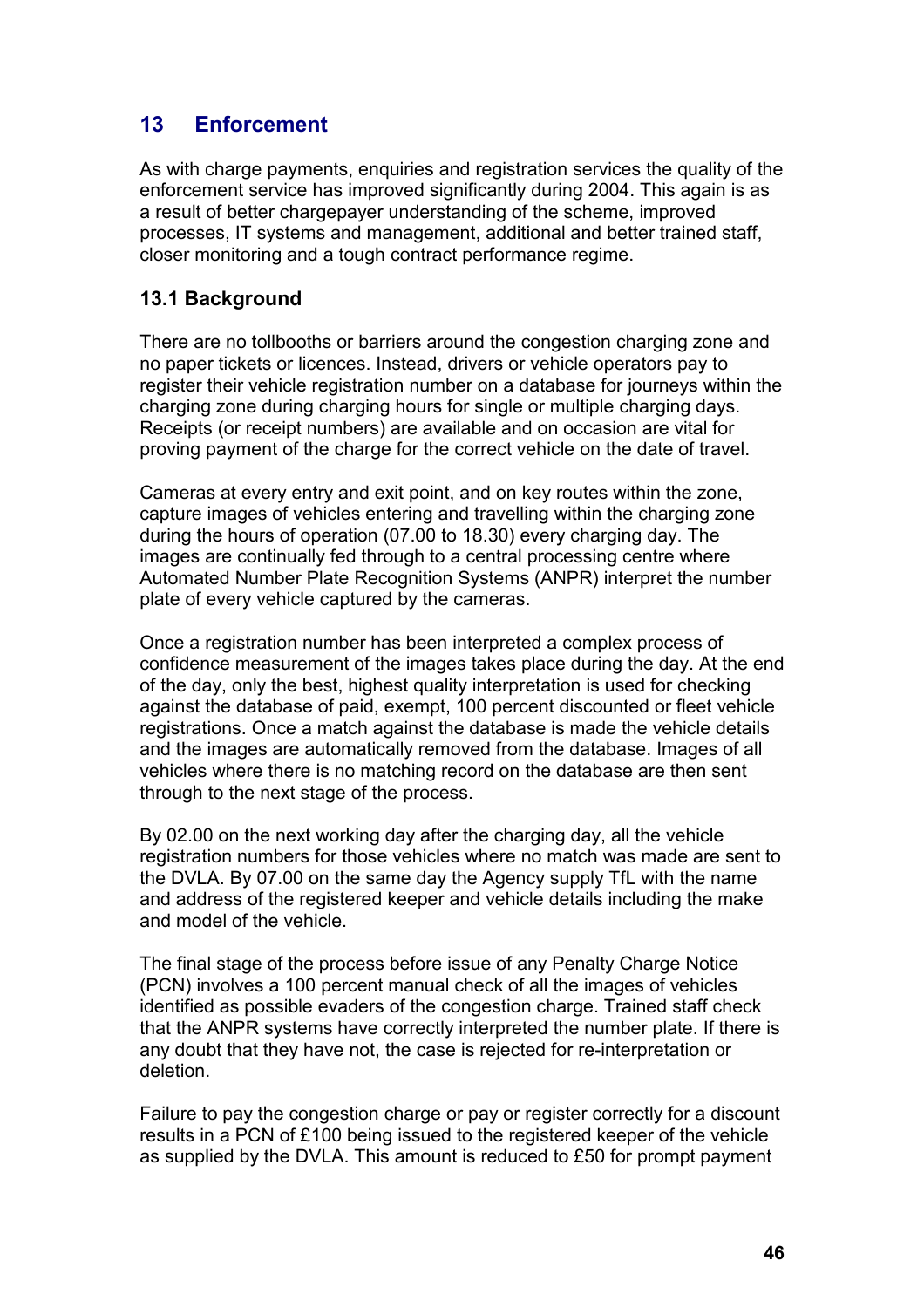within 14 days. Failure to pay the PCN within 28 days results in the amount due being increased to £150.

## **13.2 System improvements**

There have been a significant number of changes and improvements to the enforcement process and operation during 2004. These include:

- The inclusion of images of the vehicle on the PCN itself from July 2004. This has led to increased awareness and understanding by the keeper of the vehicle in relation to the offence committed. It is also useful in highlighting the very small percentage of processing mistakes, such as incorrect interpretation of the number plate, that are not identified in the manual checking process. Since its introduction there has also been a 50 percent reduction in the number of Data Protection Subject Access Requests from keepers wanting to see copies of the images of their vehicle and an increased proportion of PCN payments at the discounted rate.
- The inclusion of a short, clear and simple information leaflet with the PCN from July 2004, regarding the enforcement process. It explains why the penalty was issued, how to pay or make a representation and the implications of no action. This improvement was introduced as a result of comments received on the complexity of the PCN and the need to include a significant amount of legal 'jargon' to comply with the Regulations that govern the enforcement process. Since its introduction there has been an increased proportion of PCN payments at the discounted rate and an ongoing reduction in representations and appeals. There has also been an increase in payments made through the Internet, which is highlighted on the information leaflet as being a convenient way of paying PCNs.
- Continuing review of enforcement processes, staffing levels and systems improvements to ensure that the processing of representations and appeals is fairly, efficiently and consistently applied.
- Introduction of a dedicated team of enforcement staff responsible for dealing with escalated calls from the call centre regarding more complex enforcement issues such as appeals, and bailiff and on-street enforcement action. This service has resulted in the provision of more accurate information and guidance to customers of the enforcement process and the steps required to resolve outstanding issues.
- Introduction of dedicated Hire and Lease Company Teams responsible for processing representations, appeals, complaints and queries from hire and lease companies who are registered keepers of vehicles issued with PCNs. This has led to improvements in the level of understanding within the hire and lease companies, increased compliance with the evidence required from hire companies to transfer liability to the hirer of the vehicle at the time, and a reduction in the number of appeals made to adjudicators from such organisations.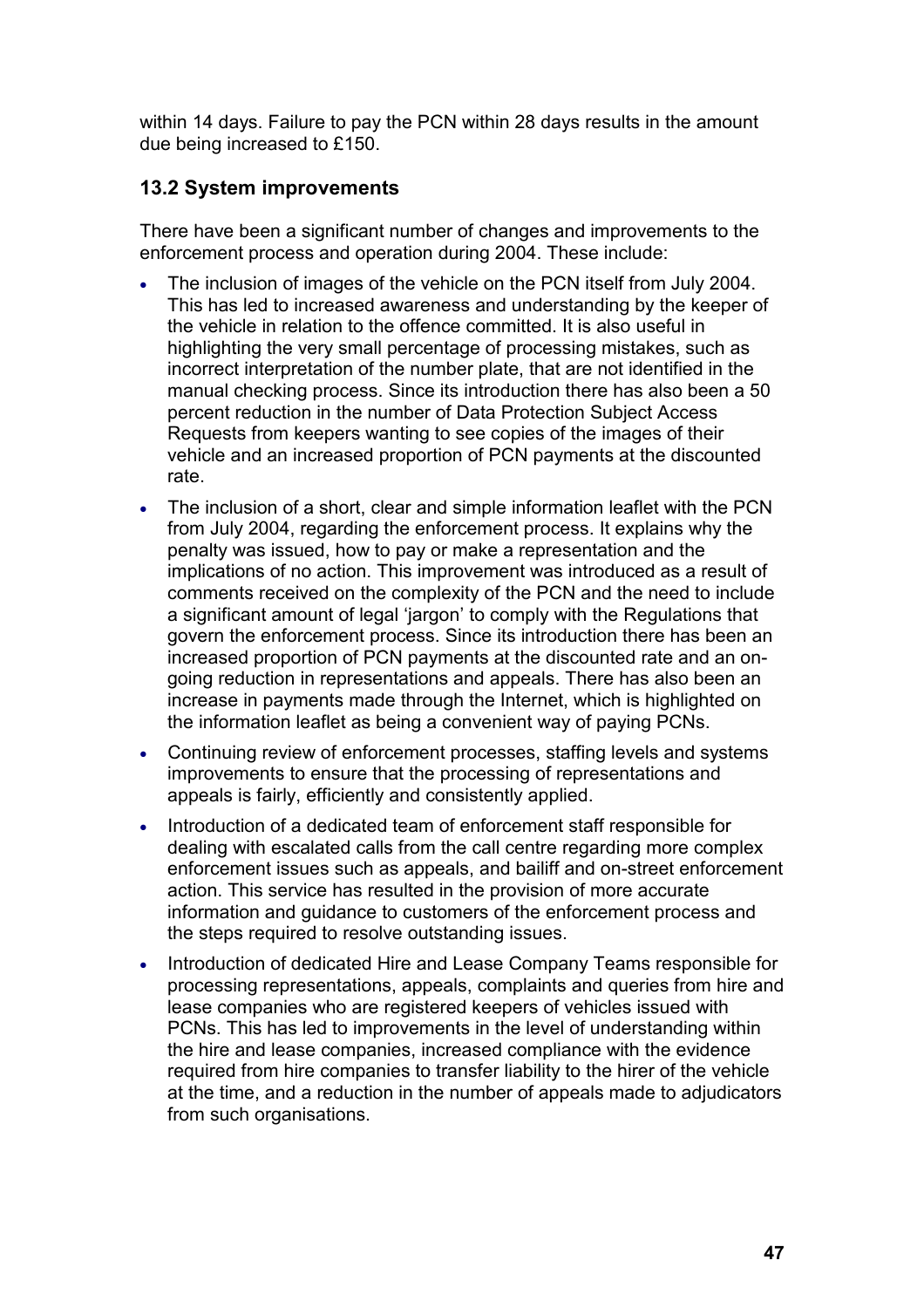# **13.3 Penalty Charge Notice (PCN) issue and payments**

The number of Penalty Charge Notices (PCNs) issued has gradually reduced and compliance improved over the course of 2004 as the figure below illustrates. The number of PCNs issued per charging day has fallen from some 8,000 in March 2004 to some 6,600 in November as a result of various factors including:

- Improvements to the services as detailed above;
- Improved awareness by customers of the payment and enforcement processes, common mistakes and awareness of the scheme;
- Increase in the Penalty Charge from £80 to £100 in July 2004.

TfL expects that this general trend of improved compliance will continue with a further reduction predicted as a result of the reduced fleet threshold and, subject to consultation and Mayoral approval, the introduction of the proposed further enhancements to the fleet scheme and discounts for monthly and annual payments.

#### **Figure 28 Average daily PCNs issued, 2004.**



The percentage of recovered PCNs and level of payment have continued to increase since the start of the scheme. Average PCN payment rate for PCNs issued between March 2004 and November 2004 is 71 percent. Average payment values are some £49 for PCNs issued between January and July 2004 (£80 full rate) and currently some £57 for PCNs issued between August and November 2004 (£100 full rate).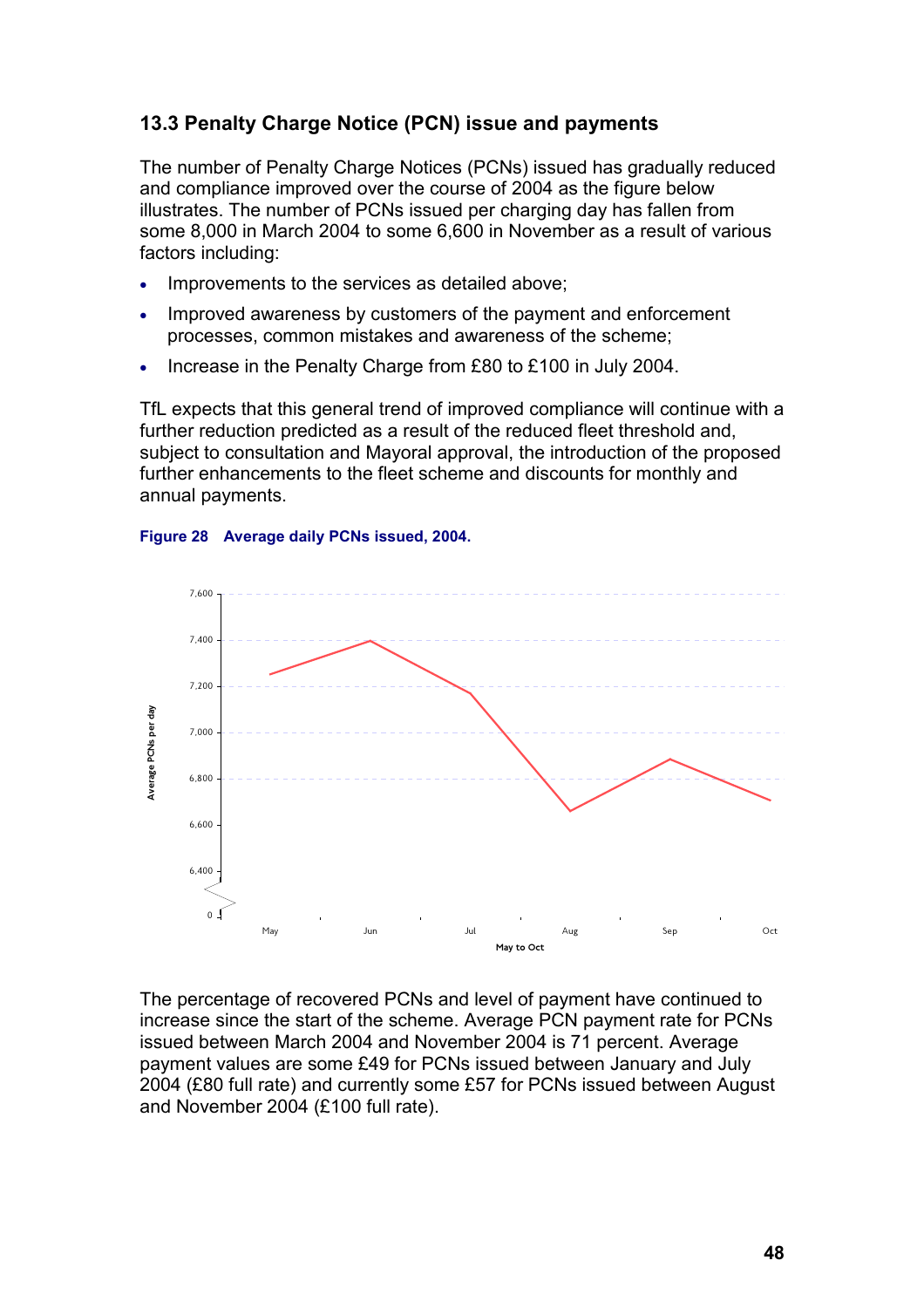

**Figure 29 PCNs paid as percent of PCNs issued per month.**

### **13.4 Representations made against PCNs**

Every recipient of a PCN has the right to challenge its issue through a written representation to TfL. A representation must be made within 28 days of the date of receipt of the PCN and must be made by or via the written permission of the registered keeper of the vehicle.

In the first year of congestion charging the key reasons for representations against PCNs were as a result of errors by chargepayers or Capita in paying the charge for the correct vehicle registration number or date of travel or incorrectly registration or processing discounts or exemptions.

The percentage of representations made is now significantly lower than in 2003 from a high of 64 percent to current levels of 20 percent or lower demonstrating improved processing by Capita and a better understanding of the scheme and the enforcement process by chargepayers. The current key reasons for representations relate to the transfer of vehicle ownership and hire car companies transferring liability to the hirer. In addition, despite the improvements and ongoing public information campaigns there is still a sizeable proportion of representations made as a result of errors. TfL continues to seek to reduce these instances.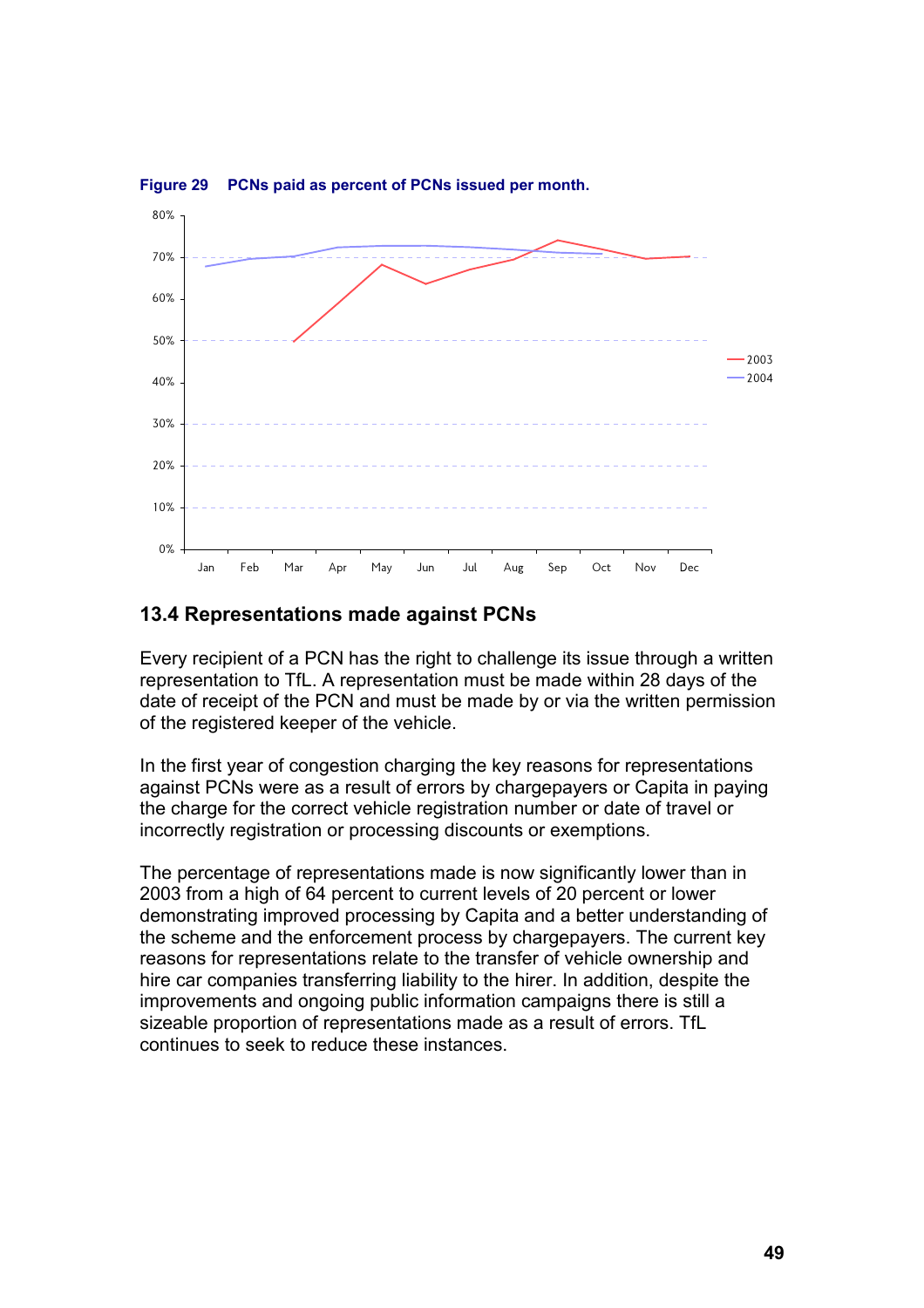

**Figure 30 Percent of representations made against PCNs issued.**

## **13.5 Appeals**

The keeper of any vehicle related to a representation that TfL has considered but rejected may appeal against this decision to the Parking and Traffic Appeals Service.

As with representations, the improvements delivered as a result of the Supplemental Agreement, on-going improvements and increased quality monitoring have had a significant impact on the volume of appeals being made and appeals 'lost' at hearings by TfL.

The volumes of appeals received has consistently reduced from a high of around 3.8 percent of PCNs issued in October 2003 to a rate of 2.0 percent in October 2004. The percentage of appeals 'won' by TfL has also improved and is currently consistently 70 percent or higher.

TfL will continue to seek to improve the quality of the enforcement service and respond to issues that emerge from adjudicators' decisions on appeals. In addition, as part of plans to increase the efficiency of the scheme TfL is currently working with PATAS on the development of an electronic interface to transfer all appeals packs and thus improve the service and reduce the administrative burden. This is due to be implemented in 2005.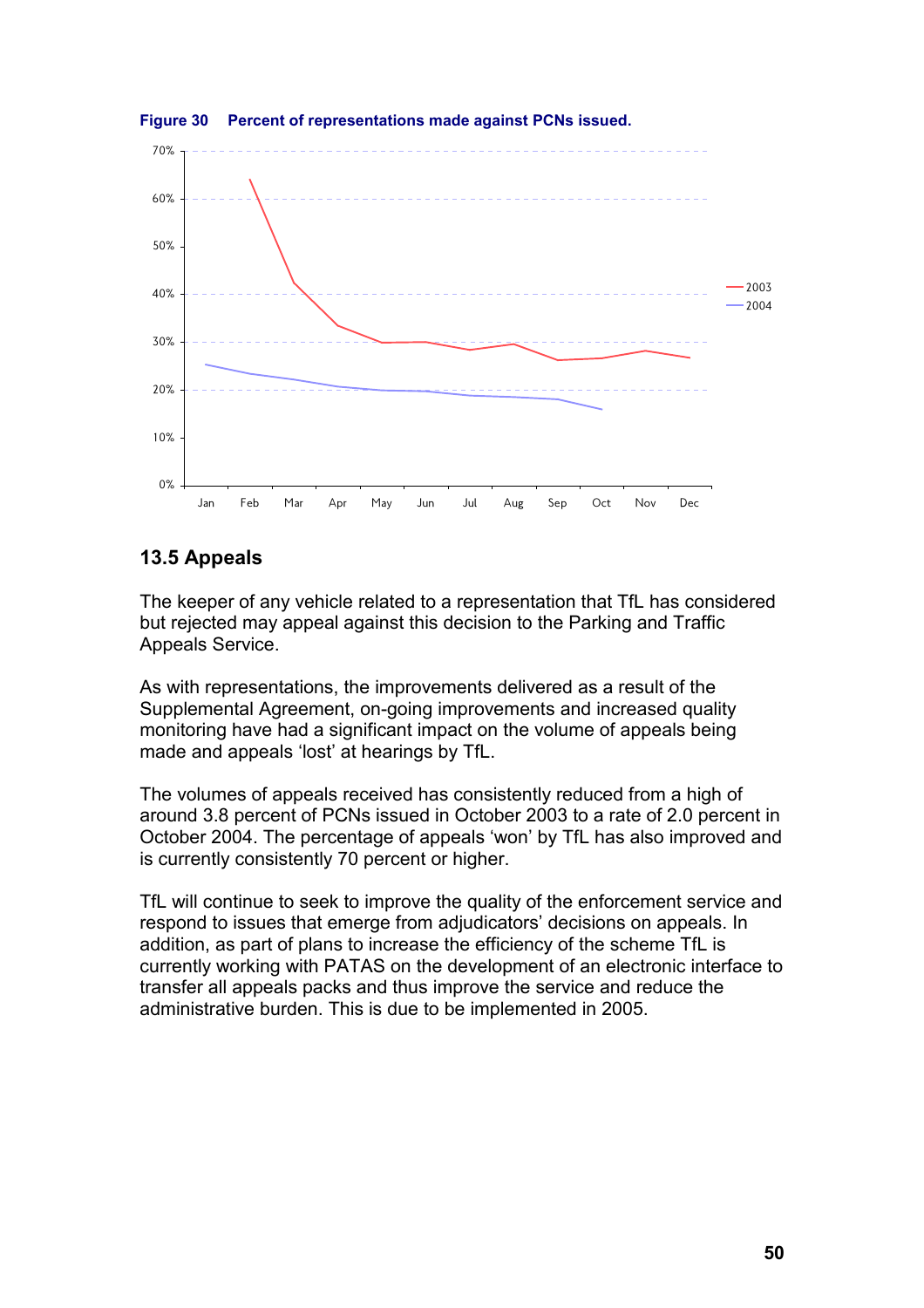

**Figure 31 Appeal volumes received by PCN contravention date.**

## **13.6 Debt collection and persistent evasion**

Where a PCN remains unpaid and there is no outstanding representation or appeal then the debt is registered at County Court and a warrant passed to bailiffs for recovery of the debt. The registration process does not result in a County Court Judgement or contribute to credit history or ratings.

As at December 2004 some 316,000 warrants had been issued to bailiffs for recovery of the outstanding debt. TfL have four bailiff companies who, through the warrant, have the power to seize goods to the value of the debt outstanding plus a defined set of additional fees incurred in the recovery of the debt. Since the start of congestion charging in February 2003 an average of 13 percent of warrants issued have resulted in payment – an increase of 4 percent since February 2004. It is expected that the recovery rate will continue to improve and stabilise at around 20 percent over the course of 2005.

In addition to bailiff recovery, TfL also carried out on-street enforcement using powers provided though the Regulations to clamp and remove vehicles that are persistent evaders of the congestion charging scheme. A persistent evader is defined as a vehicle that has three or more outstanding PCNs with no representation or appeal outstanding. Currently around 200 vehicles are clamped and/or removed every month. The on-street enforcement service is also effective in the enforcement of vehicles that are not registered with the DVLA.

TfL's ability to identify persistent evaders and enforce against them has also improved over 2004. Up to the end of December 2004 TfL had clamped or removed 1,537 vehicles resulting in the recovery of over £850,000 in otherwise 'lost' revenue.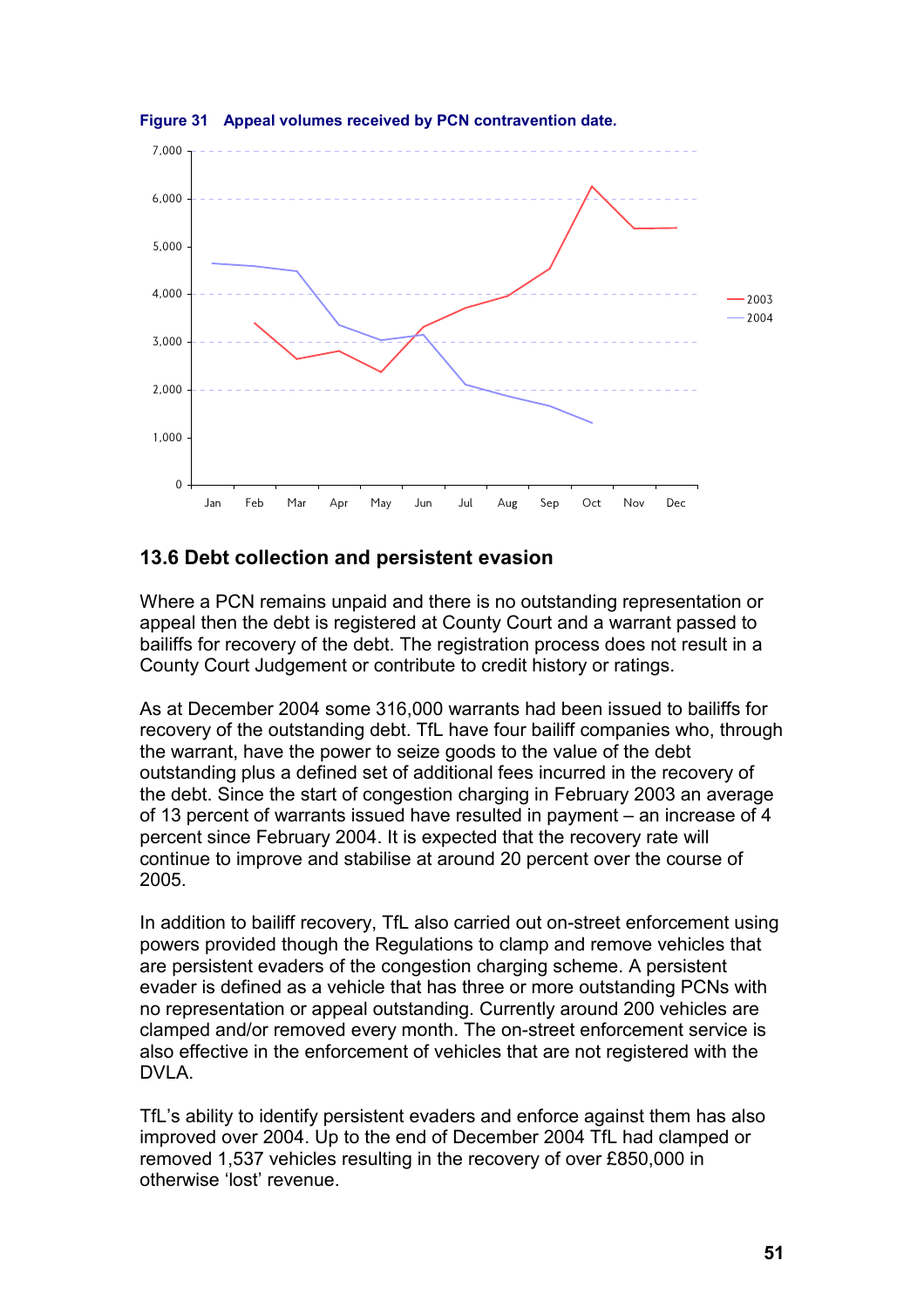In addition to the clamping and removal of persistent evaders TfL and its scheme providers are involved in monthly on-street 'filter' operations with the Metropolitan Police and other enforcement agencies such as the DVLA and the Vehicle Inspectorate. These exercises co-ordinate intelligence led enforcement activities to target vehicles that are of interest to TfL, the Police and the other enforcement agencies.

During 2004, 29 such operations were carried out that resulted in the identification of 170 persistent evaders, 31 tampered number plates, 11 vehicles driving without insurance, eight vehicles being driven without insurance and 282 vehicles without road fund licence. The exercises have also proven helpful to the Police in the identification of more serious criminal activity such as burglary, assault, drug-related crimes and weapons. Through the experience gained in running such activities TfL expects the joint exercises to continue throughout 2005 with increasing effectiveness.

TfL has recently requested delegated powers from the DVLA to take enforcement action against vehicles that are found on-street without tax. Given that a large percentage of these vehicles are likely to be unregistered with the DVLA or have incorrect address details held, such enforcement is expected to have a long-term positive impact on the accuracy of the DVLA database. In turn, there is a positive impact on the ability of TfL and Local Authorities to issue PCNs to the correct keepers of vehicles. It is anticipated that TfL will commence operating these powers in March 2005.